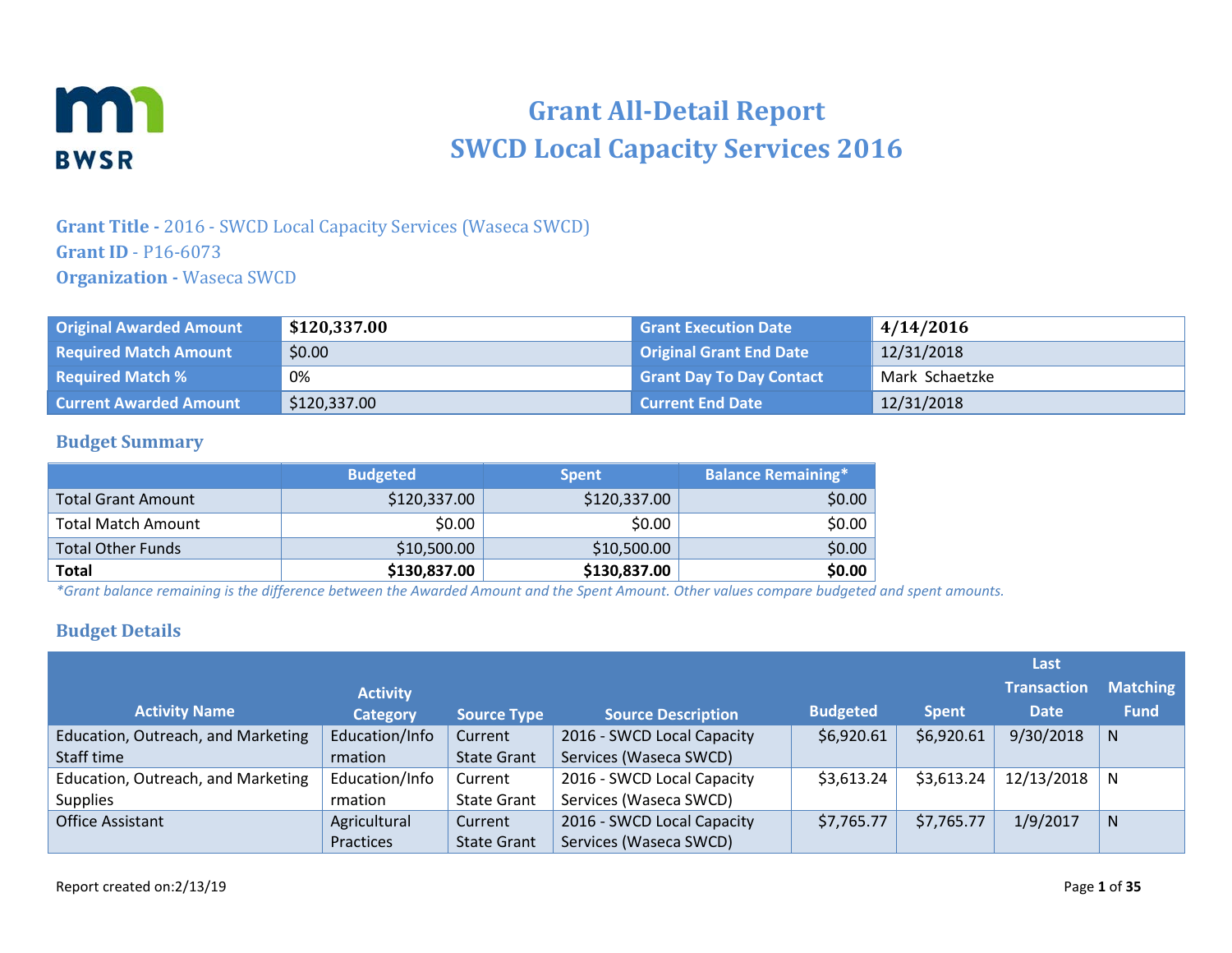|                                      |                       |                    |                            |                 |              | Last               |                 |
|--------------------------------------|-----------------------|--------------------|----------------------------|-----------------|--------------|--------------------|-----------------|
|                                      | <b>Activity</b>       |                    |                            |                 |              | <b>Transaction</b> | <b>Matching</b> |
| <b>Activity Name</b>                 | <b>Category</b>       | <b>Source Type</b> | <b>Source Description</b>  | <b>Budgeted</b> | <b>Spent</b> | <b>Date</b>        | <b>Fund</b>     |
| Soil Erosion - Computer              | Supplies/Equip        | Current            | 2016 - SWCD Local Capacity | \$1,919.26      | \$1,919.26   | 12/15/2016         | N               |
|                                      | ment                  | <b>State Grant</b> | Services (Waseca SWCD)     |                 |              |                    |                 |
| Soil Erosion - Conservation Farmer   | Education/Info        | Current            | 2016 - SWCD Local Capacity | \$343.60        | \$343.60     | 10/24/2017         | N               |
| <b>Signs</b>                         | rmation               | <b>State Grant</b> | Services (Waseca SWCD)     |                 |              |                    |                 |
| Soil Erosion - Cover Crop Cost Share | Agricultural          | Current            | 2016 - SWCD Local Capacity | \$56,414.00     | \$56,414.00  | 12/17/2018         | N               |
|                                      | Practices             | <b>State Grant</b> | Services (Waseca SWCD)     |                 |              |                    |                 |
| Soil Erosion - Cover Crop Cost Share | Technical/Engi        | Current            | 2016 - SWCD Local Capacity | \$3,569.15      | \$3,569.15   | 12/31/2018         | N               |
| T/A                                  | neering<br>Assistance | <b>State Grant</b> | Services (Waseca SWCD)     |                 |              |                    |                 |
| Soil Erosion - Ranger                | Supplies/Equip        | Current            | 2016 - SWCD Local Capacity | \$6,659.00      | \$6,659.00   | 9/15/2016          | N               |
|                                      | ment                  | <b>State Grant</b> | Services (Waseca SWCD)     |                 |              |                    |                 |
| Soil Erosion - Ranger                | Supplies/Equip        | <b>Other Funds</b> | 2016 - Buffer Law (Waseca  | \$1,500.00      | \$1,500.00   | 9/15/2016          | N               |
|                                      | ment                  |                    | SWCD)                      |                 |              |                    |                 |
| Soil Erosion - Ranger                | Supplies/Equip        | <b>Other Funds</b> | 2016 - Easement Delivery   | \$500.00        | \$500.00     | 9/15/2016          | N               |
|                                      | ment                  |                    | (Waseca SWCD)              |                 |              |                    |                 |
| Soil Erosion - Soil Health Outreach  | Education/Info        | Current            | 2016 - SWCD Local Capacity | \$2,000.00      | \$2,000.00   | 9/30/2018          | N               |
|                                      | rmation               | <b>State Grant</b> | Services (Waseca SWCD)     |                 |              |                    |                 |
| Soil Erosion - Trailer               | Supplies/Equip        | Current            | 2016 - SWCD Local Capacity | \$3,325.88      | \$3,325.88   | 9/23/2016          | N               |
|                                      | ment                  | <b>State Grant</b> | Services (Waseca SWCD)     |                 |              |                    |                 |
| Soil Erosion - Trailer               | Supplies/Equip        | <b>Other Funds</b> | 2016 - Buffer Law (Waseca  | \$500.00        | \$500.00     | 9/23/2016          | N               |
|                                      | ment                  |                    | SWCD)                      |                 |              |                    |                 |
| Soil Erosion - Trailer               | Supplies/Equip        | <b>Other Funds</b> | 2016 - Easement Delivery   | \$500.00        | \$500.00     | 9/23/2016          | N               |
|                                      | ment                  |                    | (Waseca SWCD)              |                 |              |                    |                 |
| Water Storage and Treatmant - VRS    | Supplies/Equip        | Current            | 2016 - SWCD Local Capacity | \$25,830.09     | \$25,830.09  | 7/21/2016          | N               |
| <b>Survey Equipment</b>              | ment                  | <b>State Grant</b> | Services (Waseca SWCD)     |                 |              |                    |                 |
| Water Storage and Treatmant - VRS    | Supplies/Equip        | <b>Other Funds</b> | 2016 - Buffer Law (Waseca  | \$7,500.00      | \$7,500.00   | 7/21/2016          | N               |
| <b>Survey Equipment</b>              | ment                  |                    | SWCD)                      |                 |              |                    |                 |
| Water Storage and Treatment - Staff  | Administration        | Current            | 2016 - SWCD Local Capacity | \$1,976.40      | \$1,976.40   | 6/24/2018          | N               |
| Training                             | /Coordination         | <b>State Grant</b> | Services (Waseca SWCD)     |                 |              |                    |                 |

# **Activity Details Summary**

| <b>Activity Details</b>   | Total Action Count Total Activity Mapped | <b>Proposed Size / Unit</b> | Actual Size / Unit |
|---------------------------|------------------------------------------|-----------------------------|--------------------|
| Report created on:2/13/19 |                                          |                             | Page 2 of 35       |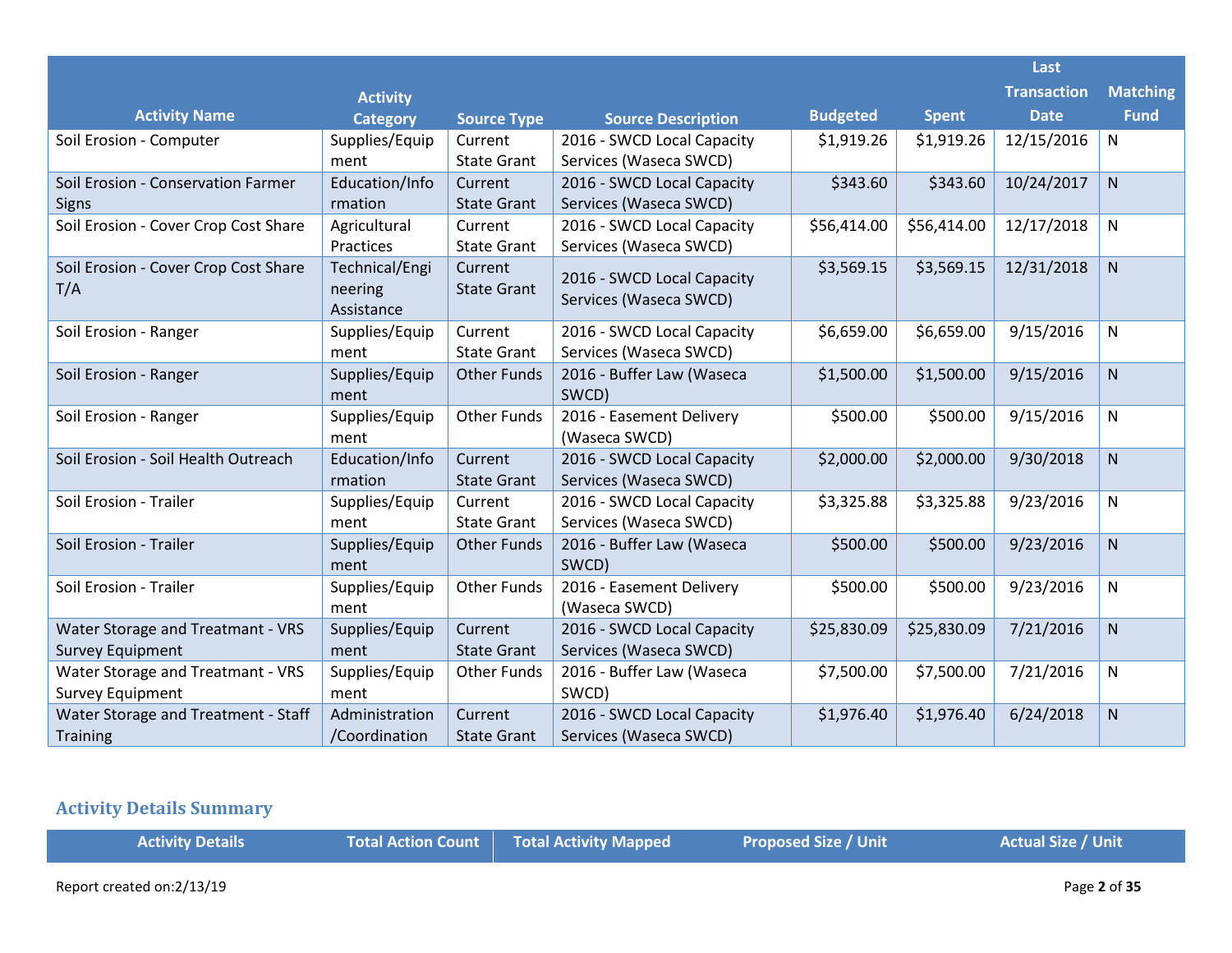| <b>Activity Details</b> | <b>Total Action Count</b> | <b>Total Activity Mapped</b> | <b>Proposed Size / Unit</b> | <b>Actual Size / Unit</b> |
|-------------------------|---------------------------|------------------------------|-----------------------------|---------------------------|
| 340 - Cover Crop        | 3                         | 3                            | 100 AC                      | <b>AC</b>                 |
| 340 - Cover Crop        |                           |                              | 34 AC                       | AC                        |
| 340 - Cover Crop        | $\overline{2}$            | $\overline{2}$               | 30 AC                       | <b>AC</b>                 |
| 340 - Cover Crop        |                           | 2                            | 60 AC                       | AC                        |
| 340 - Cover Crop        |                           | $\mathbf{1}$                 | 50 AC                       | AC                        |
| 340 - Cover Crop        |                           |                              | 43 AC                       | AC                        |
| 340 - Cover Crop        |                           | $\overline{2}$               | 48 AC                       | AC                        |
| 340 - Cover Crop        |                           | $\overline{2}$               | 104 AC                      | AC                        |
| 340 - Cover Crop        |                           |                              | 40 AC                       | <b>AC</b>                 |
| 340 - Cover Crop        |                           |                              | 61.8 AC                     | AC                        |
| 340 - Cover Crop        |                           |                              | 53.42 AC                    | AC                        |
| 340 - Cover Crop        | 3                         | 3                            | 120 AC                      | AC                        |
| 340 - Cover Crop        | 3                         | 3                            | 88 AC                       | AC                        |
| 340 - Cover Crop        |                           | 2                            | 42 AC                       | AC                        |

# **Proposed Activity Indicators**

|  | <b>Activity Name</b> | Indicator Name | <b>Value &amp; Units</b> |  | <b>Waterbody Calculation Tool</b> | - Comments |
|--|----------------------|----------------|--------------------------|--|-----------------------------------|------------|
|--|----------------------|----------------|--------------------------|--|-----------------------------------|------------|

# **Final Indicators Summary**

| <b>Indicator Name</b>       | <b>Total Value</b> | <b>Unit</b> |
|-----------------------------|--------------------|-------------|
| <b>SOIL (EST. SAVINGS)</b>  | 2,035.83           | TONS/YR     |
| <b>SEDIMENT (TSS)</b>       | 983.24             | TONS/YR     |
| PHOSPHORUS (EST. REDUCTION) | 1,449.34           | LBS/YR      |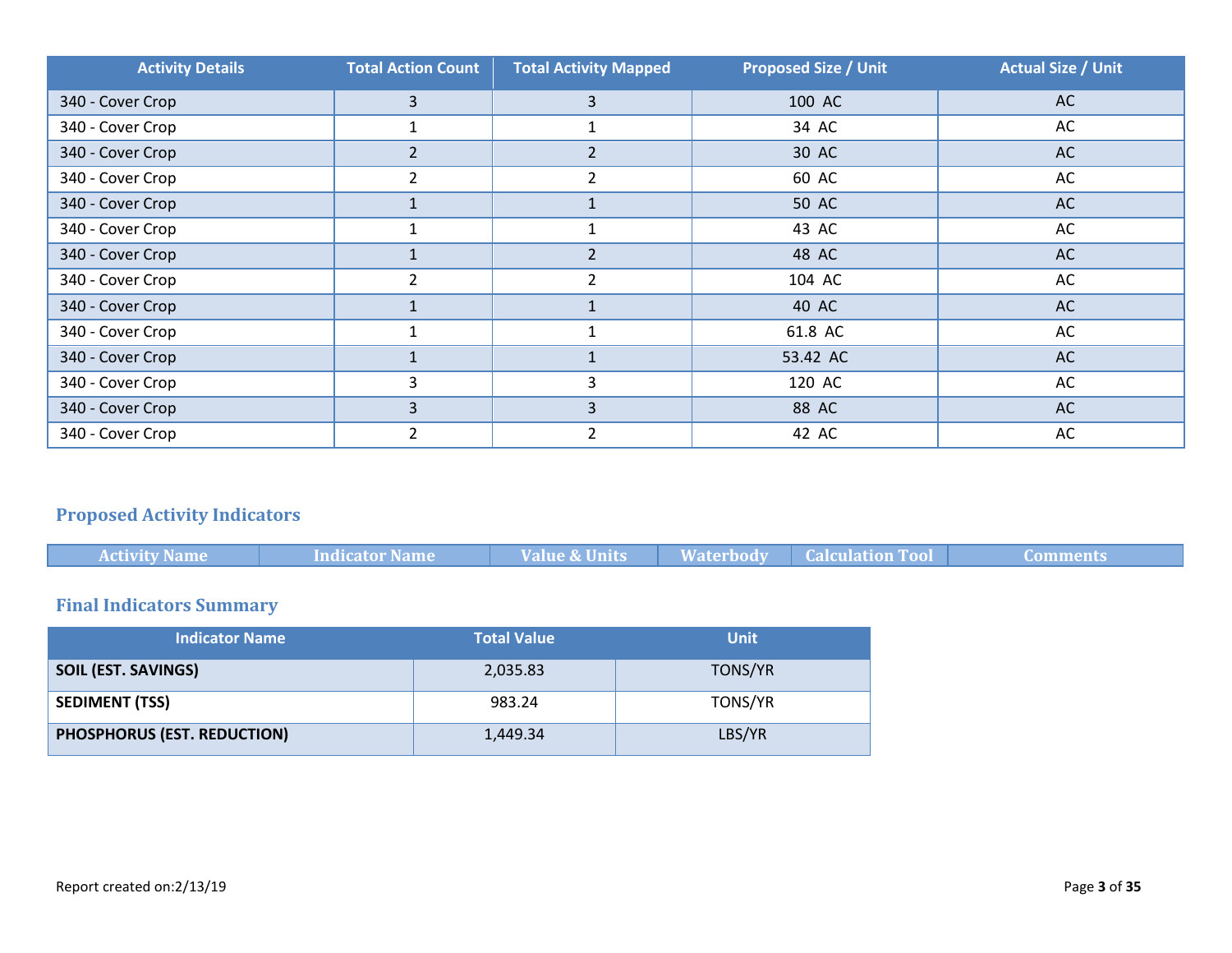### **Grant Activity**

| <b>Grant Activity - Education, Outreach, and Marketing Staff time</b> |                                                                                                                                                                                                                                                                                                                                                                                                                                                                                                                                                                                                                                                                                                                                                                                                                                                                                   |                 |           |  |  |
|-----------------------------------------------------------------------|-----------------------------------------------------------------------------------------------------------------------------------------------------------------------------------------------------------------------------------------------------------------------------------------------------------------------------------------------------------------------------------------------------------------------------------------------------------------------------------------------------------------------------------------------------------------------------------------------------------------------------------------------------------------------------------------------------------------------------------------------------------------------------------------------------------------------------------------------------------------------------------|-----------------|-----------|--|--|
| <b>Description</b>                                                    | For staff time for education such as county fair booth, New Richland Farm and City Days, outreach to schools, and prep and<br>demonstration of rainfall simulator. Also for sub-watershed meetings focused on losco Creek and Bull Run Creek. Expenses<br>may also include facility or equipment rental fees.                                                                                                                                                                                                                                                                                                                                                                                                                                                                                                                                                                     |                 |           |  |  |
| <b>Category</b>                                                       | EDUCATION/INFORMATION                                                                                                                                                                                                                                                                                                                                                                                                                                                                                                                                                                                                                                                                                                                                                                                                                                                             |                 |           |  |  |
| <b>Start Date</b>                                                     | $5 - Jun-18$                                                                                                                                                                                                                                                                                                                                                                                                                                                                                                                                                                                                                                                                                                                                                                                                                                                                      | <b>End Date</b> | 31-Dec-18 |  |  |
| <b>Has Rates and Hours?</b>                                           | Yes.                                                                                                                                                                                                                                                                                                                                                                                                                                                                                                                                                                                                                                                                                                                                                                                                                                                                              |                 |           |  |  |
| <b>Actual Results</b>                                                 | 2018<br>3rd qtr<br>Cheri Brummund 46.5 hrs @ \$27.84/hr=\$1294.56 delivering water conservation coloring books to Kindergartens and 1st<br>graders in Waseca County Schools, setting up and distributing materials to landowners and conservation minded persons at<br>Waseca County Fair, Farmamerica and SROC events.<br>Mark Schaetzke 85 hours @ \$48.97/hr=\$4162.45 doing rain simulator demonstrations at New Richland Farm City Days, and<br>Waseca County Fair. Outreach at Fair and Farmamerica events and New Richland Farm & City Days.<br>Tyler Polster 28 hrs @ \$32.95/hr=\$939.08 Outreach at Waseca County Fair and SROC Events.<br>2nd Qtr<br>Cheri Brummund 5 hours @ \$27.40/hr=\$137.00 searching and ordering supplies for landowner outreach activities and<br>education supplies.<br>Mark-8 hours @ \$48.44/hr=\$387.52<br>outreach/education activities. |                 |           |  |  |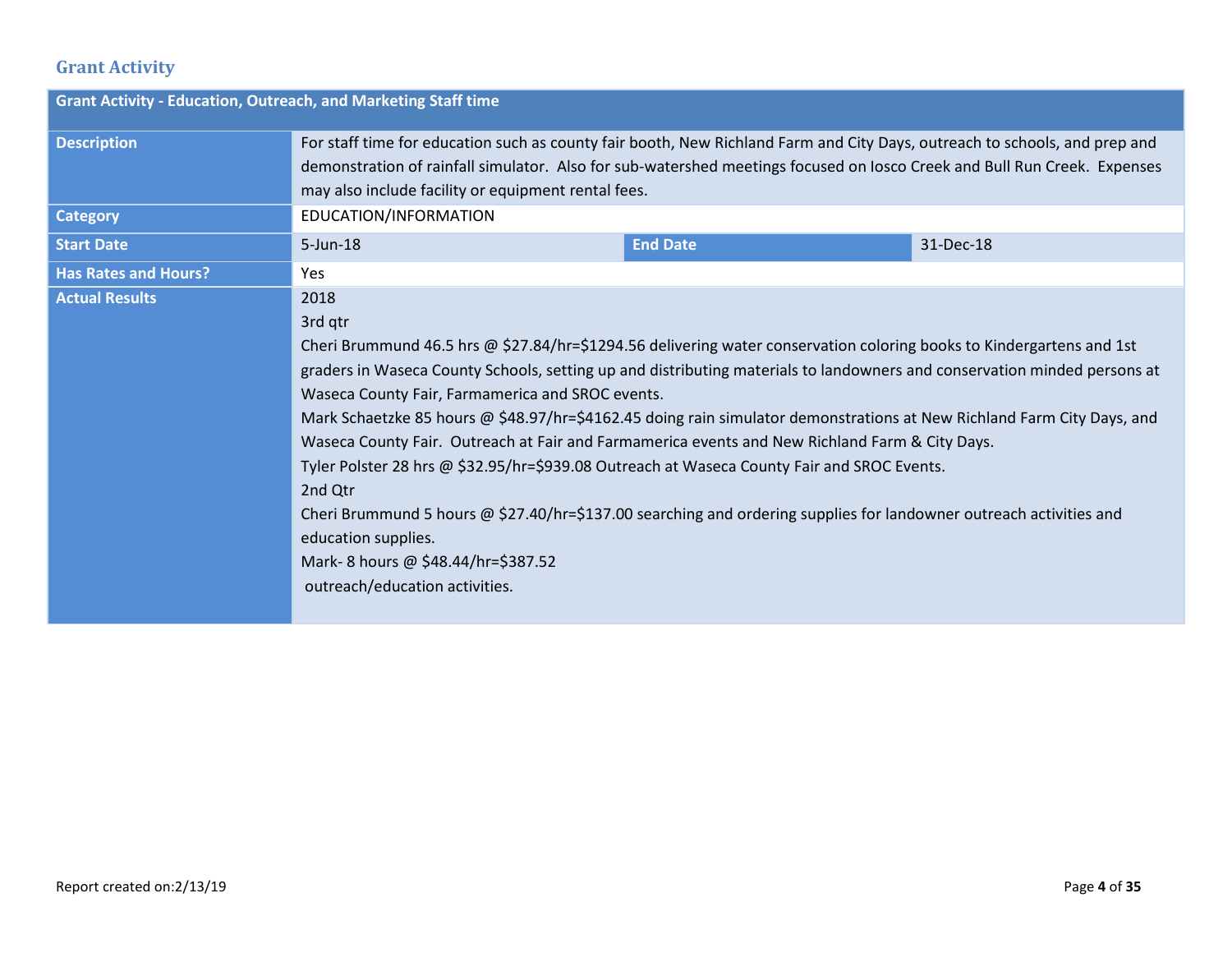| <b>Grant Activity - Education, Outreach, and Marketing Supplies</b> |                                                                                                                                                                                                                                                                                                                                                                                                                                                                                                                                                                                                                                                                                                                                                                                                                                                                                                                                                                                                                                                                                                                                   |  |  |  |  |
|---------------------------------------------------------------------|-----------------------------------------------------------------------------------------------------------------------------------------------------------------------------------------------------------------------------------------------------------------------------------------------------------------------------------------------------------------------------------------------------------------------------------------------------------------------------------------------------------------------------------------------------------------------------------------------------------------------------------------------------------------------------------------------------------------------------------------------------------------------------------------------------------------------------------------------------------------------------------------------------------------------------------------------------------------------------------------------------------------------------------------------------------------------------------------------------------------------------------|--|--|--|--|
| <b>Description</b>                                                  | \$1000 for purchase of pens, paper pads, and other marketing items to be distributed at county fair, office, and other<br>meetings and events. Includes booth/rental fees for county fair and other events.<br>\$600 to purchase conservation themed coloring books for all the kindergarten and 1rst grade students in the county.<br>\$400 for new folders and other supplies to update our landowner files. Our files include old tile maps and BMP design<br>information that have not been updated to new owners names. Supplies would make it feasible to update the records to<br>make it easier for landowners and staff to find the information.<br>\$700 for truck and trailer lettering for name, website, logo, slogan, and/or basic artwork. This will provide an outreach<br>opportunity to let landowners know who we are when we are doing site visits. Our office lacks a visible sign from the nearby<br>heavily traveled Hwy 13. The trailer with large lettering will provide a good marketing opportunity for people to see our<br>name.<br>EDUCATION/INFORMATION                                            |  |  |  |  |
| <b>Category</b>                                                     |                                                                                                                                                                                                                                                                                                                                                                                                                                                                                                                                                                                                                                                                                                                                                                                                                                                                                                                                                                                                                                                                                                                                   |  |  |  |  |
| <b>Start Date</b>                                                   | $5 - Jun-18$<br><b>End Date</b>                                                                                                                                                                                                                                                                                                                                                                                                                                                                                                                                                                                                                                                                                                                                                                                                                                                                                                                                                                                                                                                                                                   |  |  |  |  |
| <b>Has Rates and Hours?</b>                                         | No                                                                                                                                                                                                                                                                                                                                                                                                                                                                                                                                                                                                                                                                                                                                                                                                                                                                                                                                                                                                                                                                                                                                |  |  |  |  |
| <b>Actual Results</b>                                               | 2018<br>\$804.00 Four Seasons for shirts for board and employees and jackets for employees to be worn at outreach events and<br>meetings. 11/13/18 see attachments for invoice<br>\$950.00 Wet Signs & Murals for signage on truck, trailer, building and door. Job#6051 ck#11081 pd 11/9/18 (see<br>attachments for pictures of signage)<br>\$385.23 August 20 2018-invoice for filing supplies and outreach Inv#IN2164723 to Innovative Office Solutions pd ck#11056<br>\$75-July 11- Outdoor Booth Rental for Rain Simulator Demonstrations at the Waseca County Fair. The demonstrations were<br>given daily to help educate and inform landowners and others on different types of soils and covers and how it effects rain<br>water flows.<br>\$416.81-July 17 Supplies for Landowner Meetings and Activities (Notepads)<br>\$11.84-July 5 Supplies for Display and presentations<br>\$277.47-June 2018-Supplies for Landowner Outreach Meetings & Activities-invoice included in attachments. (Pens)<br>\$692.89-June 2018-Education Materials for K-1 graders for fall of 2018 (Coloring /Activity Books on Conservation) |  |  |  |  |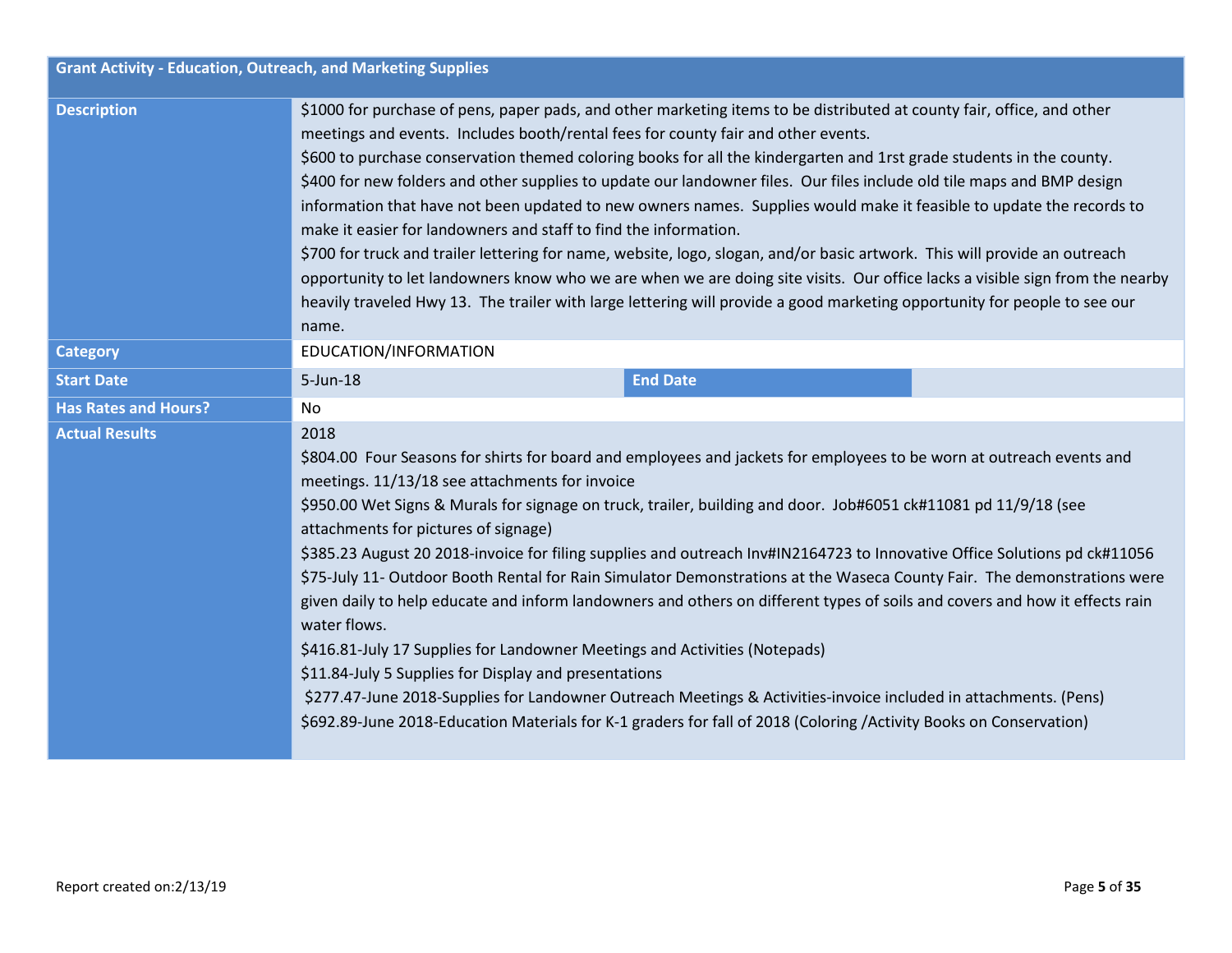| <b>Grant Activity - Office Assistant</b> |                                                                                                                                                                                                                                                                                                                                                                                                                                                                                                                                                                                                                                                                                                                                                                                                                                                                                                                                                                                                                                                                                                                                                                                                                                                                                                                                                                                                                                                                                                                                                                                                                                                                   |                 |           |  |
|------------------------------------------|-------------------------------------------------------------------------------------------------------------------------------------------------------------------------------------------------------------------------------------------------------------------------------------------------------------------------------------------------------------------------------------------------------------------------------------------------------------------------------------------------------------------------------------------------------------------------------------------------------------------------------------------------------------------------------------------------------------------------------------------------------------------------------------------------------------------------------------------------------------------------------------------------------------------------------------------------------------------------------------------------------------------------------------------------------------------------------------------------------------------------------------------------------------------------------------------------------------------------------------------------------------------------------------------------------------------------------------------------------------------------------------------------------------------------------------------------------------------------------------------------------------------------------------------------------------------------------------------------------------------------------------------------------------------|-----------------|-----------|--|
| <b>Description</b>                       | <b>Office Assistant</b><br><b>GOAL 2:</b><br>MAINTAIN AND ENHANCE THE COUNTY'S<br>DRAINAGE SYSTEM AND WETLAND RESOURCES<br><b>2015 AMENDMENTS</b><br>Pages 51 & 52<br>Objective 2: Preserve and restore wetlands.<br>Implementation Steps:<br>27. Ensure installation of 50 ft average, 30 ft minimum vegetative buffer strips width along all public waters by November,<br>2017. Continue to inspect buffers after this deadline, and issue correction letters/administrative penalties when<br>noncompliance identified. Create County map of those waters in compliance.<br>28. Ensure installation of 16.5 ft minimum width vegetative buffer strips or alternative practices for public ditches or non-<br>public waters by November,<br>2018. Continue to inspect buffers after this deadline, and issue correction letters/administrative penalties when non-<br>compliance is identified.<br>31. Regulate flood waters associated with drainage systems through the construction and maintenance of structures<br>including water and sediment retention basins, 2-stage ditches or other structures that lower drainage water levels. Install<br>flood mitigation structures on 2.5% of total Le Sueur River Watershed and 2.5% of total Cannon River watershed.<br>33. Implement grass waterways on 2% of total Le Sueur River Watershed coverage. Also implement conservation cover on<br>2.4% of total watershed coverage. Reference percentages for flow reduction goals in Cannon River Watershed WRAPS once<br>completed. Normalize acreage for percentage of watersheds within County. Compile log of practice percentages across<br>watersheds. |                 |           |  |
| <b>Category</b>                          | <b>AGRICULTURAL PRACTICES</b>                                                                                                                                                                                                                                                                                                                                                                                                                                                                                                                                                                                                                                                                                                                                                                                                                                                                                                                                                                                                                                                                                                                                                                                                                                                                                                                                                                                                                                                                                                                                                                                                                                     |                 |           |  |
| <b>Start Date</b>                        | 14-Apr-16                                                                                                                                                                                                                                                                                                                                                                                                                                                                                                                                                                                                                                                                                                                                                                                                                                                                                                                                                                                                                                                                                                                                                                                                                                                                                                                                                                                                                                                                                                                                                                                                                                                         | <b>End Date</b> | 31-Dec-18 |  |
| <b>Has Rates and Hours?</b>              | Yes                                                                                                                                                                                                                                                                                                                                                                                                                                                                                                                                                                                                                                                                                                                                                                                                                                                                                                                                                                                                                                                                                                                                                                                                                                                                                                                                                                                                                                                                                                                                                                                                                                                               |                 |           |  |
| <b>Actual Results</b>                    | 4/2016-1/2017<br>These funds were spent on staff hours from October through December for the new District Office Assistant. The addition of<br>another employee allows better service for local landowners.<br>261.12 hours @ \$29.74/hour                                                                                                                                                                                                                                                                                                                                                                                                                                                                                                                                                                                                                                                                                                                                                                                                                                                                                                                                                                                                                                                                                                                                                                                                                                                                                                                                                                                                                        |                 |           |  |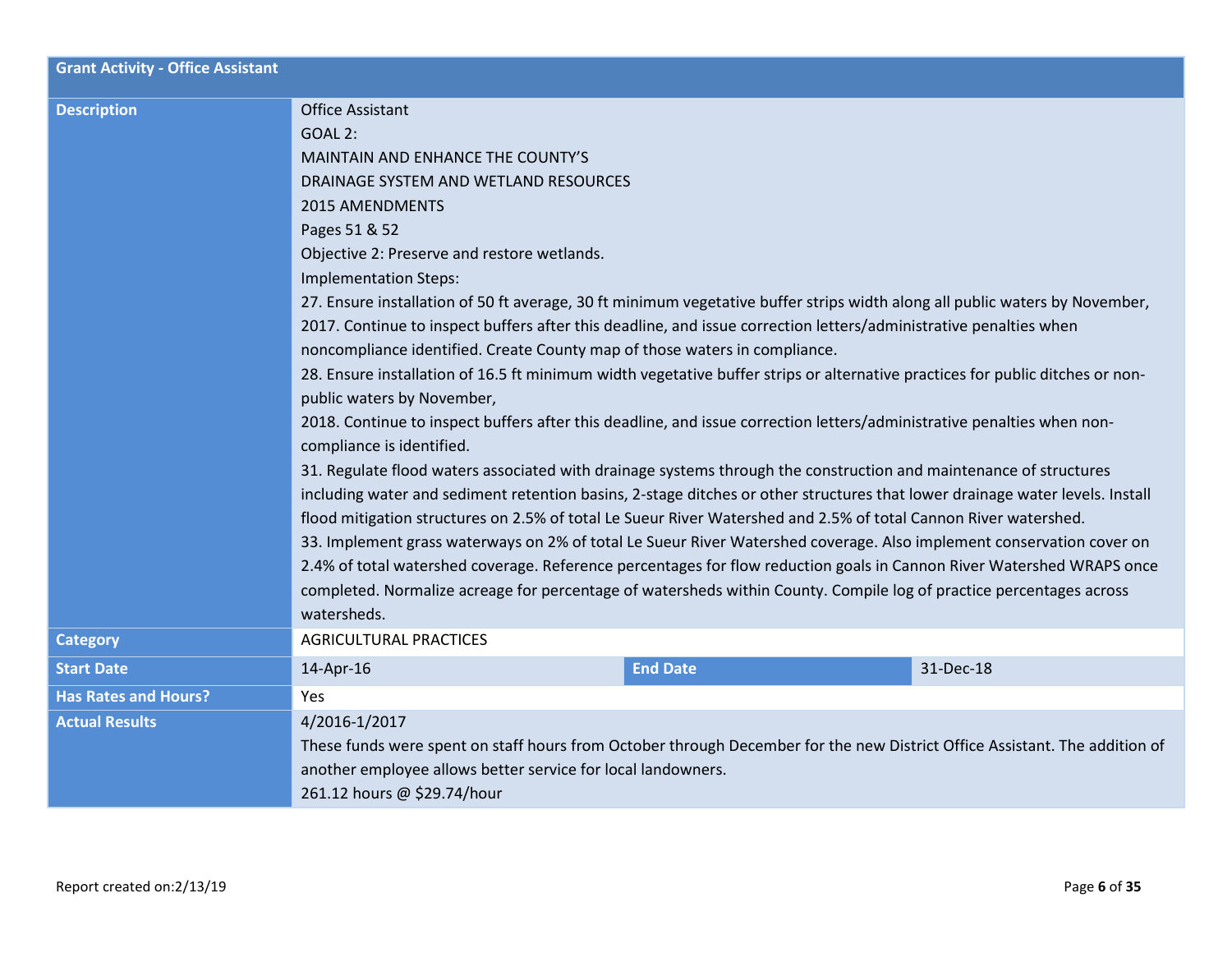| <b>Grant Activity - Soil Erosion - Computer</b> |                                                                                                                                                                                                                                                                                                                                                                                                                                                                                                                                                                                                                                                                                                                                                                                                                     |                 |           |  |  |
|-------------------------------------------------|---------------------------------------------------------------------------------------------------------------------------------------------------------------------------------------------------------------------------------------------------------------------------------------------------------------------------------------------------------------------------------------------------------------------------------------------------------------------------------------------------------------------------------------------------------------------------------------------------------------------------------------------------------------------------------------------------------------------------------------------------------------------------------------------------------------------|-----------------|-----------|--|--|
| <b>Description</b>                              | Soil Erosion - Computer<br>A computer with increased capabilities is needed to keep up with mapping and modeling programs, engineering programs for<br>erosion control practices,<br>Goal, Objective, Implementation Step, Page in the Waseca County 2009-18 Comprehensive Local Water Management Plan<br>Goal 1: Protect and Improve the Quality of Water Resources throughout the County<br>Objective 4: Reduce erosion and sediment loading of surface water resources<br>Step 2: Reduce total nitrogen and total phosphorus concentrations through nutrient management procedures (including<br>manure)/reduced applications on 20% of normalized acreage of total Le Sueur River Watershed. Once completed, utilize<br>Cannon River WRAPS to determine rate applicable for Cannon River Watershed.<br>Page: 45 |                 |           |  |  |
|                                                 | Goal, Objective, Implementation Step, Page in the Water Plan<br>Goal 1: Protect and Improve the Quality of Water Resources throughout the County<br>Objective 4: Reduce erosion and sediment loading of surface water resources<br>Step 17: Offer subsidies (minimum 5 per year) to farmer willing to participate in total suspended solid reduction strategies,<br>including the construction of two-stage ditches and sediment retention ponds<br>Page: 49                                                                                                                                                                                                                                                                                                                                                        |                 |           |  |  |
|                                                 | Goal, Objective, Implementation Step, Page in the Water Plan<br>Goal 2: Maintain and Enhance the County's Drainage System and Wetland Resources<br>Objective 1: Properly manage the County's drainage system and Objective 2: Preserve and restore wetlands<br>Step 32: Achieve 22,700 new adoption acres of conservation tillage and 8,900 new adoption acres of cover crops in the Le<br>Sueur River Watershed to act as part of the WRAPS 10-year 5% reduced flow goal.<br>Page: 52                                                                                                                                                                                                                                                                                                                              |                 |           |  |  |
| <b>Category</b>                                 | SUPPLIES/EQUIPMENT                                                                                                                                                                                                                                                                                                                                                                                                                                                                                                                                                                                                                                                                                                                                                                                                  |                 |           |  |  |
| <b>Start Date</b>                               | 14-Apr-16                                                                                                                                                                                                                                                                                                                                                                                                                                                                                                                                                                                                                                                                                                                                                                                                           | <b>End Date</b> | 30-Dec-16 |  |  |
| <b>Has Rates and Hours?</b>                     | No                                                                                                                                                                                                                                                                                                                                                                                                                                                                                                                                                                                                                                                                                                                                                                                                                  |                 |           |  |  |
| <b>Actual Results</b>                           | 2016<br>The District purchased 2 computer to replace the outdated ones that it currently had. These computers will allow staff to<br>more efficiently perform tasks such as mapping buffers and creating documents.                                                                                                                                                                                                                                                                                                                                                                                                                                                                                                                                                                                                 |                 |           |  |  |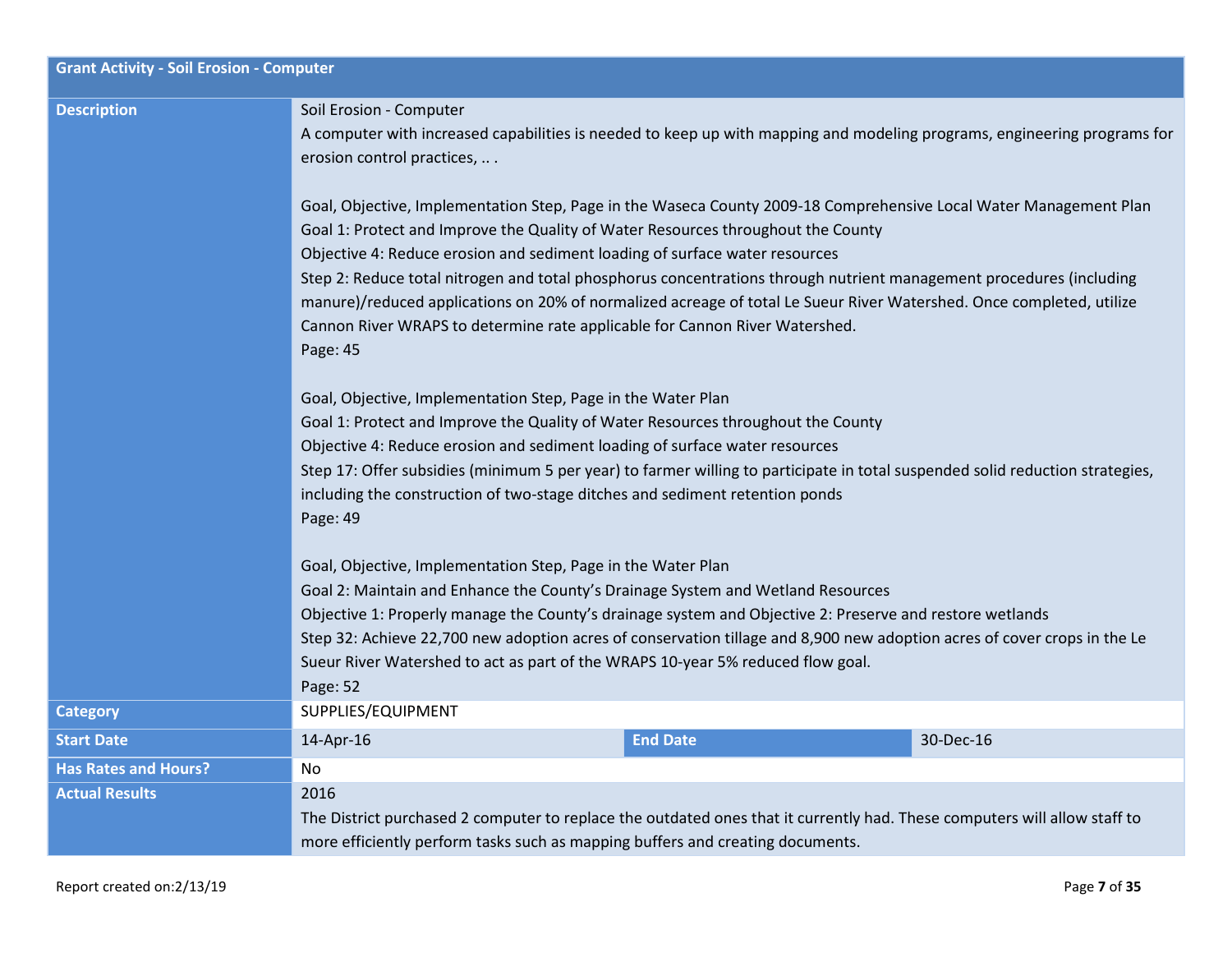| <b>Grant Activity - Soil Erosion - Conservation Farmer Signs</b> |                                                                                                                                                                                                                                                                                                                                                                                                                                                                                                                                                                                                                                                                                                                                                                                                                                                                                                                                                                                                                                                                                                            |                 |           |  |  |  |  |
|------------------------------------------------------------------|------------------------------------------------------------------------------------------------------------------------------------------------------------------------------------------------------------------------------------------------------------------------------------------------------------------------------------------------------------------------------------------------------------------------------------------------------------------------------------------------------------------------------------------------------------------------------------------------------------------------------------------------------------------------------------------------------------------------------------------------------------------------------------------------------------------------------------------------------------------------------------------------------------------------------------------------------------------------------------------------------------------------------------------------------------------------------------------------------------|-----------------|-----------|--|--|--|--|
| <b>Description</b>                                               | Soil Erosion - Conservation Farmer Signs                                                                                                                                                                                                                                                                                                                                                                                                                                                                                                                                                                                                                                                                                                                                                                                                                                                                                                                                                                                                                                                                   |                 |           |  |  |  |  |
|                                                                  | These signs will be presented to the Conservation Farmer of the year recipient to help promote effective conservation and<br>awareness of the assistance available through the SWCD.                                                                                                                                                                                                                                                                                                                                                                                                                                                                                                                                                                                                                                                                                                                                                                                                                                                                                                                       |                 |           |  |  |  |  |
|                                                                  | Goal, Objective, Implementation Step, Page in the Waseca County 2009-18 Local Water Management Plan<br>Goal 1: Protect and Improve the Quality of Water Resources throughout the County<br>Objective 4: Reduce erosion and sediment loading of surface water resources<br>Step 2: Reduce total nitrogen and total phosphorus concentrations through nutrient management procedures (including<br>manure)/reduced applications on 20% of normalized acreage of total Le Sueur River Watershed. Once completed, utilize<br>Cannon River WRAPS to determine rate applicable for Cannon River Watershed.<br>Page: 45<br>Goal, Objective, Implementation Step, Page in the Water Plan<br>Goal 2: Maintain and Enhance the County's Drainage System and Wetland Resources<br>Objective 1: Properly manage the County's drainage system and Objective 2: Preserve and restore wetlands<br>Step 32: Achieve 22,700 new adoption acres of conservation tillage and 8,900 new adoption acres of cover crops in the Le<br>Sueur River Watershed to act as part of the WRAPS 10-year 5% reduced flow goal.<br>Page: 52 |                 |           |  |  |  |  |
| <b>Category</b>                                                  | EDUCATION/INFORMATION                                                                                                                                                                                                                                                                                                                                                                                                                                                                                                                                                                                                                                                                                                                                                                                                                                                                                                                                                                                                                                                                                      |                 |           |  |  |  |  |
| <b>Start Date</b>                                                | $1-Apr-16$                                                                                                                                                                                                                                                                                                                                                                                                                                                                                                                                                                                                                                                                                                                                                                                                                                                                                                                                                                                                                                                                                                 | <b>End Date</b> | 31-Dec-18 |  |  |  |  |
| <b>Has Rates and Hours?</b>                                      | No                                                                                                                                                                                                                                                                                                                                                                                                                                                                                                                                                                                                                                                                                                                                                                                                                                                                                                                                                                                                                                                                                                         |                 |           |  |  |  |  |
| <b>Actual Results</b>                                            | 2017<br>Conservation Farmer Signs purchased \$343.60 from Sign Pro-Owatonna MN. 4 of these signs will be distributed to Gene &<br>Mary Scheffert, Brett & Lianne Possin, and Jeff & Dale Huelsniutz (2) for present and past Conservation farmers. The<br>remaining will be distributed as they become available.                                                                                                                                                                                                                                                                                                                                                                                                                                                                                                                                                                                                                                                                                                                                                                                          |                 |           |  |  |  |  |
|                                                                  | 2016                                                                                                                                                                                                                                                                                                                                                                                                                                                                                                                                                                                                                                                                                                                                                                                                                                                                                                                                                                                                                                                                                                       |                 |           |  |  |  |  |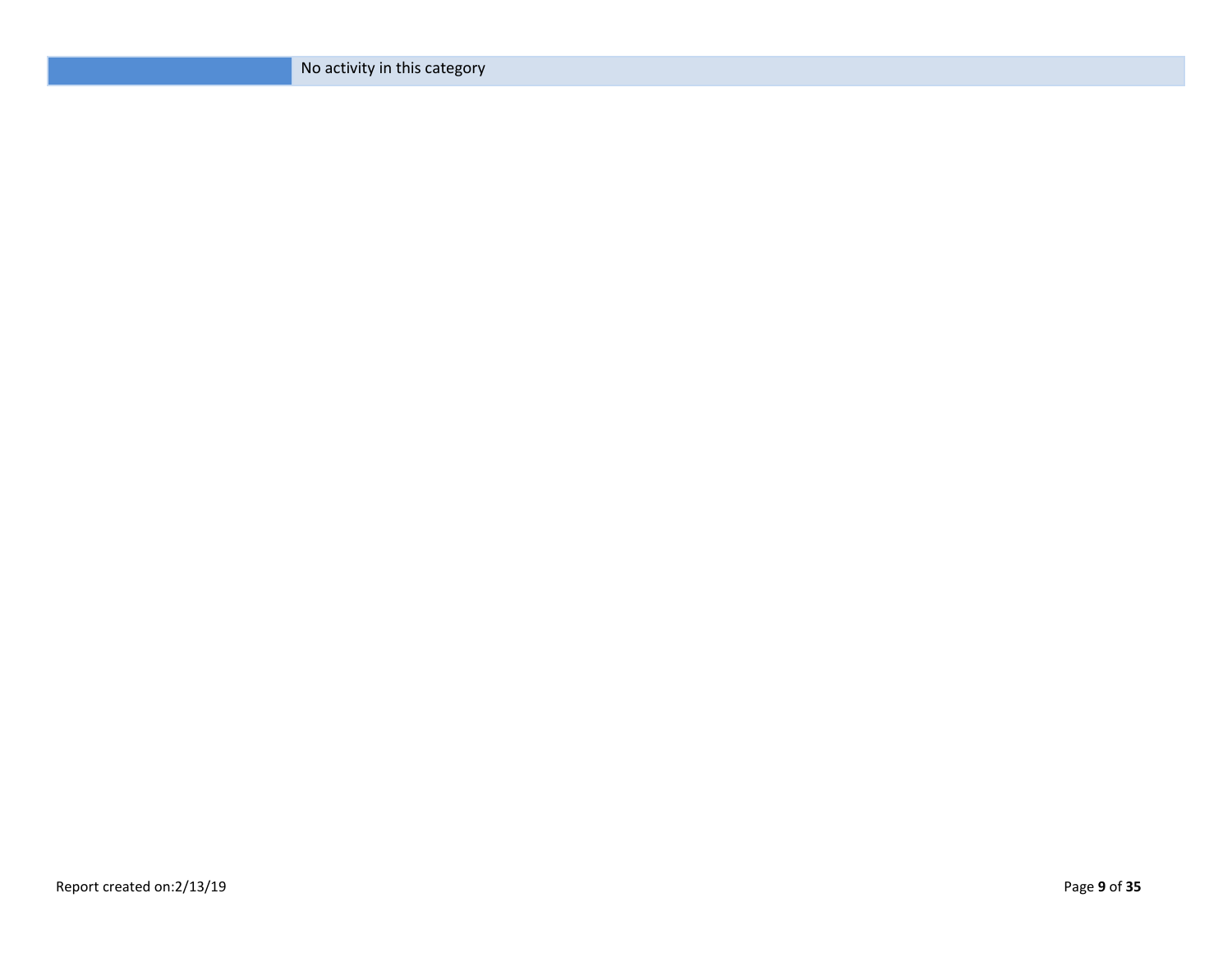#### **Descript** Cover Crop Cost Share

### **ion**

**y**

**and Hours?**

Purpose: Implement cover crops in order to reduce soil erosion rates, increase residue cover, increase infiltration rates, increase soil organic carbon, recycle nutrients and fix nitrogen, and improve wildlife habitat and landscape aesthetics. We need a local program to show the benefits of covers. There is a federal program but it is very difficult to get approved and most cooperators decide not to participate. Our program will target primarily canning crop producers. These are the least risk, highest return crops to target because of seeding timing. We will follow NRCS specs on mixes, rates, and similar payments. C-S will be flat rates of \$30/ac single sp. and \$40/ac multi sp. with a 160 ac limit. There will be no fall tillage. This program will educate not only the producer applying the practice but also all other producers in the area. The best way to promote new ideas is to have the first adopters prove to others the practice will work and be profitable in this area.

Goal, Objective, Implementation Step, Page in the Water Plan Goal 1: Protect and Improve the Quality of Water Resources throughout the County Objective 4: Reduce erosion and sediment loading of surface water resources Step 2: Reduce total nitrogen and total phosphorus concentrations through nutrient management procedures (including manure)/reduced applications on 20% of normalized acreage of total Le Sueur River Watershed. Page: 45 Goal, Objective, Implementation Step, Page in the Water Plan Goal 2: Maintain and Enhance the County's Drainage System and Wetland Resources Objective 1: Properly manage the County's drainage system and Objective 2: Preserve and restore wetlands Step 32: Achieve 22,700 new adoption acres of conservation tillage and 8,900 new adoption acres of cover crops in the Le Sueur River Watershed to act as part of the WRAPS 10-year 5% reduced flow goal. Page: 52 **Categor** AGRICULTURAL PRACTICES **Start Date** 21-Apr-16 **End Date** 31-Dec-18 **Has Rates**  No

**Actual** 2018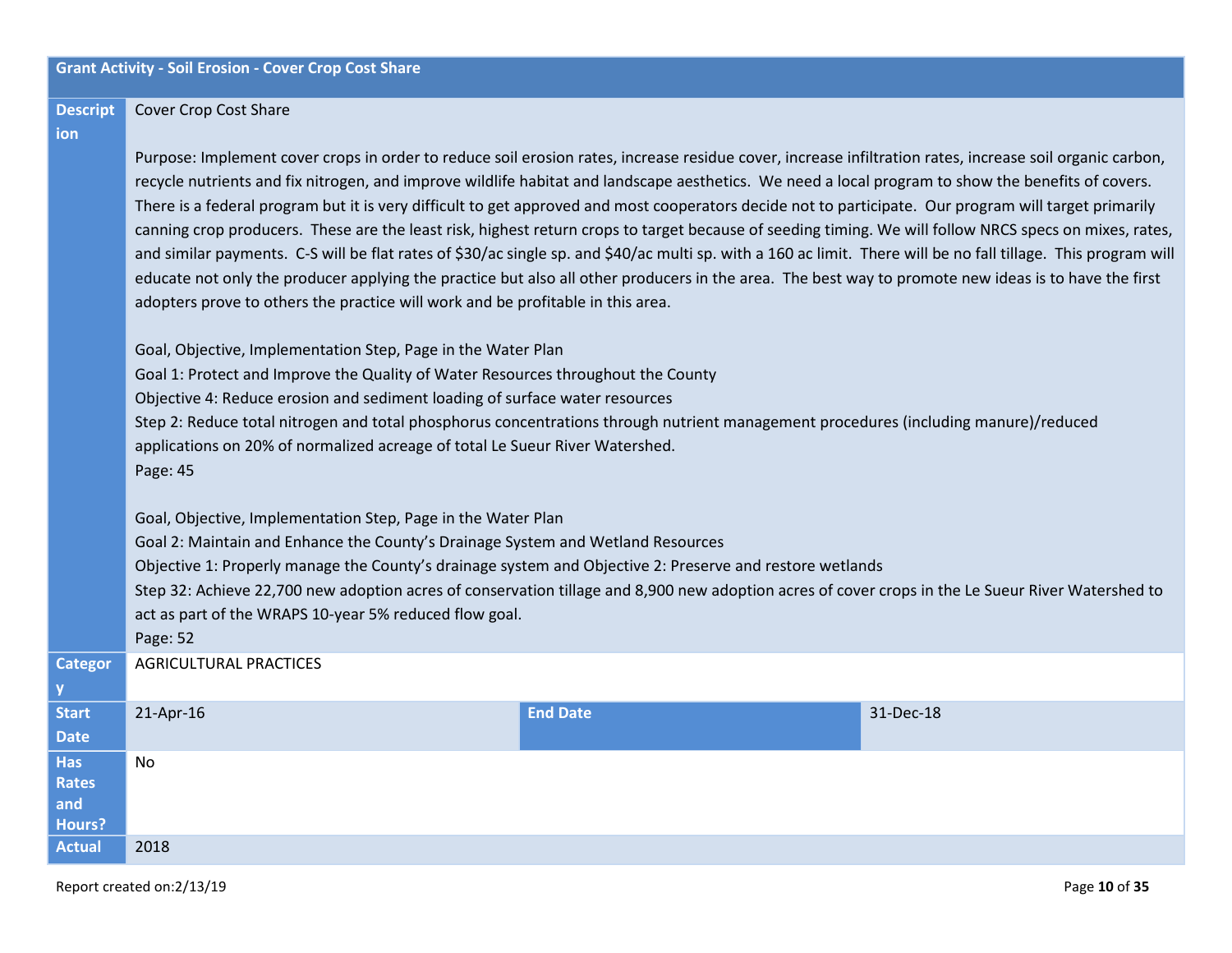**Results** The District had 4 cover crop final payments to make, they are as follows:

16(16)CC=48 acres =\$2880.00 to Tom Bauman

17(16)CC=100 acres=\$4500.00 to Jon Roemhildt

18(16)CC=104 acres=\$6240.00 to Jason Norton

19(16)CC=53 acres=\$3205.00 to Tom Bauman

### 2017

The District has 4 cover crop contracts. Half payments made December 14th, 2017 and the remaining will be paid December 2018. The following are the half payments that were made December 15, 2017:

16(16)CC-48Acres=\$2880.00 Tom Bauman, 17(16)CC-100 Acres =\$4500.00 Jon Roemhildt, 18(16)CC-104 Acres=\$6240.00 Jason Norton,19(16)CC-53.4175 Acres=\$3205.00 Tom Bauman

### 2016

The District had 12 completed cover crop contracts totaling 718.8 acres. A total of \$22,764 was paid to the participating producers.

2(16)CC=\$4800;10(16)CC=\$900;5(16)CC=\$1290;14(16)CC=\$3600;1(16)CC=\$1854;7(16)CC=\$1260;13(16)CC=\$2640;9(16)CC=\$1200;3(16)CC=\$1020;15( 16)CC=\$1500;4(16)CC=\$1800;11(16)CC=\$900

|                                    | <b>Activity Action - 1(16)CC</b>                         |                     |                                               |                            |                         |                                   |                                   |  |
|------------------------------------|----------------------------------------------------------|---------------------|-----------------------------------------------|----------------------------|-------------------------|-----------------------------------|-----------------------------------|--|
|                                    | <b>Practice</b>                                          |                     | 340 - Cover Crop                              | <b>Count of Activities</b> |                         |                                   | $\mathbf{1}$                      |  |
|                                    | <b>Description</b>                                       |                     |                                               |                            |                         |                                   |                                   |  |
|                                    | <b>Proposed Size / Units</b><br><b>Actual Size/Units</b> |                     | 61.80 AC                                      | Lifespan                   |                         |                                   | 1 Year                            |  |
|                                    |                                                          |                     | AC                                            | <b>Installed Date</b>      |                         |                                   |                                   |  |
|                                    | <b>Mapped Activities</b>                                 |                     | 1 Polygon(s)                                  |                            |                         |                                   |                                   |  |
| Final Indicator for 1(16)CC        |                                                          |                     |                                               |                            |                         |                                   |                                   |  |
| <b>Indicator Name</b>              |                                                          |                     | PHOSPHORUS (EST. REDUCTION)                   |                            | <b>Value</b>            | .79                               |                                   |  |
| <b>Indicator Subcategory/Units</b> |                                                          |                     | WATER POLLUTION (REDUCTION ESTIMATES) LBS/YR  |                            | <b>Calculation Tool</b> | <b>BWSR CALC (SHEET AND RILL)</b> |                                   |  |
| <b>Waterbody</b>                   |                                                          |                     | <b>Cannon River Watershed</b>                 |                            |                         |                                   |                                   |  |
| Final Indicator for 1(16)CC        |                                                          |                     |                                               |                            |                         |                                   |                                   |  |
| <b>Indicator Name</b>              |                                                          | SOIL (EST. SAVINGS) |                                               |                            | <b>Value</b>            | .11                               |                                   |  |
| <b>Indicator Subcategory/Units</b> |                                                          |                     | WATER POLLUTION (REDUCTION ESTIMATES) TONS/YR |                            | <b>Calculation Tool</b> |                                   | <b>BWSR CALC (SHEET AND RILL)</b> |  |
| <b>Waterbody</b>                   |                                                          |                     | <b>Cannon River Watershed</b>                 |                            |                         |                                   |                                   |  |
| Final Indicator for 1(16)CC        |                                                          |                     |                                               |                            |                         |                                   |                                   |  |
| <b>Indicator Name</b>              |                                                          | SEDIMENT (TSS)      |                                               |                            | <b>Value</b>            | .25                               |                                   |  |
| <b>Indicator Subcategory/Units</b> |                                                          |                     | WATER POLLUTION (REDUCTION ESTIMATES) TONS/YR |                            | <b>Calculation Tool</b> |                                   | <b>BWSR CALC (SHEET AND RILL)</b> |  |
| <b>Waterbody</b>                   | <b>Cannon River Watershed</b>                            |                     |                                               |                            |                         |                                   |                                   |  |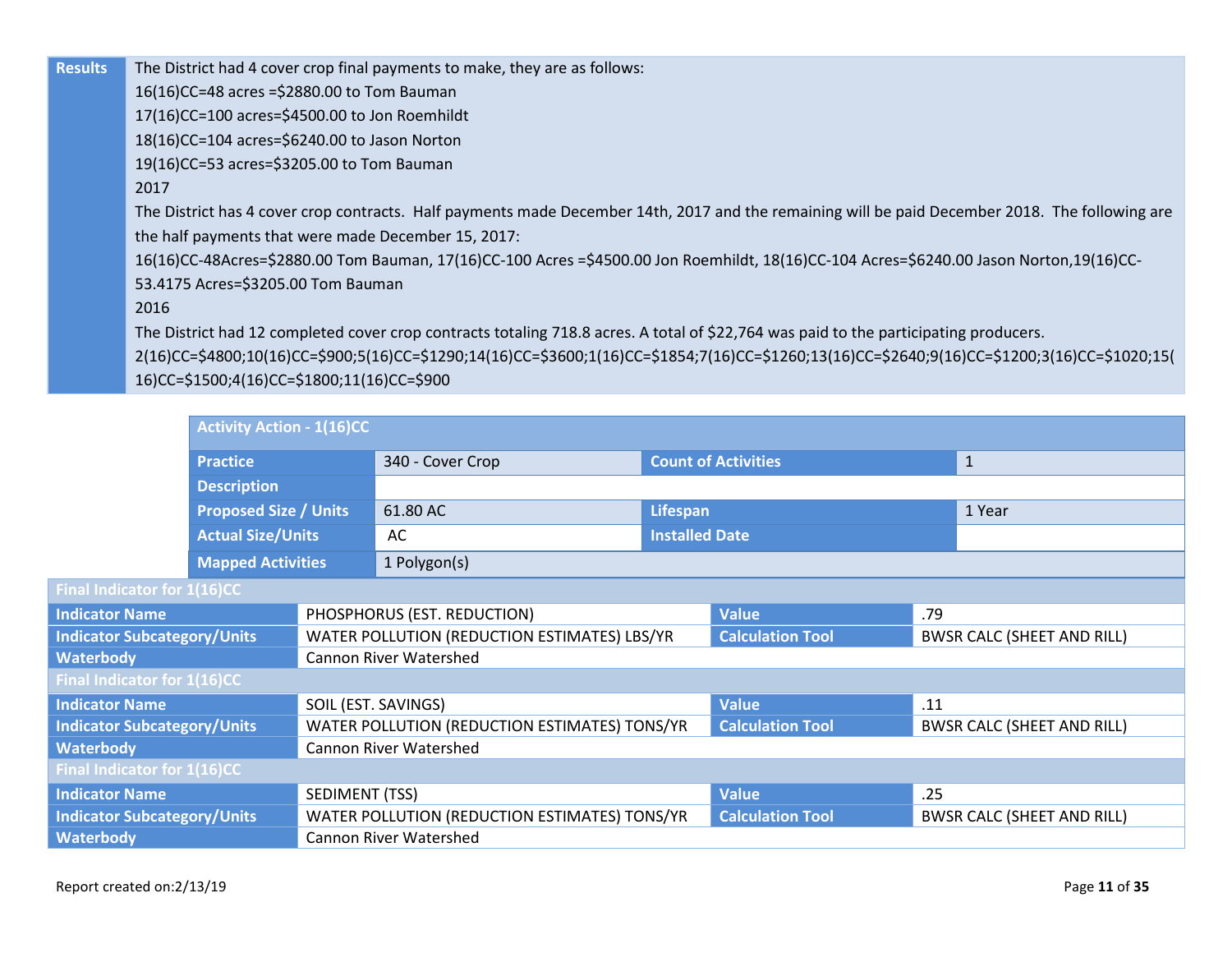|                                    | <b>Activity Action - 2(16)CC</b>                                               |                     |                                               |                            |                         |                                   |                                   |  |
|------------------------------------|--------------------------------------------------------------------------------|---------------------|-----------------------------------------------|----------------------------|-------------------------|-----------------------------------|-----------------------------------|--|
|                                    | <b>Practice</b>                                                                |                     | 340 - Cover Crop                              | <b>Count of Activities</b> |                         |                                   | $\mathbf{1}$                      |  |
|                                    | <b>Description</b><br><b>Proposed Size / Units</b><br><b>Actual Size/Units</b> |                     |                                               |                            |                         |                                   |                                   |  |
|                                    |                                                                                |                     | 120.00 AC                                     | Lifespan                   |                         | 1 Year                            |                                   |  |
|                                    |                                                                                |                     | AC                                            | <b>Installed Date</b>      |                         |                                   |                                   |  |
|                                    | <b>Mapped Activities</b>                                                       |                     | 1 Polygon(s)                                  |                            |                         |                                   |                                   |  |
| Final Indicator for 2(16)CC        |                                                                                |                     |                                               |                            |                         |                                   |                                   |  |
| <b>Indicator Name</b>              |                                                                                | SEDIMENT (TSS)      |                                               |                            | <b>Value</b>            | 38.14                             |                                   |  |
| <b>Indicator Subcategory/Units</b> |                                                                                |                     | WATER POLLUTION (REDUCTION ESTIMATES) TONS/YR |                            | <b>Calculation Tool</b> | <b>BWSR CALC (SHEET AND RILL)</b> |                                   |  |
| <b>Waterbody</b>                   |                                                                                |                     | LeSueur River Watershed                       |                            |                         |                                   |                                   |  |
| Final Indicator for 2(16)CC        |                                                                                |                     |                                               |                            |                         |                                   |                                   |  |
| <b>Indicator Name</b>              |                                                                                | SOIL (EST. SAVINGS) |                                               |                            | <b>Value</b>            | 136.80                            |                                   |  |
| <b>Indicator Subcategory/Units</b> |                                                                                |                     | WATER POLLUTION (REDUCTION ESTIMATES) TONS/YR |                            | <b>Calculation Tool</b> |                                   | <b>BWSR CALC (SHEET AND RILL)</b> |  |
| <b>Waterbody</b>                   |                                                                                |                     | LeSueuer River Watershed                      |                            |                         |                                   |                                   |  |
| Final Indicator for 2(16)CC        |                                                                                |                     |                                               |                            |                         |                                   |                                   |  |
| <b>Indicator Name</b>              |                                                                                |                     | PHOSPHORUS (EST. REDUCTION)                   |                            | <b>Value</b>            | 73.16                             |                                   |  |
| <b>Indicator Subcategory/Units</b> |                                                                                |                     | WATER POLLUTION (REDUCTION ESTIMATES) LBS/YR  |                            | <b>Calculation Tool</b> |                                   | <b>BWSR CALC (SHEET AND RILL)</b> |  |
| <b>Waterbody</b>                   |                                                                                |                     | LeSueur River Watershed                       |                            |                         |                                   |                                   |  |

|                                             |                              | <b>Activity Action - 3(16)CC</b> |                                                                          |                       |                                   |       |                                   |
|---------------------------------------------|------------------------------|----------------------------------|--------------------------------------------------------------------------|-----------------------|-----------------------------------|-------|-----------------------------------|
|                                             | <b>Practice</b>              |                                  | 340 - Cover Crop                                                         |                       | <b>Count of Activities</b>        |       | $\mathbf{1}$                      |
|                                             | <b>Description</b>           |                                  |                                                                          |                       |                                   |       |                                   |
|                                             | <b>Proposed Size / Units</b> |                                  | 34.00 AC                                                                 | Lifespan              | 1 Year                            |       |                                   |
|                                             | <b>Actual Size/Units</b>     |                                  | AC                                                                       | <b>Installed Date</b> |                                   |       |                                   |
|                                             | <b>Mapped Activities</b>     |                                  | 1 Polygon(s)                                                             |                       |                                   |       |                                   |
| <b>Final Indicator for 3(16)CC</b>          |                              |                                  |                                                                          |                       |                                   |       |                                   |
| <b>Indicator Name</b>                       |                              | SEDIMENT (TSS)                   |                                                                          |                       | <b>Value</b>                      | 38.14 |                                   |
| <b>Indicator Subcategory/Units</b>          |                              |                                  | WATER POLLUTION (REDUCTION ESTIMATES) TONS/YR                            |                       | <b>Calculation Tool</b>           |       | <b>BWSR CALC (SHEET AND RILL)</b> |
| Waterbody                                   |                              |                                  | LeSueur River Watershed                                                  |                       |                                   |       |                                   |
| Final Indicator for 3(16)CC                 |                              |                                  |                                                                          |                       |                                   |       |                                   |
| <b>Indicator Name</b>                       |                              |                                  | SOIL (EST. SAVINGS)                                                      |                       | <b>Value</b>                      | 38.76 |                                   |
| <b>Indicator Subcategory/Units</b>          |                              |                                  | WATER POLLUTION (REDUCTION ESTIMATES) TONS/YR<br><b>Calculation Tool</b> |                       | <b>BWSR CALC (SHEET AND RILL)</b> |       |                                   |
| <b>Waterbody</b><br>LeSueur River Watershed |                              |                                  |                                                                          |                       |                                   |       |                                   |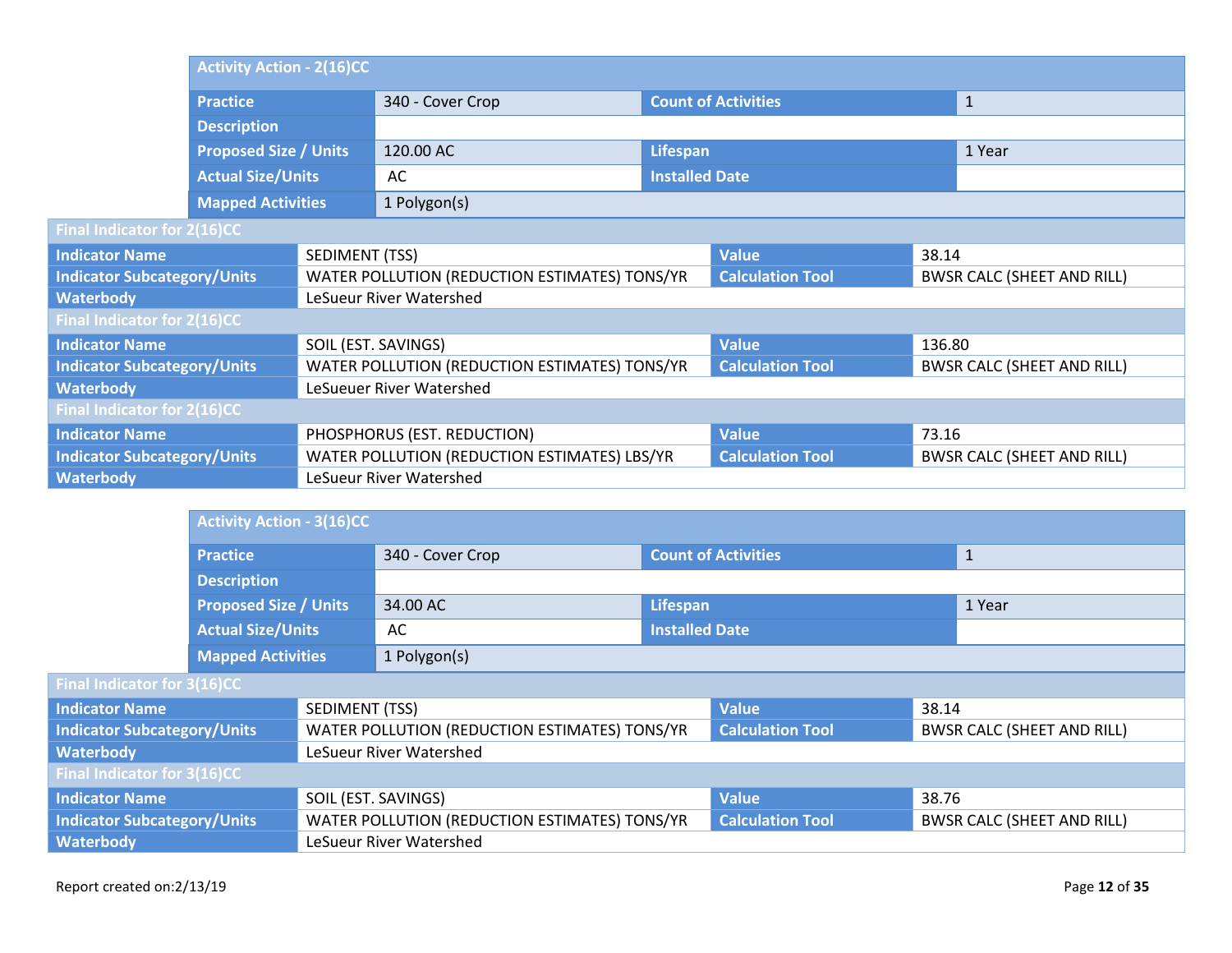| <b>Final Indicator for 3(16)CC</b> |                                              |                         |                                   |  |  |  |  |
|------------------------------------|----------------------------------------------|-------------------------|-----------------------------------|--|--|--|--|
| <b>Indicator Name</b>              | PHOSPHORUS (EST. REDUCTION)                  | <b>Value</b>            | 73.16                             |  |  |  |  |
| <b>Indicator Subcategory/Units</b> | WATER POLLUTION (REDUCTION ESTIMATES) LBS/YR | <b>Calculation Tool</b> | <b>BWSR CALC (SHEET AND RILL)</b> |  |  |  |  |
| Waterbody                          | LeSueur River Watershed                      |                         |                                   |  |  |  |  |

|                                             | <b>Activity Action - 4(16)CC</b>                         |  |                                               |                            |                         |       |                                   |
|---------------------------------------------|----------------------------------------------------------|--|-----------------------------------------------|----------------------------|-------------------------|-------|-----------------------------------|
|                                             | <b>Practice</b>                                          |  | 340 - Cover Crop                              | <b>Count of Activities</b> |                         |       | $\overline{2}$                    |
|                                             | <b>Description</b>                                       |  |                                               |                            |                         |       |                                   |
|                                             | <b>Proposed Size / Units</b><br><b>Actual Size/Units</b> |  | 60.00 AC                                      | Lifespan                   |                         |       | 1 Year                            |
|                                             |                                                          |  | AC                                            | <b>Installed Date</b>      |                         |       |                                   |
|                                             | <b>Mapped Activities</b>                                 |  | 2 Polygon(s)                                  |                            |                         |       |                                   |
| <b>Final Indicator for 4(16)CC</b>          |                                                          |  |                                               |                            |                         |       |                                   |
| SEDIMENT (TSS)<br><b>Indicator Name</b>     |                                                          |  |                                               |                            | <b>Value</b>            | 27.88 |                                   |
| <b>Indicator Subcategory/Units</b>          |                                                          |  | WATER POLLUTION (REDUCTION ESTIMATES) TONS/YR |                            | <b>Calculation Tool</b> |       | <b>BWSR CALC (SHEET AND RILL)</b> |
| <b>Waterbody</b>                            |                                                          |  | LeSueur River Watershed                       |                            |                         |       |                                   |
| Final Indicator for 4(16)CC                 |                                                          |  |                                               |                            |                         |       |                                   |
| <b>Indicator Name</b>                       |                                                          |  | SOIL (EST. SAVINGS)                           |                            | <b>Value</b>            | 44.40 |                                   |
| <b>Indicator Subcategory/Units</b>          |                                                          |  | WATER POLLUTION (REDUCTION ESTIMATES) TONS/YR |                            | <b>Calculation Tool</b> |       | <b>BWSR CALC (SHEET AND RILL)</b> |
| <b>Waterbody</b><br>LeSueur River Watershed |                                                          |  |                                               |                            |                         |       |                                   |
| Final Indicator for 4(16)CC                 |                                                          |  |                                               |                            |                         |       |                                   |
| <b>Indicator Name</b>                       |                                                          |  | PHOSPHORUS (EST. REDUCTION)                   |                            | <b>Value</b>            | 52.94 |                                   |
| <b>Indicator Subcategory/Units</b>          |                                                          |  | WATER POLLUTION (REDUCTION ESTIMATES) LBS/YR  |                            | <b>Calculation Tool</b> |       | <b>BWSR CALC (SHEET AND RILL)</b> |
| <b>Waterbody</b><br>LeSueur River Watershed |                                                          |  |                                               |                            |                         |       |                                   |

|                                    |                                            | <b>Activity Action - 5(16)CC</b>              |                  |                            |              |                                   |  |
|------------------------------------|--------------------------------------------|-----------------------------------------------|------------------|----------------------------|--------------|-----------------------------------|--|
|                                    | <b>Practice</b>                            |                                               | 340 - Cover Crop | <b>Count of Activities</b> |              | $\mathbf{1}$                      |  |
|                                    | <b>Description</b>                         |                                               |                  |                            |              |                                   |  |
|                                    | <b>Proposed Size / Units</b>               |                                               | 43.00 AC         | Lifespan                   |              | 1 Year                            |  |
|                                    | <b>Actual Size/Units</b>                   |                                               | <b>AC</b>        | <b>Installed Date</b>      |              |                                   |  |
|                                    | <b>Mapped Activities</b>                   |                                               | 1 Polygon(s)     |                            |              |                                   |  |
| Final Indicator for 5(16)CC        |                                            |                                               |                  |                            |              |                                   |  |
| <b>Indicator Name</b>              |                                            | SEDIMENT (TSS)                                |                  |                            | <b>Value</b> | 89.85                             |  |
| <b>Indicator Subcategory/Units</b> |                                            | WATER POLLUTION (REDUCTION ESTIMATES) TONS/YR |                  | <b>Calculation Tool</b>    |              | <b>BWSR CALC (SHEET AND RILL)</b> |  |
| <b>Waterbody</b>                   | <b>Cannon River Watershed</b>              |                                               |                  |                            |              |                                   |  |
|                                    | Report created on:2/13/19<br>Page 13 of 35 |                                               |                  |                            |              |                                   |  |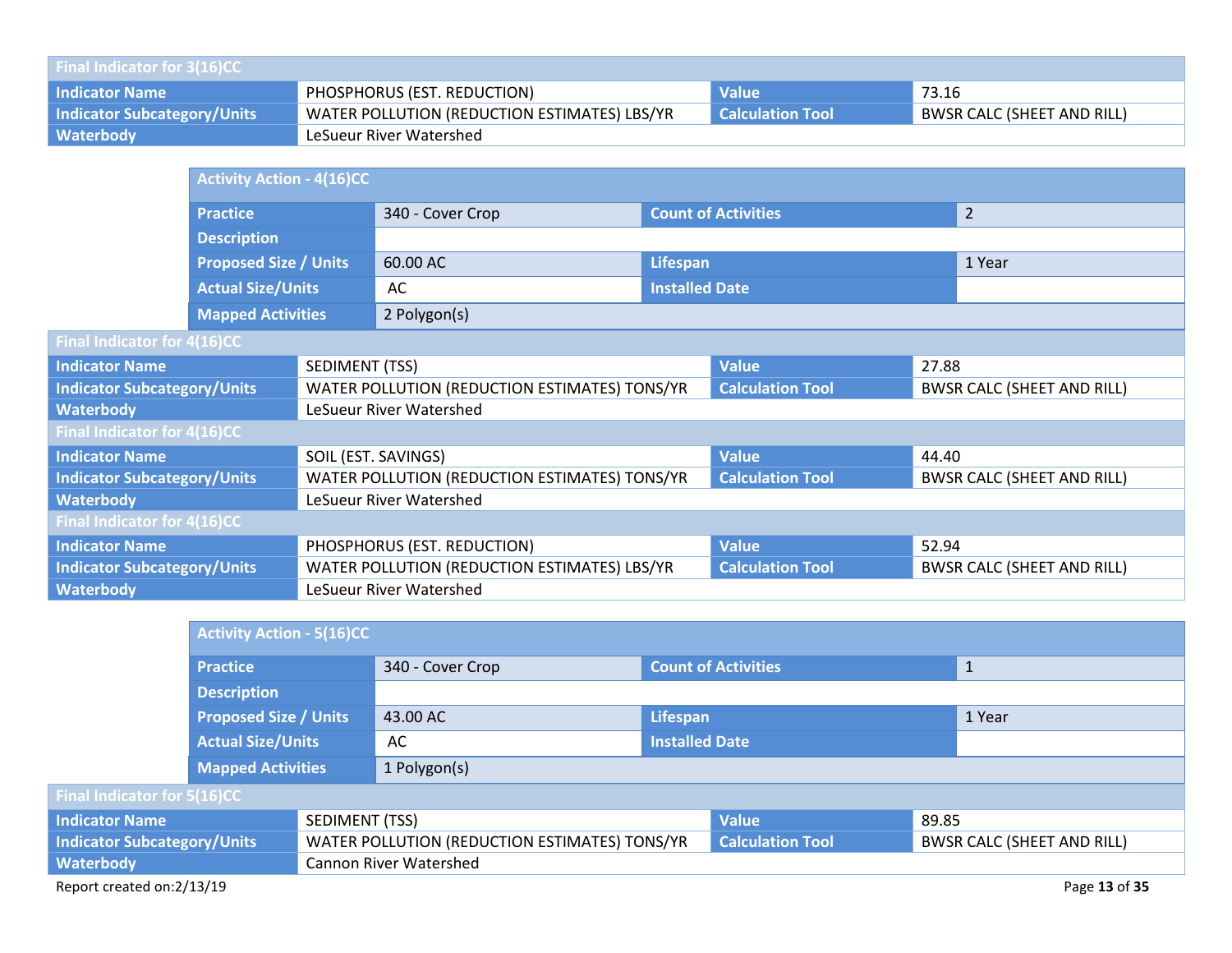| Final Indicator for 5(16)CC        |                                               |                                                              |                                   |  |  |  |  |
|------------------------------------|-----------------------------------------------|--------------------------------------------------------------|-----------------------------------|--|--|--|--|
| <b>Indicator Name</b>              | SOIL (EST. SAVINGS)<br><b>Value</b><br>146.20 |                                                              |                                   |  |  |  |  |
| <b>Indicator Subcategory/Units</b> | WATER POLLUTION (REDUCTION ESTIMATES) TONS/YR | <b>Calculation Tool</b><br><b>BWSR CALC (SHEET AND RILL)</b> |                                   |  |  |  |  |
| Waterbody                          | <b>Cannon River Watershed</b>                 |                                                              |                                   |  |  |  |  |
| <b>Final Indicator for 5(16)CC</b> |                                               |                                                              |                                   |  |  |  |  |
| <b>Indicator Name</b>              | PHOSPHORUS (EST. REDUCTION)                   | <b>Value</b>                                                 | 108.36                            |  |  |  |  |
| <b>Indicator Subcategory/Units</b> | WATER POLLUTION (REDUCTION ESTIMATES) LBS/YR  | <b>Calculation Tool</b>                                      | <b>BWSR CALC (SHEET AND RILL)</b> |  |  |  |  |
| Waterbody                          | <b>Cannon River Watershed</b>                 |                                                              |                                   |  |  |  |  |

|                                              | <b>Activity Action - 7(16)CC</b>                         |                     |                                               |                       |                            |                                   |
|----------------------------------------------|----------------------------------------------------------|---------------------|-----------------------------------------------|-----------------------|----------------------------|-----------------------------------|
|                                              | <b>Practice</b>                                          |                     | 340 - Cover Crop                              |                       | <b>Count of Activities</b> | $\overline{2}$                    |
|                                              | <b>Description</b>                                       |                     |                                               |                       |                            |                                   |
|                                              | <b>Proposed Size / Units</b><br><b>Actual Size/Units</b> |                     | 42.00 AC                                      | Lifespan              |                            | 1 Year                            |
|                                              |                                                          |                     | AC                                            | <b>Installed Date</b> |                            |                                   |
|                                              | <b>Mapped Activities</b>                                 |                     | 2 Polygon(s)                                  |                       |                            |                                   |
| Final Indicator for 7(16)CC                  |                                                          |                     |                                               |                       |                            |                                   |
| <b>Indicator Name</b>                        |                                                          |                     | PHOSPHORUS (EST. REDUCTION)                   |                       | <b>Value</b>               | 83.80                             |
| <b>Indicator Subcategory/Units</b>           |                                                          |                     | WATER POLLUTION (REDUCTION ESTIMATES) LBS/YR  |                       | <b>Calculation Tool</b>    | <b>BWSR CALC (SHEET AND RILL)</b> |
| <b>Waterbody</b>                             |                                                          |                     | LeSueur River Watershed                       |                       |                            |                                   |
| Final Indicator for 7(16)CC                  |                                                          |                     |                                               |                       |                            |                                   |
| <b>Indicator Name</b>                        |                                                          | SOIL (EST. SAVINGS) |                                               |                       | <b>Value</b>               | 51.66                             |
| <b>Indicator Subcategory/Units</b>           |                                                          |                     | WATER POLLUTION (REDUCTION ESTIMATES) TONS/YR |                       | <b>Calculation Tool</b>    | <b>BWSR CALC (SHEET AND RILL)</b> |
| <b>Waterbody</b><br>LeSueuer River Watershed |                                                          |                     |                                               |                       |                            |                                   |
| Final Indicator for 7(16)CC                  |                                                          |                     |                                               |                       |                            |                                   |
| <b>Indicator Name</b>                        |                                                          | SEDIMENT (TSS)      |                                               |                       | <b>Value</b>               | 47.09                             |
| <b>Indicator Subcategory/Units</b>           |                                                          |                     | WATER POLLUTION (REDUCTION ESTIMATES) TONS/YR |                       | <b>Calculation Tool</b>    | <b>BWSR CALC (SHEET AND RILL)</b> |
| <b>Waterbody</b>                             |                                                          |                     | LeSueur River Watershed                       |                       |                            |                                   |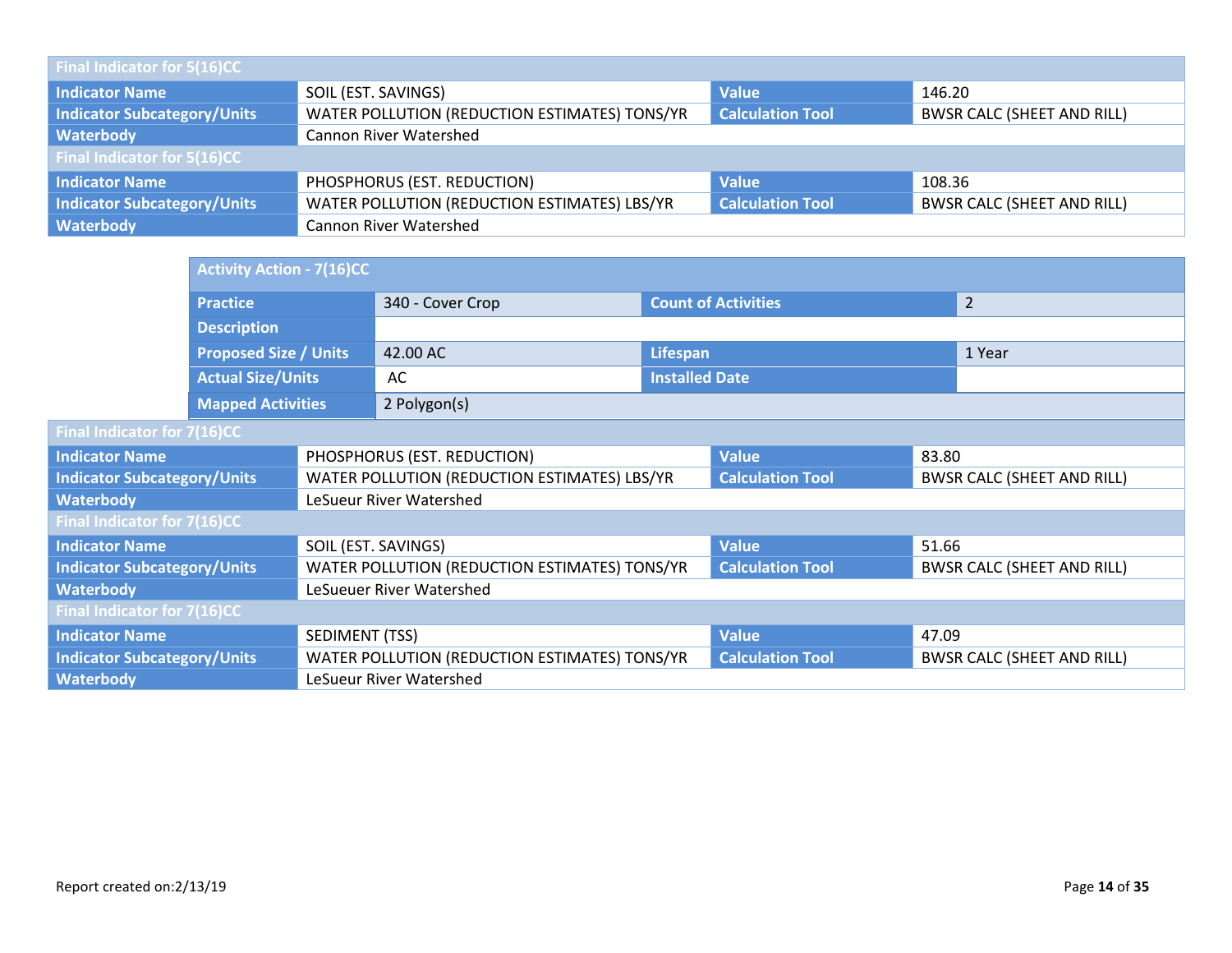|                                    | <b>Activity Action - 9(16)CC</b>                                               |                       |                                               |                       |                            |       |                                   |
|------------------------------------|--------------------------------------------------------------------------------|-----------------------|-----------------------------------------------|-----------------------|----------------------------|-------|-----------------------------------|
|                                    | <b>Practice</b>                                                                |                       | 340 - Cover Crop                              |                       | <b>Count of Activities</b> |       | $\mathbf{1}$                      |
|                                    | <b>Description</b><br><b>Proposed Size / Units</b><br><b>Actual Size/Units</b> |                       |                                               |                       |                            |       |                                   |
|                                    |                                                                                |                       | 40.00 AC                                      |                       | Lifespan                   |       | 1 Year                            |
|                                    |                                                                                |                       | AC                                            | <b>Installed Date</b> |                            |       |                                   |
|                                    | <b>Mapped Activities</b>                                                       |                       | 1 Polygon(s)                                  |                       |                            |       |                                   |
| Final Indicator for 9(16)CC        |                                                                                |                       |                                               |                       |                            |       |                                   |
| <b>Indicator Name</b>              |                                                                                | <b>SEDIMENT (TSS)</b> |                                               |                       | <b>Value</b>               | 38.67 |                                   |
| <b>Indicator Subcategory/Units</b> |                                                                                |                       | WATER POLLUTION (REDUCTION ESTIMATES) TONS/YR |                       | <b>Calculation Tool</b>    |       | <b>BWSR CALC (SHEET AND RILL)</b> |
| <b>Waterbody</b>                   |                                                                                |                       | LeSueur River Watershed                       |                       |                            |       |                                   |
| Final Indicator for 9(16)CC        |                                                                                |                       |                                               |                       |                            |       |                                   |
| <b>Indicator Name</b>              |                                                                                | SOIL (EST. SAVINGS)   |                                               |                       | <b>Value</b>               | 48.00 |                                   |
| <b>Indicator Subcategory/Units</b> |                                                                                |                       | WATER POLLUTION (REDUCTION ESTIMATES) TONS/YR |                       | <b>Calculation Tool</b>    |       | <b>BWSR CALC (SHEET AND RILL)</b> |
| <b>Waterbody</b>                   |                                                                                |                       | LeSeuer River Watershed                       |                       |                            |       |                                   |
| Final Indicator for 9(16)CC        |                                                                                |                       |                                               |                       |                            |       |                                   |
| <b>Indicator Name</b>              |                                                                                |                       | PHOSPHORUS (EST. REDUCTION)                   |                       | <b>Value</b>               | 75.41 |                                   |
| <b>Indicator Subcategory/Units</b> |                                                                                |                       | WATER POLLUTION (REDUCTION ESTIMATES) LBS/YR  |                       | <b>Calculation Tool</b>    |       | <b>BWSR CALC (SHEET AND RILL)</b> |
| <b>Waterbody</b>                   |                                                                                |                       | LeSueur River Watershed                       |                       |                            |       |                                   |

|                                                                                     | <b>Activity Action - 10(16)CC</b> |                     |                                               |                            |                                   |              |                                   |  |  |
|-------------------------------------------------------------------------------------|-----------------------------------|---------------------|-----------------------------------------------|----------------------------|-----------------------------------|--------------|-----------------------------------|--|--|
|                                                                                     | <b>Practice</b>                   |                     | 340 - Cover Crop                              | <b>Count of Activities</b> |                                   | $\mathbf{1}$ |                                   |  |  |
|                                                                                     | <b>Description</b>                |                     |                                               |                            |                                   |              |                                   |  |  |
|                                                                                     | <b>Proposed Size / Units</b>      |                     | 30.00 AC                                      | Lifespan                   | 1 Year                            |              |                                   |  |  |
|                                                                                     | <b>Actual Size/Units</b>          |                     | AC                                            | <b>Installed Date</b>      |                                   |              |                                   |  |  |
|                                                                                     | <b>Mapped Activities</b>          |                     | 1 Polygon(s)                                  |                            |                                   |              |                                   |  |  |
| Final Indicator for 10(16)CC                                                        |                                   |                     |                                               |                            |                                   |              |                                   |  |  |
| <b>Indicator Name</b>                                                               |                                   | SOIL (EST. SAVINGS) |                                               | <b>Value</b><br>36.00      |                                   |              |                                   |  |  |
| <b>Indicator Subcategory/Units</b>                                                  |                                   |                     | WATER POLLUTION (REDUCTION ESTIMATES) TONS/YR |                            | <b>Calculation Tool</b>           |              | <b>BWSR CALC (SHEET AND RILL)</b> |  |  |
| <b>Waterbody</b>                                                                    |                                   |                     | LeSueur River Watershed                       |                            |                                   |              |                                   |  |  |
| Final Indicator for 10(16)CC                                                        |                                   |                     |                                               |                            |                                   |              |                                   |  |  |
| SEDIMENT (TSS)<br><b>Indicator Name</b>                                             |                                   |                     |                                               | <b>Value</b>               | 30.63                             |              |                                   |  |  |
| WATER POLLUTION (REDUCTION ESTIMATES) TONS/YR<br><b>Indicator Subcategory/Units</b> |                                   |                     | <b>Calculation Tool</b>                       |                            | <b>BWSR CALC (SHEET AND RILL)</b> |              |                                   |  |  |
| <b>Waterbody</b>                                                                    |                                   |                     | LeSueur River Watershed                       |                            |                                   |              |                                   |  |  |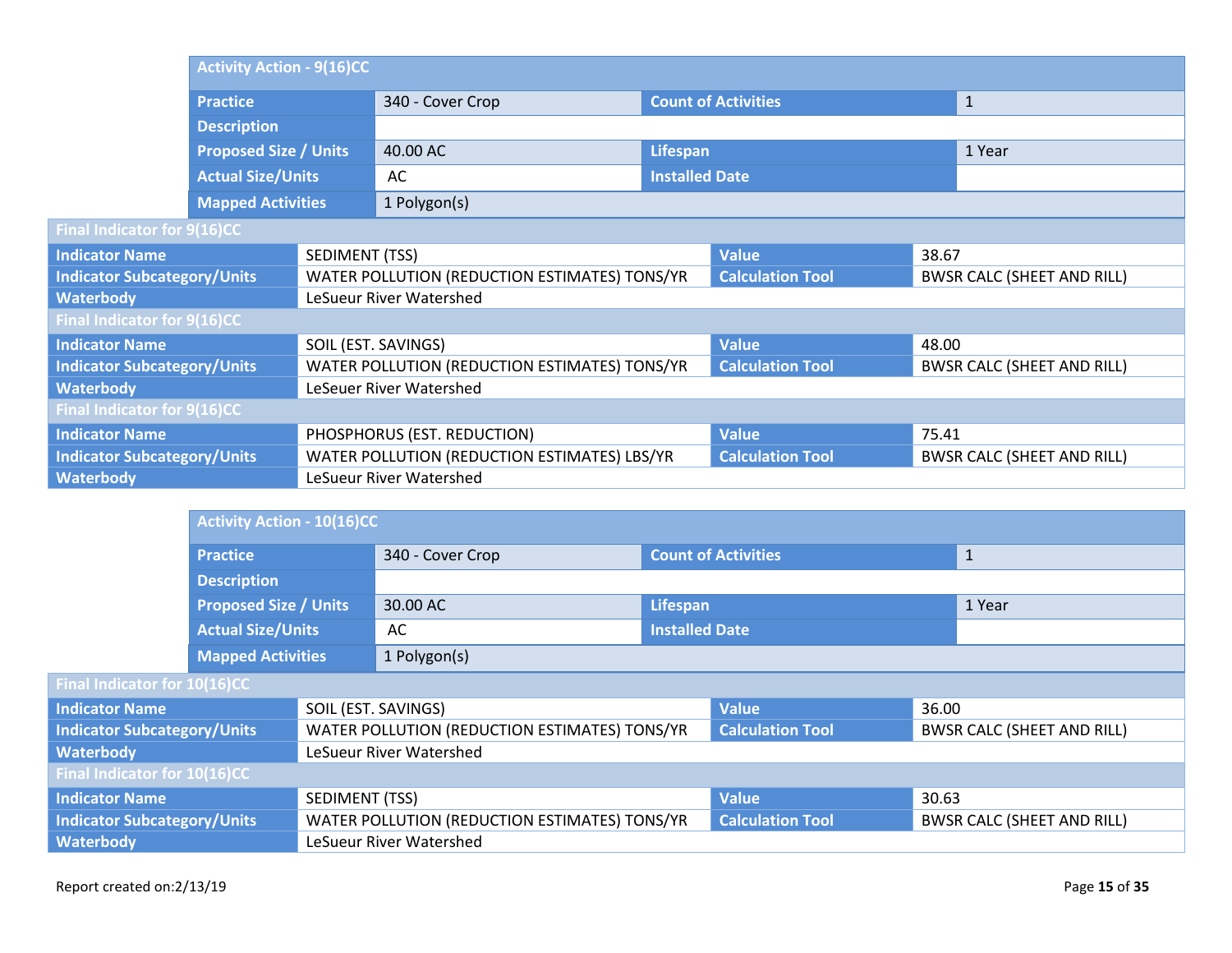| <b>Final Indicator for 10(16)CC</b> |                                              |                         |                                   |  |  |  |  |  |
|-------------------------------------|----------------------------------------------|-------------------------|-----------------------------------|--|--|--|--|--|
| <b>Indicator Name</b>               | PHOSPHORUS (EST. REDUCTION)                  | <b>Value</b>            | 62.58                             |  |  |  |  |  |
| <b>Indicator Subcategory/Units</b>  | WATER POLLUTION (REDUCTION ESTIMATES) LBS/YR | <b>Calculation Tool</b> | <b>BWSR CALC (SHEET AND RILL)</b> |  |  |  |  |  |
| <b>Waterbody</b>                    | LeSueur River Watershed                      |                         |                                   |  |  |  |  |  |

|                                    | <b>Activity Action - 11(16)CC</b> |                     |                                               |                            |                         |       |                                   |
|------------------------------------|-----------------------------------|---------------------|-----------------------------------------------|----------------------------|-------------------------|-------|-----------------------------------|
|                                    | <b>Practice</b>                   |                     | 340 - Cover Crop                              | <b>Count of Activities</b> |                         |       | $\mathbf{1}$                      |
|                                    | <b>Description</b>                |                     |                                               |                            |                         |       |                                   |
|                                    | <b>Proposed Size / Units</b>      |                     | 30.00 AC                                      | Lifespan                   |                         |       | 1 Year                            |
|                                    | <b>Actual Size/Units</b>          |                     | AC                                            | <b>Installed Date</b>      |                         |       |                                   |
|                                    | <b>Mapped Activities</b>          |                     | 1 Polygon(s)                                  |                            |                         |       |                                   |
| Final Indicator for 11(16)CC       |                                   |                     |                                               |                            |                         |       |                                   |
| <b>Indicator Name</b>              |                                   | SEDIMENT (TSS)      |                                               |                            | <b>Value</b>            | 40.16 |                                   |
| <b>Indicator Subcategory/Units</b> |                                   |                     | WATER POLLUTION (REDUCTION ESTIMATES) TONS/YR |                            | <b>Calculation Tool</b> |       | <b>BWSR CALC (SHEET AND RILL)</b> |
| <b>Waterbody</b>                   |                                   |                     | LeSueur River Watershed                       |                            |                         |       |                                   |
| Final Indicator for 11(16)CC       |                                   |                     |                                               |                            |                         |       |                                   |
| <b>Indicator Name</b>              |                                   |                     | PHOSPHORUS (EST. REDUCTION)                   |                            | <b>Value</b>            | 67.98 |                                   |
| <b>Indicator Subcategory/Units</b> |                                   |                     | WATER POLLUTION (REDUCTION ESTIMATES) LBS/YR  |                            | <b>Calculation Tool</b> |       | <b>BWSR CALC (SHEET AND RILL)</b> |
| <b>Waterbody</b>                   |                                   |                     | LeSueur River Watershed                       |                            |                         |       |                                   |
| Final Indicator for 11(16)CC       |                                   |                     |                                               |                            |                         |       |                                   |
| <b>Indicator Name</b>              |                                   | SOIL (EST. SAVINGS) |                                               |                            | <b>Value</b>            | 45.90 |                                   |
| <b>Indicator Subcategory/Units</b> |                                   |                     | WATER POLLUTION (REDUCTION ESTIMATES) TONS/YR |                            | <b>Calculation Tool</b> |       | <b>BWSR CALC (SHEET AND RILL)</b> |
| <b>Waterbody</b>                   |                                   |                     | LeSueuer River Watershed                      |                            |                         |       |                                   |

|                                    | Activity Action - 13(16)CC                 |  |                                               |                            |                         |        |                                   |
|------------------------------------|--------------------------------------------|--|-----------------------------------------------|----------------------------|-------------------------|--------|-----------------------------------|
|                                    | <b>Practice</b>                            |  | 340 - Cover Crop                              | <b>Count of Activities</b> |                         | 3      |                                   |
|                                    | <b>Description</b>                         |  |                                               |                            |                         |        |                                   |
|                                    | <b>Proposed Size / Units</b>               |  | 88.00 AC                                      | Lifespan                   |                         | 1 Year |                                   |
|                                    | <b>Actual Size/Units</b>                   |  | AC                                            | <b>Installed Date</b>      |                         |        |                                   |
|                                    | <b>Mapped Activities</b>                   |  | 3 Polygon(s)                                  |                            |                         |        |                                   |
| Final Indicator for 13(16)CC       |                                            |  |                                               |                            |                         |        |                                   |
| <b>Indicator Name</b>              |                                            |  | SOIL (EST. SAVINGS)                           |                            | <b>Value</b>            | 607.20 |                                   |
| <b>Indicator Subcategory/Units</b> |                                            |  | WATER POLLUTION (REDUCTION ESTIMATES) TONS/YR |                            | <b>Calculation Tool</b> |        | <b>BWSR CALC (SHEET AND RILL)</b> |
| <b>Waterbody</b>                   | <b>Cannon River Watershed</b>              |  |                                               |                            |                         |        |                                   |
|                                    | Report created on:2/13/19<br>Page 16 of 35 |  |                                               |                            |                         |        |                                   |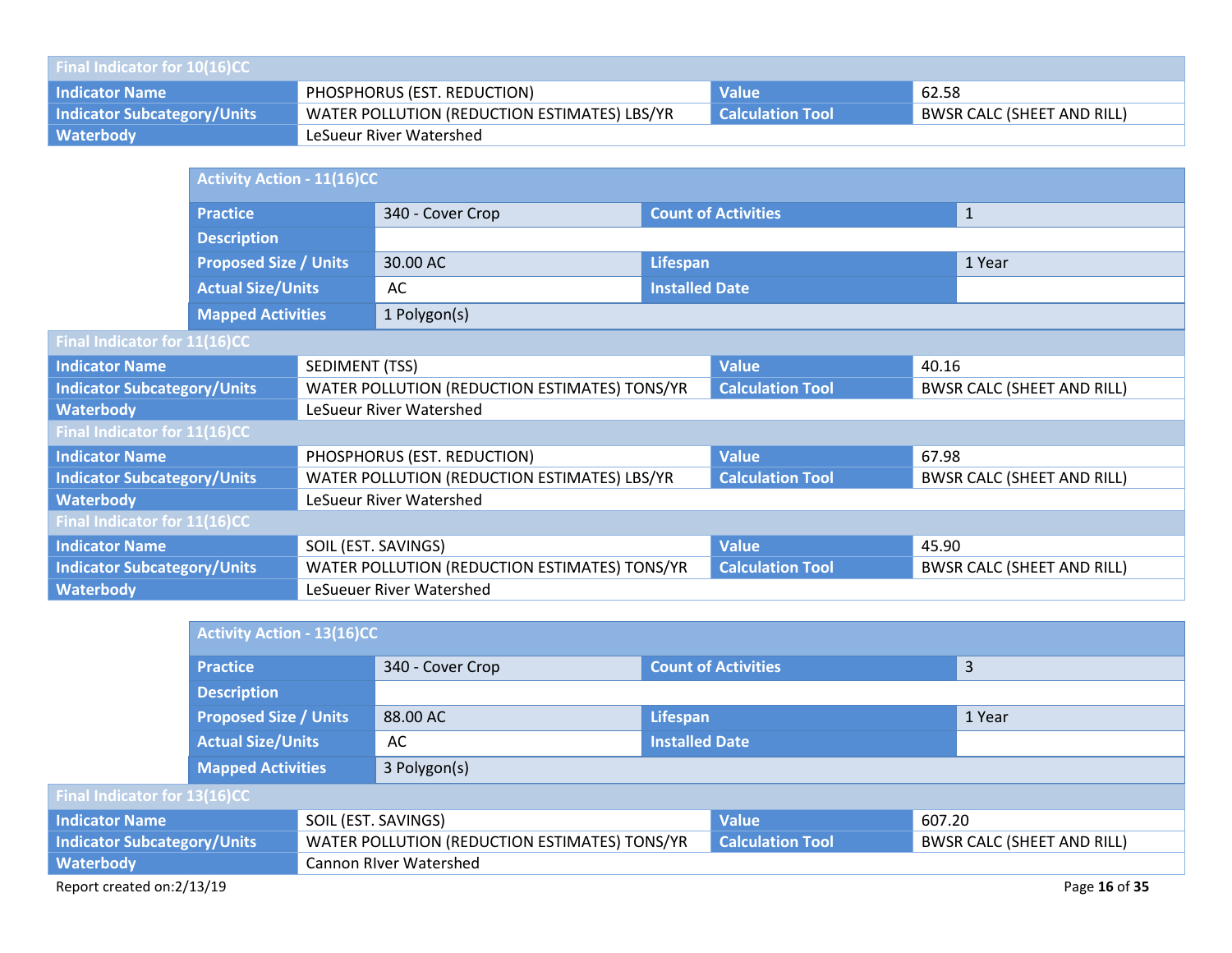| Final Indicator for 13(16)CC       |                                               |                         |                                   |  |  |  |  |
|------------------------------------|-----------------------------------------------|-------------------------|-----------------------------------|--|--|--|--|
| <b>Indicator Name</b>              | PHOSPHORUS (EST. REDUCTION)                   | <b>Value</b>            | 201.07                            |  |  |  |  |
| <b>Indicator Subcategory/Units</b> | WATER POLLUTION (REDUCTION ESTIMATES) LBS/YR  | <b>Calculation Tool</b> | <b>BWSR CALC (SHEET AND RILL)</b> |  |  |  |  |
| Waterbody                          | <b>Cannon River Watershed</b>                 |                         |                                   |  |  |  |  |
| Final Indicator for 13(16)CC       |                                               |                         |                                   |  |  |  |  |
| <b>Indicator Name</b>              | SEDIMENT (TSS)                                | <b>Value</b>            | 181.11                            |  |  |  |  |
| <b>Indicator Subcategory/Units</b> | WATER POLLUTION (REDUCTION ESTIMATES) TONS/YR | <b>Calculation Tool</b> | <b>BWSR CALC (SHEET AND RILL)</b> |  |  |  |  |
| Waterbody                          | <b>Cannon River Watershed</b>                 |                         |                                   |  |  |  |  |

|                                     | <b>Activity Action - 14(16)CC</b> |                     |                                               |                            |                         |       |                                   |
|-------------------------------------|-----------------------------------|---------------------|-----------------------------------------------|----------------------------|-------------------------|-------|-----------------------------------|
|                                     | <b>Practice</b>                   |                     | 340 - Cover Crop                              | <b>Count of Activities</b> |                         |       | $\overline{2}$                    |
|                                     | <b>Description</b>                |                     |                                               |                            |                         |       |                                   |
|                                     | <b>Proposed Size / Units</b>      |                     | 120.00 AC                                     | Lifespan                   |                         |       | 1 Year                            |
|                                     | <b>Actual Size/Units</b>          |                     | AC                                            | <b>Installed Date</b>      |                         |       |                                   |
|                                     | <b>Mapped Activities</b>          |                     | 2 Polygon(s)                                  |                            |                         |       |                                   |
|                                     | Final Indicator for 14(16)CC      |                     |                                               |                            |                         |       |                                   |
| <b>Indicator Name</b>               |                                   |                     | PHOSPHORUS (EST. REDUCTION)                   |                            | <b>Value</b>            | 66.79 |                                   |
| <b>Indicator Subcategory/Units</b>  |                                   |                     | WATER POLLUTION (REDUCTION ESTIMATES) LBS/YR  |                            | <b>Calculation Tool</b> |       | <b>BWSR CALC (SHEET AND RILL)</b> |
| <b>Waterbody</b>                    |                                   |                     | LeSueur River Watershed                       |                            |                         |       |                                   |
| <b>Final Indicator for 14(16)CC</b> |                                   |                     |                                               |                            |                         |       |                                   |
| <b>Indicator Name</b>               |                                   | SEDIMENT (TSS)      |                                               |                            | <b>Value</b>            | 33.63 |                                   |
| <b>Indicator Subcategory/Units</b>  |                                   |                     | WATER POLLUTION (REDUCTION ESTIMATES) TONS/YR |                            | <b>Calculation Tool</b> |       | <b>BWSR CALC (SHEET AND RILL)</b> |
| <b>Waterbody</b>                    |                                   |                     | LeSueur River Watershed                       |                            |                         |       |                                   |
| Final Indicator for 14(16)CC        |                                   |                     |                                               |                            |                         |       |                                   |
| <b>Indicator Name</b>               |                                   | SOIL (EST. SAVINGS) |                                               |                            | <b>Value</b>            | 58.50 |                                   |
| <b>Indicator Subcategory/Units</b>  |                                   |                     | WATER POLLUTION (REDUCTION ESTIMATES) TONS/YR |                            | <b>Calculation Tool</b> |       | <b>BWSR CALC (SHEET AND RILL)</b> |
| <b>Waterbody</b>                    |                                   |                     | LeSueuer River Watershed                      |                            |                         |       |                                   |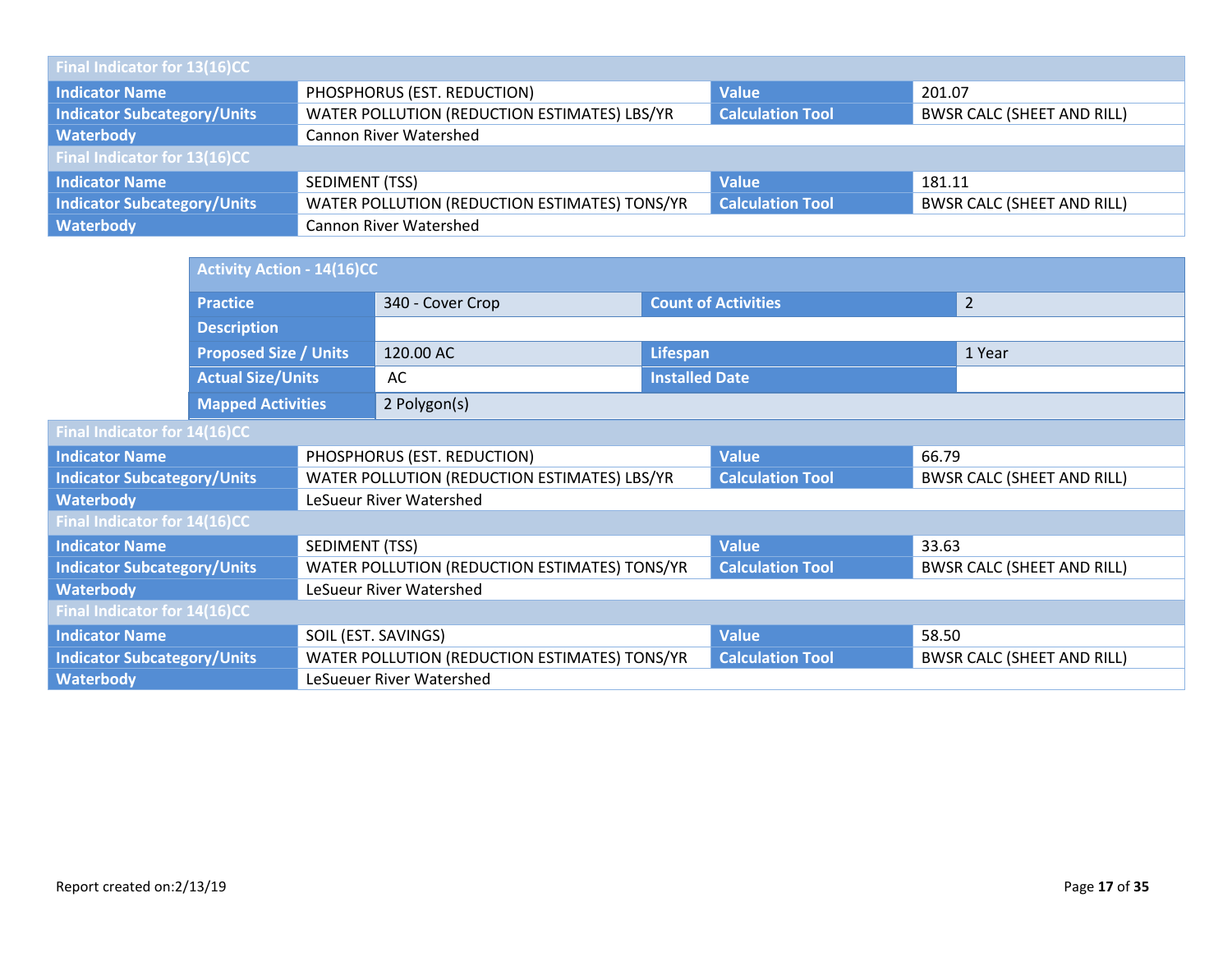|                                     | <b>Activity Action - 15(16)CC</b> |                             |                                               |                            |                         |       |                                   |
|-------------------------------------|-----------------------------------|-----------------------------|-----------------------------------------------|----------------------------|-------------------------|-------|-----------------------------------|
|                                     | <b>Practice</b>                   |                             | 340 - Cover Crop                              | <b>Count of Activities</b> |                         |       | $1\,$                             |
|                                     | <b>Description</b>                |                             |                                               |                            |                         |       |                                   |
|                                     | <b>Proposed Size / Units</b>      |                             | 50.00 AC                                      | Lifespan                   |                         |       | 1 Year                            |
|                                     | <b>Actual Size/Units</b>          |                             | AC                                            | <b>Installed Date</b>      |                         |       |                                   |
|                                     | <b>Mapped Activities</b>          |                             | 1 Polygon(s)                                  |                            |                         |       |                                   |
| <b>Final Indicator for 15(16)CC</b> |                                   |                             |                                               |                            |                         |       |                                   |
| <b>Indicator Name</b>               |                                   | SEDIMENT (TSS)              |                                               |                            | <b>Value</b>            | 38.70 |                                   |
| <b>Indicator Subcategory/Units</b>  |                                   |                             | WATER POLLUTION (REDUCTION ESTIMATES) TONS/YR |                            | <b>Calculation Tool</b> |       | <b>BWSR CALC (SHEET AND RILL)</b> |
| <b>Waterbody</b>                    |                                   |                             | LeSueur River Watershed                       |                            |                         |       |                                   |
| Final Indicator for 15(16)CC        |                                   |                             |                                               |                            |                         |       |                                   |
| <b>Indicator Name</b>               |                                   |                             | SOIL (EST. SAVINGS)                           |                            | <b>Value</b>            | 59.50 |                                   |
| <b>Indicator Subcategory/Units</b>  |                                   |                             | WATER POLLUTION (REDUCTION ESTIMATES) TONS/YR |                            | <b>Calculation Tool</b> |       | <b>BWSR CALC (SHEET AND RILL)</b> |
| <b>Waterbody</b>                    |                                   |                             | LeSueur River Watershed                       |                            |                         |       |                                   |
| Final Indicator for 15(16)CC        |                                   |                             |                                               |                            |                         |       |                                   |
| <b>Indicator Name</b>               |                                   | PHOSPHORUS (EST. REDUCTION) |                                               | <b>Value</b>               | 75.22                   |       |                                   |
| <b>Indicator Subcategory/Units</b>  |                                   |                             | WATER POLLUTION (REDUCTION ESTIMATES) LBS/YR  |                            | <b>Calculation Tool</b> |       | <b>BWSR CALC (SHEET AND RILL)</b> |
| <b>Waterbody</b>                    |                                   |                             | LeSueur River Watershed                       |                            |                         |       |                                   |
|                                     |                                   |                             |                                               |                            |                         |       |                                   |

|                                    |                              | <b>Activity Action - 16(16)CC</b> |                                               |                            |                         |              |                                   |
|------------------------------------|------------------------------|-----------------------------------|-----------------------------------------------|----------------------------|-------------------------|--------------|-----------------------------------|
|                                    | <b>Practice</b>              |                                   | 340 - Cover Crop                              | <b>Count of Activities</b> |                         | $\mathbf{1}$ |                                   |
|                                    | <b>Description</b>           |                                   |                                               |                            |                         |              |                                   |
|                                    | <b>Proposed Size / Units</b> |                                   | 48.00 AC                                      | Lifespan                   |                         | 3 Years      |                                   |
| <b>Actual Size/Units</b>           |                              |                                   | AC                                            | <b>Installed Date</b>      |                         |              |                                   |
|                                    | <b>Mapped Activities</b>     |                                   | 2 Polygon(s)                                  |                            |                         |              |                                   |
| Final Indicator for 16(16)CC       |                              |                                   |                                               |                            |                         |              |                                   |
| <b>Indicator Name</b>              |                              |                                   | SOIL (EST. SAVINGS)                           |                            | <b>Value</b>            | 96.00        |                                   |
| <b>Indicator Subcategory/Units</b> |                              |                                   | WATER POLLUTION (REDUCTION ESTIMATES) TONS/YR |                            | <b>Calculation Tool</b> |              | <b>BWSR CALC (SHEET AND RILL)</b> |
| <b>Waterbody</b>                   |                              | Little LeSueur River              |                                               |                            |                         |              |                                   |
| Final Indicator for 16(16)CC       |                              |                                   |                                               |                            |                         |              |                                   |
| <b>Indicator Name</b>              |                              | SEDIMENT (TSS)                    |                                               |                            | <b>Value</b>            | 18.58        |                                   |
| <b>Indicator Subcategory/Units</b> |                              |                                   | WATER POLLUTION (REDUCTION ESTIMATES) TONS/YR |                            | <b>Calculation Tool</b> |              | <b>BWSR CALC (SHEET AND RILL)</b> |
| <b>Waterbody</b>                   |                              | Little LeSueur River              |                                               |                            |                         |              |                                   |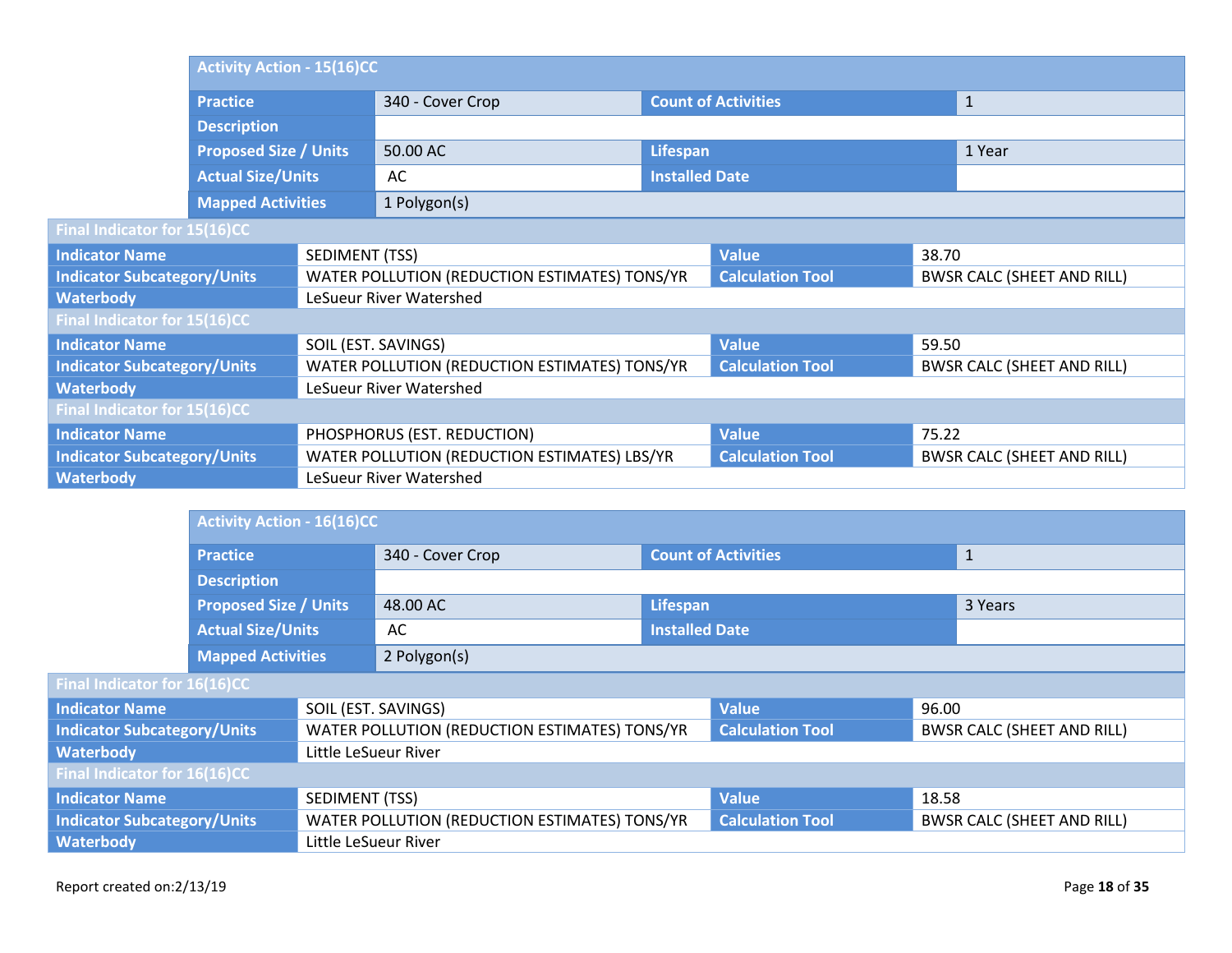| <b>Final Indicator for 16(16)CC</b> |                                              |                         |                                   |  |  |  |  |
|-------------------------------------|----------------------------------------------|-------------------------|-----------------------------------|--|--|--|--|
| <b>Indicator Name</b>               | PHOSPHORUS (EST. REDUCTION)                  | <b>Value</b>            | 25.22                             |  |  |  |  |
| <b>Indicator Subcategory/Units</b>  | WATER POLLUTION (REDUCTION ESTIMATES) LBS/YR | <b>Calculation Tool</b> | <b>BWSR CALC (SHEET AND RILL)</b> |  |  |  |  |
| <b>Waterbody</b>                    | Little LeSueur River                         |                         |                                   |  |  |  |  |

|                                            | <b>Activity Action - 17(16)CC</b> |                       |                                               |                       |                            |       |                                   |  |
|--------------------------------------------|-----------------------------------|-----------------------|-----------------------------------------------|-----------------------|----------------------------|-------|-----------------------------------|--|
|                                            | <b>Practice</b>                   |                       | 340 - Cover Crop                              |                       | <b>Count of Activities</b> |       | $\overline{3}$                    |  |
|                                            | <b>Description</b>                |                       |                                               |                       |                            |       |                                   |  |
|                                            | <b>Proposed Size / Units</b>      |                       | 100.00 AC<br><b>Lifespan</b>                  |                       |                            |       | 3 Years                           |  |
|                                            | <b>Actual Size/Units</b>          |                       | AC                                            | <b>Installed Date</b> |                            |       |                                   |  |
|                                            | <b>Mapped Activities</b>          |                       | 3 Polygon(s)                                  |                       |                            |       |                                   |  |
| Final Indicator for 17(16)CC               |                                   |                       |                                               |                       |                            |       |                                   |  |
| <b>Indicator Name</b>                      |                                   | SOIL (EST. SAVINGS)   |                                               |                       | <b>Value</b>               |       | 70.00                             |  |
| <b>Indicator Subcategory/Units</b>         |                                   |                       | WATER POLLUTION (REDUCTION ESTIMATES) TONS/YR |                       | <b>Calculation Tool</b>    |       | <b>BWSR CALC (SHEET AND RILL)</b> |  |
| <b>Waterbody</b>                           |                                   | LeSueur River         |                                               |                       |                            |       |                                   |  |
| Final Indicator for 17(16)CC               |                                   |                       |                                               |                       |                            |       |                                   |  |
| <b>Indicator Name</b>                      |                                   | <b>SEDIMENT (TSS)</b> |                                               |                       | <b>Value</b>               | 14.85 |                                   |  |
| <b>Indicator Subcategory/Units</b>         |                                   |                       | WATER POLLUTION (REDUCTION ESTIMATES) TONS/YR |                       | <b>Calculation Tool</b>    |       | <b>BWSR CALC (SHEET AND RILL)</b> |  |
| <b>Waterbody</b>                           |                                   | LeSuer River          |                                               |                       |                            |       |                                   |  |
| Final Indicator for 17(16)CC               |                                   |                       |                                               |                       |                            |       |                                   |  |
| <b>Indicator Name</b>                      |                                   |                       | PHOSPHORUS (EST. REDUCTION)                   |                       | <b>Value</b>               | 28.29 |                                   |  |
| <b>Indicator Subcategory/Units</b>         |                                   |                       | WATER POLLUTION (REDUCTION ESTIMATES) LBS/YR  |                       | <b>Calculation Tool</b>    |       | <b>BWSR CALC (SHEET AND RILL)</b> |  |
| <b>Waterbody</b>                           |                                   | <b>LeSuer River</b>   |                                               |                       |                            |       |                                   |  |
| Final Indicator for 17(16)CC               |                                   |                       |                                               |                       |                            |       |                                   |  |
| <b>Indicator Name</b>                      |                                   |                       | SEDIMENT (TSS)                                |                       | <b>Value</b>               | 8.14  |                                   |  |
| <b>Indicator Subcategory/Units</b>         |                                   |                       | WATER POLLUTION (REDUCTION ESTIMATES) TONS/YR |                       | <b>Calculation Tool</b>    |       | <b>BWSR CALC (SHEET AND RILL)</b> |  |
| <b>Waterbody</b>                           |                                   | LeSueur River         |                                               |                       |                            |       |                                   |  |
| Final Indicator for 17(16)CC               |                                   |                       |                                               |                       |                            |       |                                   |  |
| <b>Indicator Name</b>                      |                                   | SOIL (EST. SAVINGS)   |                                               |                       | <b>Value</b>               | 45.30 |                                   |  |
| <b>Indicator Subcategory/Units</b>         |                                   |                       | WATER POLLUTION (REDUCTION ESTIMATES) TONS/YR |                       | <b>Calculation Tool</b>    |       | <b>BWSR CALC (SHEET AND RILL)</b> |  |
| <b>Waterbody</b><br>LeSueur River          |                                   |                       |                                               |                       |                            |       |                                   |  |
| Final Indicator for 17(16)CC               |                                   |                       |                                               |                       |                            |       |                                   |  |
| <b>Indicator Name</b>                      |                                   |                       | PHOSPHORUS (EST. REDUCTION)                   |                       | <b>Value</b>               | 16.48 |                                   |  |
| <b>Indicator Subcategory/Units</b>         |                                   |                       | WATER POLLUTION (REDUCTION ESTIMATES) LBS/YR  |                       | <b>Calculation Tool</b>    |       | <b>BWSR CALC (SHEET AND RILL)</b> |  |
| <b>Waterbody</b>                           |                                   | LeSueur River         |                                               |                       |                            |       |                                   |  |
| Report created on:2/13/19<br>Page 19 of 35 |                                   |                       |                                               |                       |                            |       |                                   |  |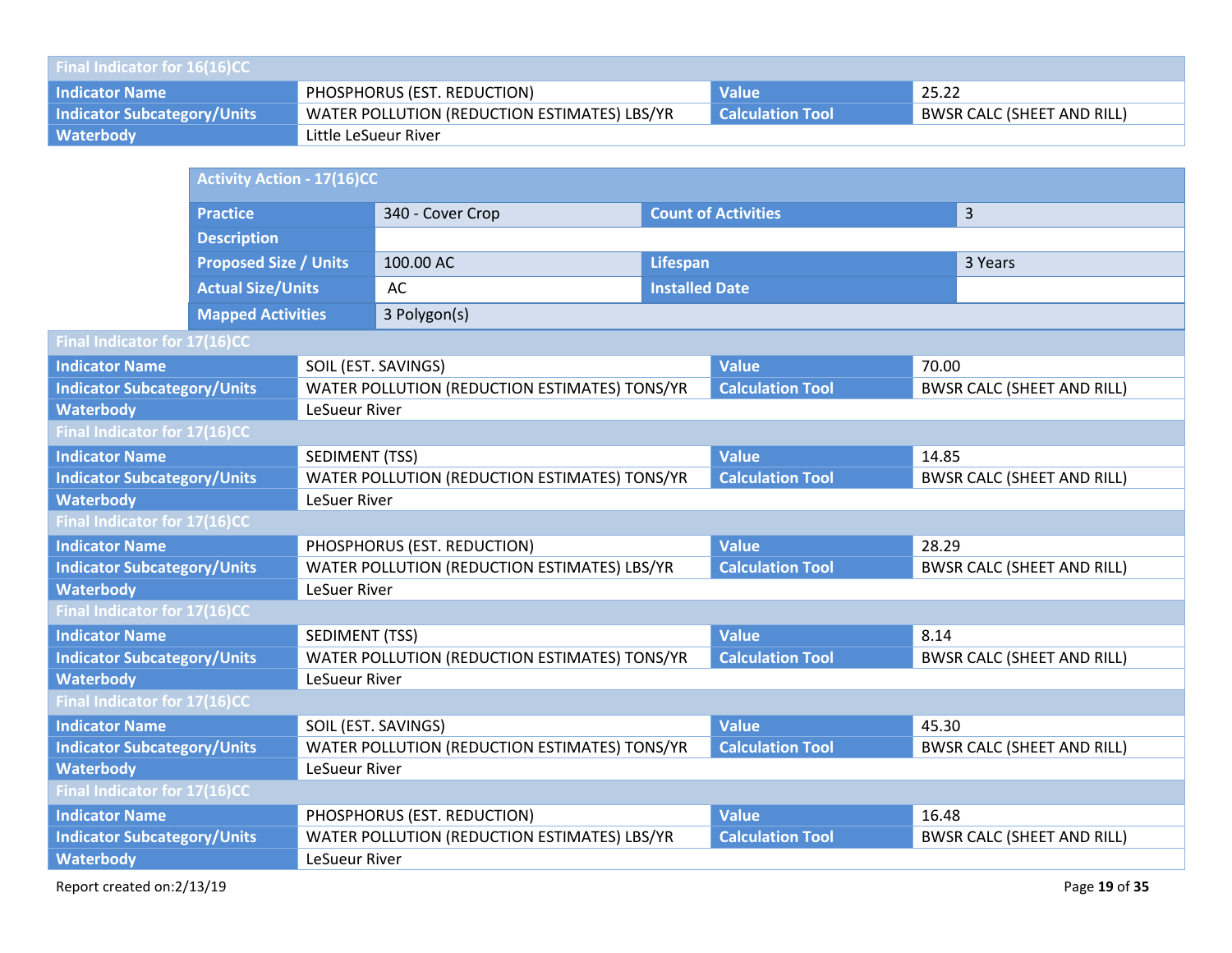| Final Indicator for 17(16)CC       |                                                      |                         |                                   |  |  |  |
|------------------------------------|------------------------------------------------------|-------------------------|-----------------------------------|--|--|--|
| <b>Indicator Name</b>              | PHOSPHORUS (EST. REDUCTION)<br><b>Value</b><br>22.43 |                         |                                   |  |  |  |
| <b>Indicator Subcategory/Units</b> | WATER POLLUTION (REDUCTION ESTIMATES) LBS/YR         | <b>Calculation Tool</b> | <b>BWSR CALC (SHEET AND RILL)</b> |  |  |  |
| Waterbody                          | LeSueur River                                        |                         |                                   |  |  |  |
| Final Indicator for 17(16)CC       |                                                      |                         |                                   |  |  |  |
| <b>Indicator Name</b>              | SEDIMENT (TSS)                                       | <b>Value</b>            | 12.04                             |  |  |  |
| <b>Indicator Subcategory/Units</b> | WATER POLLUTION (REDUCTION ESTIMATES) TONS/YR        | <b>Calculation Tool</b> | <b>BWSR CALC (SHEET AND RILL)</b> |  |  |  |
| <b>Waterbody</b>                   | LeSueur River                                        |                         |                                   |  |  |  |
| Final Indicator for 17(16)CC       |                                                      |                         |                                   |  |  |  |
| <b>Indicator Name</b>              | SOIL (EST. SAVINGS)                                  | <b>Value</b>            | 42.60                             |  |  |  |
| <b>Indicator Subcategory/Units</b> | WATER POLLUTION (REDUCTION ESTIMATES) TONS/YR        | <b>Calculation Tool</b> | <b>BWSR CALC (SHEET AND RILL)</b> |  |  |  |
| <b>Waterbody</b>                   | LeSueur River                                        |                         |                                   |  |  |  |

|                                    |                              | <b>Activity Action - 18(16)CC</b> |                                               |                                                                          |                            |         |                                   |  |
|------------------------------------|------------------------------|-----------------------------------|-----------------------------------------------|--------------------------------------------------------------------------|----------------------------|---------|-----------------------------------|--|
|                                    | <b>Practice</b>              |                                   | 340 - Cover Crop                              |                                                                          | <b>Count of Activities</b> |         | $\overline{2}$                    |  |
|                                    | <b>Description</b>           |                                   |                                               |                                                                          |                            |         |                                   |  |
|                                    | <b>Proposed Size / Units</b> |                                   | 104.00 AC                                     | Lifespan                                                                 |                            | 3 Years |                                   |  |
|                                    | <b>Actual Size/Units</b>     |                                   | AC                                            | <b>Installed Date</b>                                                    |                            |         |                                   |  |
|                                    | <b>Mapped Activities</b>     |                                   | 2 Polygon(s)                                  |                                                                          |                            |         |                                   |  |
| Final Indicator for 18(16)CC       |                              |                                   |                                               |                                                                          |                            |         |                                   |  |
| <b>Indicator Name</b>              |                              |                                   | PHOSPHORUS (EST. REDUCTION)                   |                                                                          | <b>Value</b>               | 293.09  |                                   |  |
| <b>Indicator Subcategory/Units</b> |                              |                                   | WATER POLLUTION (REDUCTION ESTIMATES) LBS/YR  |                                                                          | <b>Calculation Tool</b>    |         | <b>BWSR CALC (SHEET AND RILL)</b> |  |
| <b>Waterbody</b>                   |                              |                                   | Moonan Marsh/Clear Lake                       |                                                                          |                            |         |                                   |  |
| Final Indicator for 18(16)CC       |                              |                                   |                                               |                                                                          |                            |         |                                   |  |
| <b>Indicator Name</b>              |                              |                                   | SOIL (EST. SAVINGS)                           |                                                                          | <b>Value</b>               | 330.00  |                                   |  |
| <b>Indicator Subcategory/Units</b> |                              |                                   | WATER POLLUTION (REDUCTION ESTIMATES) TONS/YR |                                                                          | <b>Calculation Tool</b>    |         | <b>BWSR CALC (SHEET AND RILL)</b> |  |
| <b>Waterbody</b>                   |                              |                                   | Moonan Marsh/Clear Lake                       |                                                                          |                            |         |                                   |  |
| Final Indicator for 18(16)CC       |                              |                                   |                                               |                                                                          |                            |         |                                   |  |
| <b>Indicator Name</b>              |                              | SEDIMENT (TSS)                    |                                               |                                                                          | <b>Value</b>               | 236.54  |                                   |  |
| <b>Indicator Subcategory/Units</b> |                              |                                   | WATER POLLUTION (REDUCTION ESTIMATES) TONS/YR |                                                                          | <b>Calculation Tool</b>    |         | <b>BWSR CALC (SHEET AND RILL)</b> |  |
| <b>Waterbody</b>                   |                              |                                   | Moonan Marsh/Clear Lake                       |                                                                          |                            |         |                                   |  |
| Final Indicator for 18(16)CC       |                              |                                   |                                               |                                                                          |                            |         |                                   |  |
| <b>Indicator Name</b>              |                              | SEDIMENT (TSS)                    |                                               |                                                                          | <b>Value</b>               | 37.54   |                                   |  |
| <b>Indicator Subcategory/Units</b> |                              |                                   |                                               | <b>Calculation Tool</b><br>WATER POLLUTION (REDUCTION ESTIMATES) TONS/YR |                            |         | <b>BWSR CALC (SHEET AND RILL)</b> |  |
| <b>Waterbody</b>                   |                              |                                   | Moonan Marsh/Clear Lake                       |                                                                          |                            |         |                                   |  |
| Report created on:2/13/19          |                              |                                   |                                               |                                                                          |                            |         | Page 20 of 35                     |  |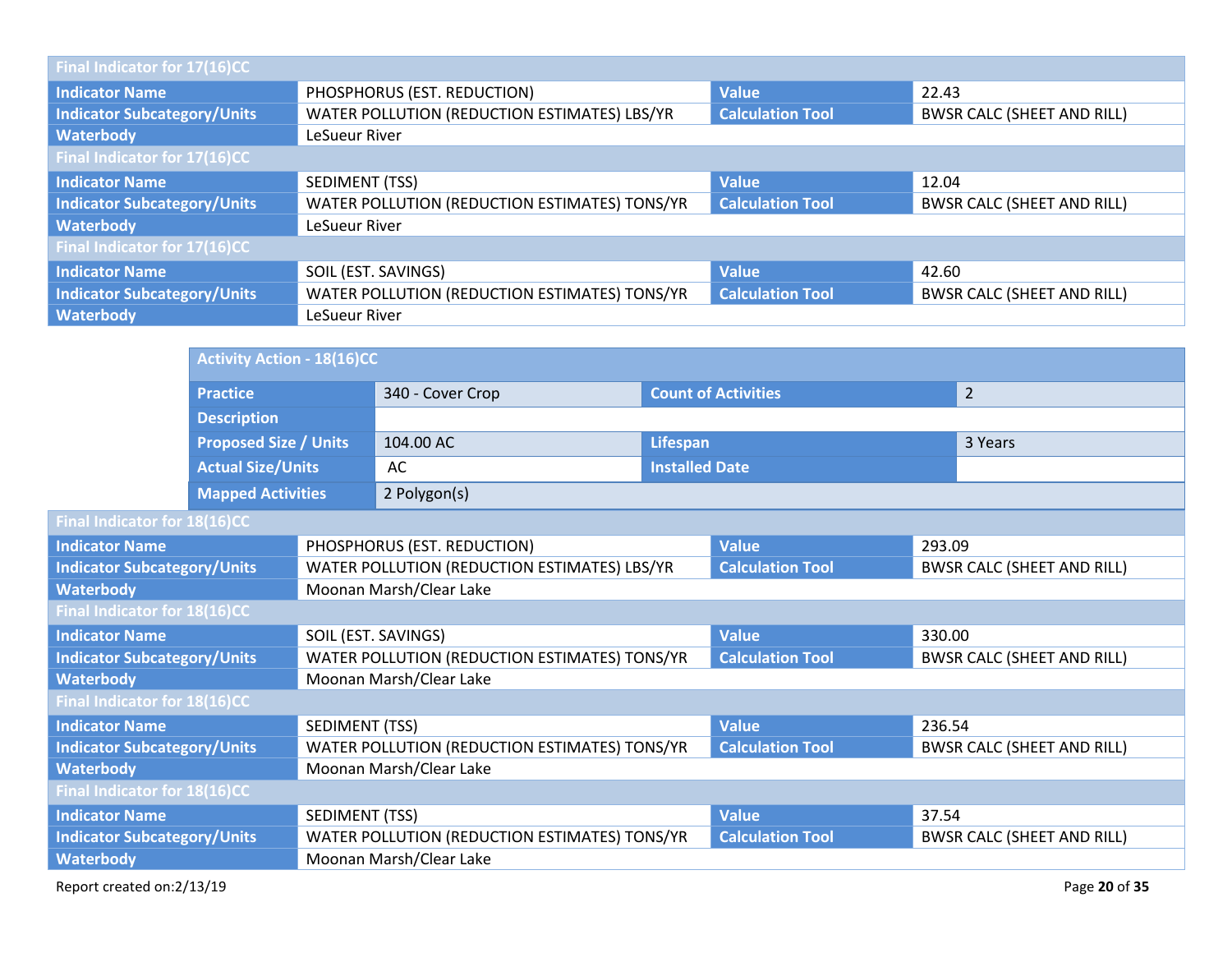| Final Indicator for 18(16)CC       |                                               |                         |                                   |  |  |  |  |
|------------------------------------|-----------------------------------------------|-------------------------|-----------------------------------|--|--|--|--|
| Indicator Name                     | PHOSPHORUS (EST. REDUCTION)                   | <b>Value</b>            | 55.62                             |  |  |  |  |
| <b>Indicator Subcategory/Units</b> | WATER POLLUTION (REDUCTION ESTIMATES) LBS/YR  | <b>Calculation Tool</b> | <b>BWSR CALC (SHEET AND RILL)</b> |  |  |  |  |
| Waterbody                          | Moonan Marsh/Clear Lake                       |                         |                                   |  |  |  |  |
| Final Indicator for $18(16)$ CC    |                                               |                         |                                   |  |  |  |  |
| <b>Indicator Name</b>              | SOIL (EST. SAVINGS)                           | <b>Value</b>            | 127.60                            |  |  |  |  |
| <b>Indicator Subcategory/Units</b> | WATER POLLUTION (REDUCTION ESTIMATES) TONS/YR | <b>Calculation Tool</b> | <b>BWSR CALC (SHEET AND RILL)</b> |  |  |  |  |
| Waterbody                          | Moonan Marsh/Clear Lake                       |                         |                                   |  |  |  |  |

|                                    | <b>Activity Action - 19(16)CC</b> |                     |                                               |                            |                         |       |                                   |
|------------------------------------|-----------------------------------|---------------------|-----------------------------------------------|----------------------------|-------------------------|-------|-----------------------------------|
|                                    | <b>Practice</b>                   |                     | 340 - Cover Crop                              | <b>Count of Activities</b> |                         |       | $\mathbf{1}$                      |
|                                    | <b>Description</b>                |                     |                                               |                            |                         |       |                                   |
|                                    | <b>Proposed Size / Units</b>      |                     | 53.42 AC                                      | <b>Lifespan</b>            |                         |       | 3 Years                           |
|                                    | <b>Actual Size/Units</b>          |                     | AC                                            | <b>Installed Date</b>      |                         |       |                                   |
|                                    | <b>Mapped Activities</b>          |                     | 1 Polygon(s)                                  |                            |                         |       |                                   |
| Final Indicator for 19(16)CC       |                                   |                     |                                               |                            |                         |       |                                   |
| <b>Indicator Name</b>              |                                   | SEDIMENT (TSS)      |                                               |                            | <b>Value</b>            | 51.30 |                                   |
| <b>Indicator Subcategory/Units</b> |                                   |                     | WATER POLLUTION (REDUCTION ESTIMATES) TONS/YR |                            | <b>Calculation Tool</b> |       | <b>BWSR CALC (SHEET AND RILL)</b> |
| <b>Waterbody</b>                   |                                   | LeSueur River       |                                               |                            |                         |       |                                   |
| Final Indicator for 19(16)CC       |                                   |                     |                                               |                            |                         |       |                                   |
| <b>Indicator Name</b>              |                                   |                     | PHOSPHORUS (EST. REDUCTION)                   |                            | <b>Value</b>            | 66.95 |                                   |
| <b>Indicator Subcategory/Units</b> |                                   |                     | WATER POLLUTION (REDUCTION ESTIMATES) LBS/YR  |                            | <b>Calculation Tool</b> |       | <b>BWSR CALC (SHEET AND RILL)</b> |
| <b>Waterbody</b>                   |                                   | LeSueur River       |                                               |                            |                         |       |                                   |
| Final Indicator for 19(16)CC       |                                   |                     |                                               |                            |                         |       |                                   |
| <b>Indicator Name</b>              |                                   | SOIL (EST. SAVINGS) |                                               | <b>Value</b>               | 51.30                   |       |                                   |
| <b>Indicator Subcategory/Units</b> |                                   |                     | WATER POLLUTION (REDUCTION ESTIMATES) TONS/YR |                            | <b>Calculation Tool</b> |       | <b>BWSR CALC (SHEET AND RILL)</b> |
| <b>Waterbody</b>                   |                                   | LeSueur River       |                                               |                            |                         |       |                                   |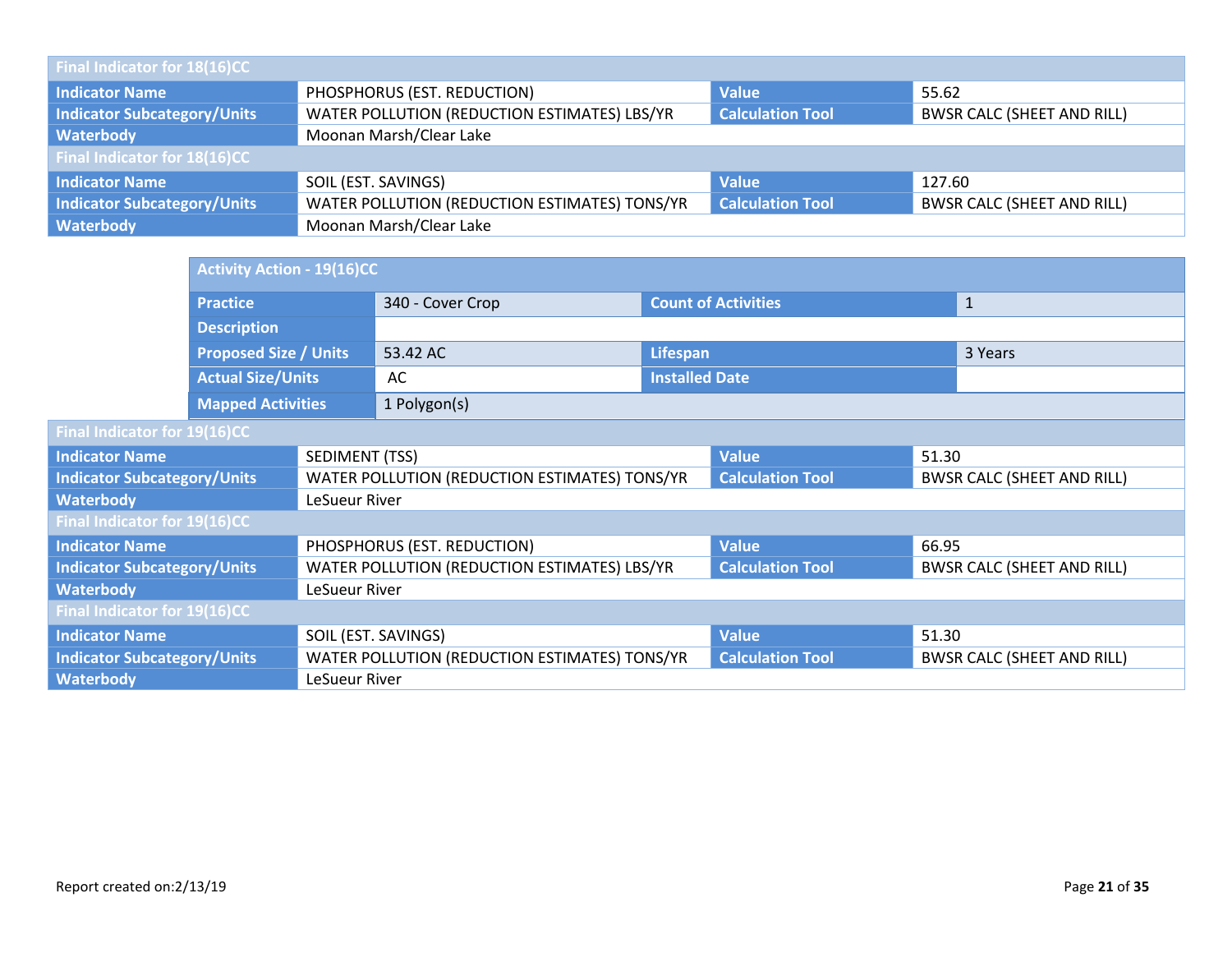| <b>Grant Activity - Soil Erosion - Cover Crop Cost Share T/A</b> |                                                                                                                                                                                                                                                                                                                                                                                                                                                                                        |  |  |
|------------------------------------------------------------------|----------------------------------------------------------------------------------------------------------------------------------------------------------------------------------------------------------------------------------------------------------------------------------------------------------------------------------------------------------------------------------------------------------------------------------------------------------------------------------------|--|--|
| <b>Description</b>                                               | Soil Erosion - Cover Crop Cost Share T/A                                                                                                                                                                                                                                                                                                                                                                                                                                               |  |  |
|                                                                  | Purpose: Implement cover crops in order to reduce soil erosion rates, increase residue cover, increase infiltration rates,<br>increase soil organic carbon, recycle nutrients and fix nitrogen, and improve wildlife habitat and landscape aesthetics. This<br>T/A may also be used for other engineering projects as needed.                                                                                                                                                          |  |  |
|                                                                  | Goal, Objective, Implementation Step, Page in the Waseca County 2009-18 Local Water Management Plan<br>Goal 1: Protect and Improve the Quality of Water Resources throughout the County                                                                                                                                                                                                                                                                                                |  |  |
|                                                                  | Objective 4: Reduce erosion and sediment loading of surface water resources<br>Step 2: Reduce total nitrogen and total phosphorus concentrations through nutrient management procedures (including<br>manure)/reduced applications on 20% of normalized acreage of total Le Sueur River Watershed. Once completed, utilize<br>Cannon River WRAPS to determine rate applicable for Cannon River Watershed.<br>Page: 45                                                                  |  |  |
|                                                                  | Goal, Objective, Implementation Step, Page in the Water Plan<br>Goal 1: Protect and Improve the Quality of Water Resources throughout the County<br>Objective 4: Reduce erosion and sediment loading of surface water resources<br>Step 17: Offer subsidies (minimum 5 per year) to farmer willing to participate in total suspended solid reduction strategies,<br>including the construction of two-stage ditches and sediment retention ponds<br>Page: 49                           |  |  |
|                                                                  | Goal, Objective, Implementation Step, Page in the Water Plan<br>Goal 2: Maintain and Enhance the County's Drainage System and Wetland Resources<br>Objective 1: Properly manage the County's drainage system and Objective 2: Preserve and restore wetlands<br>Step 32: Achieve 22,700 new adoption acres of conservation tillage and 8,900 new adoption acres of cover crops in the Le<br>Sueur River Watershed to act as part of the WRAPS 10-year 5% reduced flow goal.<br>Page: 52 |  |  |
| <b>Category</b>                                                  | TECHNICAL/ENGINEERING ASSISTANCE                                                                                                                                                                                                                                                                                                                                                                                                                                                       |  |  |
| <b>Start Date</b>                                                | <b>End Date</b><br>16-Sep-16<br>31-Dec-18                                                                                                                                                                                                                                                                                                                                                                                                                                              |  |  |
| <b>Has Rates and Hours?</b>                                      | <b>Yes</b>                                                                                                                                                                                                                                                                                                                                                                                                                                                                             |  |  |
| <b>Actual Results</b>                                            | 2018-Rates will change during 2018 qtrs. due to different insurance policy and leave hours taken (vacation, sick days, holiday)                                                                                                                                                                                                                                                                                                                                                        |  |  |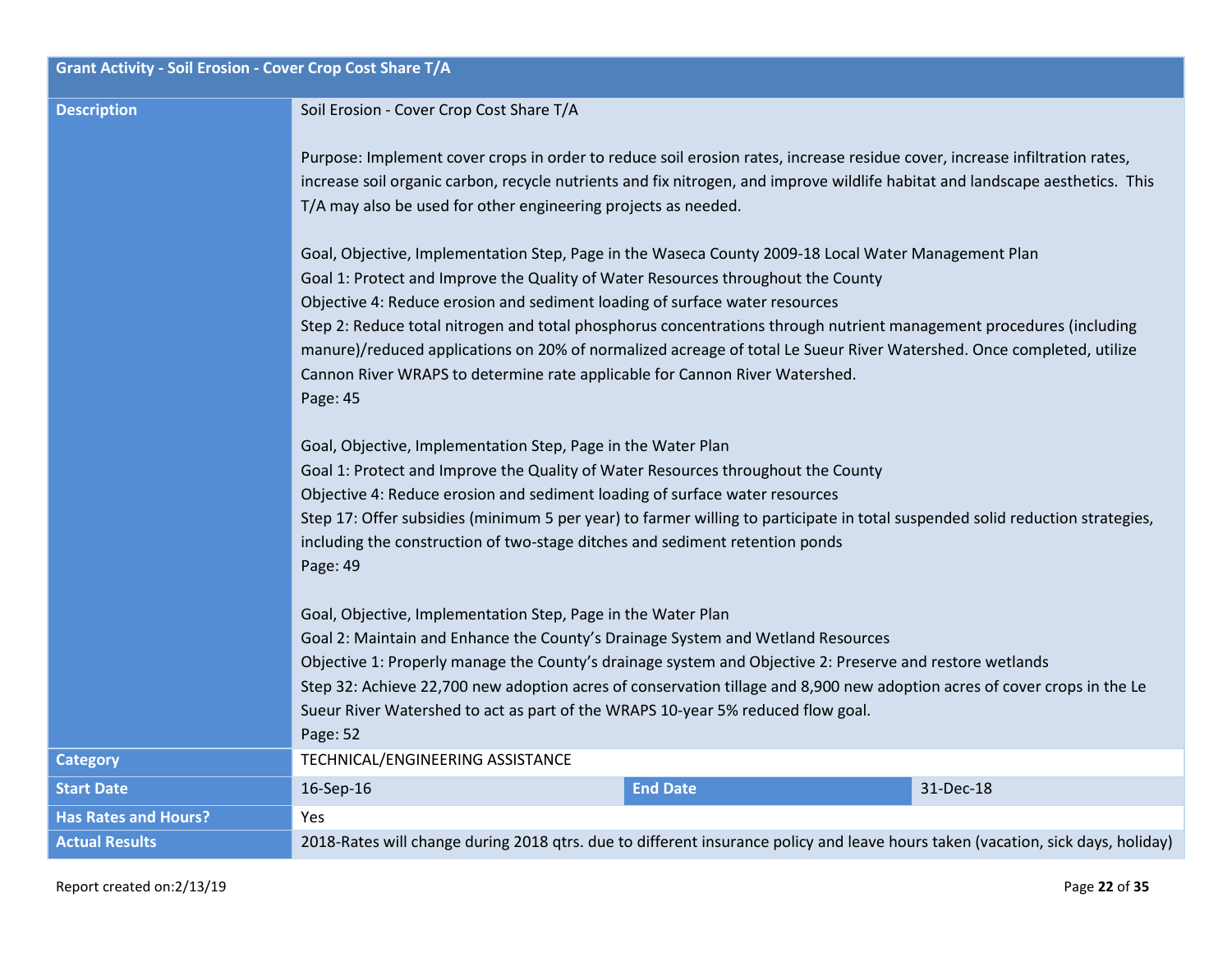### 4th qtr 2018

T Polster 28.4574 hrs @\$34.65=\$986.05 cover crops T/A 3rd qtr 2018 M Schaetzke- 3 hrs @ \$48.97=\$146.91 cover crops TA 3rd qtr 2018 Tyler P- 6 hrs @ \$32.95=197.70 cover crops TA 3rd qtr 2018 2nd qtr 2018 April 1, 2018-June 24, 2018 Mark Schaetzke 9 hrs @ \$48.44/hr=\$435.96 Cover Crops 2nd qtr April 1, 2018 - June 24, 2018 Tyler Polster 4.2745 hrs @ \$31.71/hr = \$135.54 Cover Crops 2nd qtr 1st qtr 2018 January 1, 2018 - March 31, 2018 Tyler Polster 13 hrs @ \$30.25/hr = \$393.25 Cover Crops

### 2017

April 1, 2017-June 30, 2017 2nd qtr Tyler Polster 5 hrs @ \$32.66/hr=\$163.30 Cover Crops July 1, 2017-September 30, 2017 3rd qtr Tyler Polster 15 hrs @\$32.66/hr=\$489.90 Cover Crops October 1, 2017-December 31, 2017 4th qtr Tyler Polster 19hrs @ \$\$32.66/hr=620.54 Cover Crops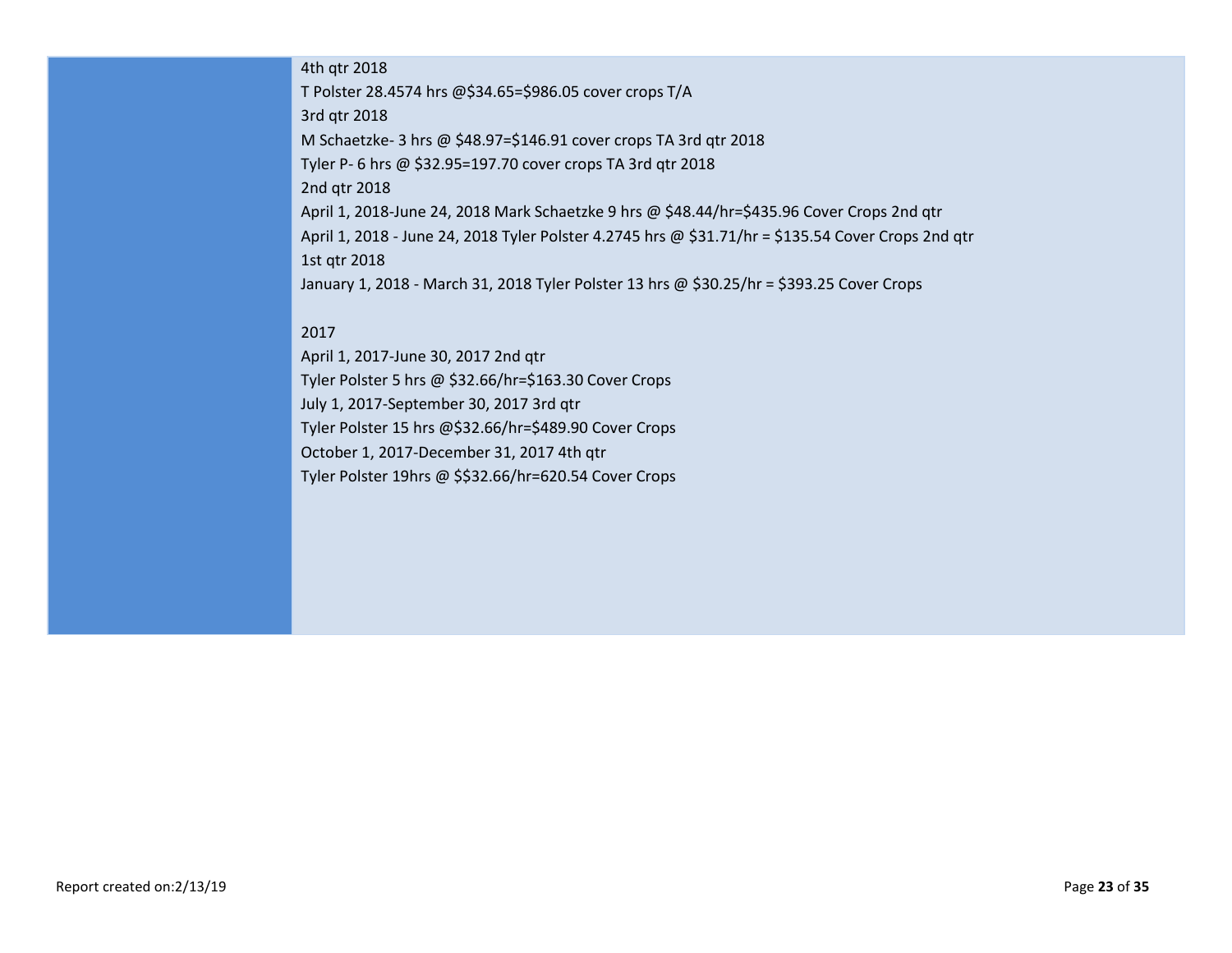| <b>Grant Activity - Soil Erosion - Ranger</b> |                                                                                                                                                                                                                                                                                                                                                                                                                                                                                        |                 |           |  |
|-----------------------------------------------|----------------------------------------------------------------------------------------------------------------------------------------------------------------------------------------------------------------------------------------------------------------------------------------------------------------------------------------------------------------------------------------------------------------------------------------------------------------------------------------|-----------------|-----------|--|
| <b>Description</b>                            | Soil Erosion - Ranger                                                                                                                                                                                                                                                                                                                                                                                                                                                                  |                 |           |  |
|                                               | \$7000 will be used from this grant, \$1500 will be used from the FY16 Buffer Law grant, and \$500 will come from the<br>Easement Delivery grant to purchase this equipment.                                                                                                                                                                                                                                                                                                           |                 |           |  |
|                                               | The Ranger will allow SWCD staff to more efficiently assist landowners with tasks such as evaluation of potential project sites<br>and easement checks and maintenance.                                                                                                                                                                                                                                                                                                                |                 |           |  |
|                                               | Goal, Objective, Implementation Step, Page in the Waseca County 2009-18 Local Water Management Plan<br>Goal 1: Protect and Improve the Quality of Water Resources throughout the County<br>Objective 4: Reduce erosion and sediment loading of surface water resources                                                                                                                                                                                                                 |                 |           |  |
|                                               | Step 2: Reduce total nitrogen and total phosphorus concentrations through nutrient management procedures (including<br>manure)/reduced applications on 20% of normalized acreage of total Le Sueur River Watershed. Once completed, utilize<br>Cannon River WRAPS to determine rate applicable for Cannon River Watershed.<br>Page: 45                                                                                                                                                 |                 |           |  |
|                                               | Goal, Objective, Implementation Step, Page in the Water Plan<br>Goal 1: Protect and Improve the Quality of Water Resources throughout the County<br>Objective 4: Reduce erosion and sediment loading of surface water resources<br>Step 17: Offer subsidies (minimum 5 per year) to farmer willing to participate in total suspended solid reduction strategies,<br>including the construction of two-stage ditches and sediment retention ponds<br>Page: 49                           |                 |           |  |
|                                               | Goal, Objective, Implementation Step, Page in the Water Plan<br>Goal 2: Maintain and Enhance the County's Drainage System and Wetland Resources<br>Objective 1: Properly manage the County's drainage system and Objective 2: Preserve and restore wetlands<br>Step 32: Achieve 22,700 new adoption acres of conservation tillage and 8,900 new adoption acres of cover crops in the Le<br>Sueur River Watershed to act as part of the WRAPS 10-year 5% reduced flow goal.<br>Page: 52 |                 |           |  |
| <b>Category</b>                               | SUPPLIES/EQUIPMENT                                                                                                                                                                                                                                                                                                                                                                                                                                                                     |                 |           |  |
| <b>Start Date</b>                             | 14-Apr-16                                                                                                                                                                                                                                                                                                                                                                                                                                                                              | <b>End Date</b> | 15-Sep-16 |  |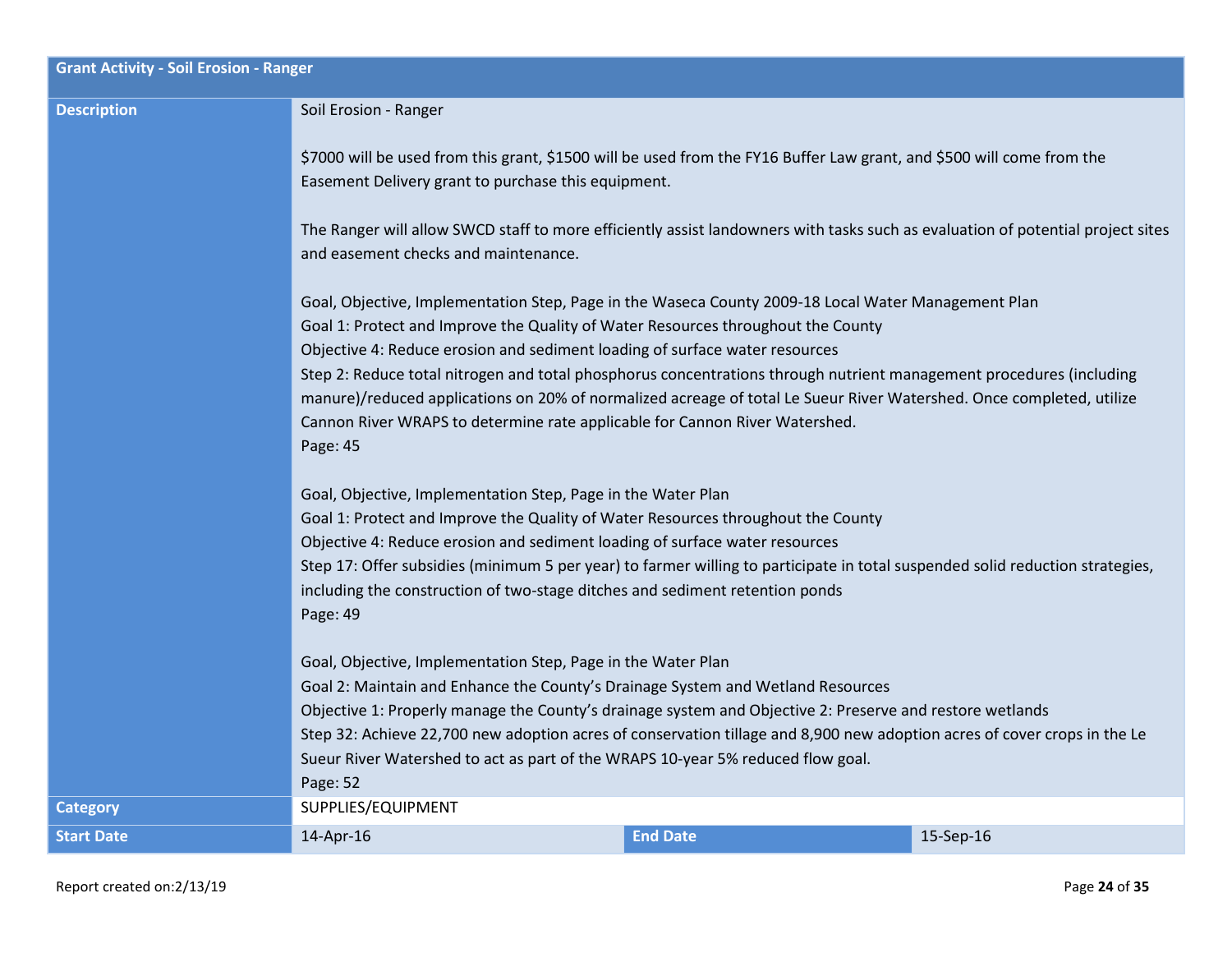| <b>Has Rates and Hours?</b> | No                                                                                                                  |
|-----------------------------|---------------------------------------------------------------------------------------------------------------------|
| <b>Actual Results</b>       | 2016                                                                                                                |
|                             | The District purchased a Ranger to allow staff to more effectively do site visits and perform easement inspections. |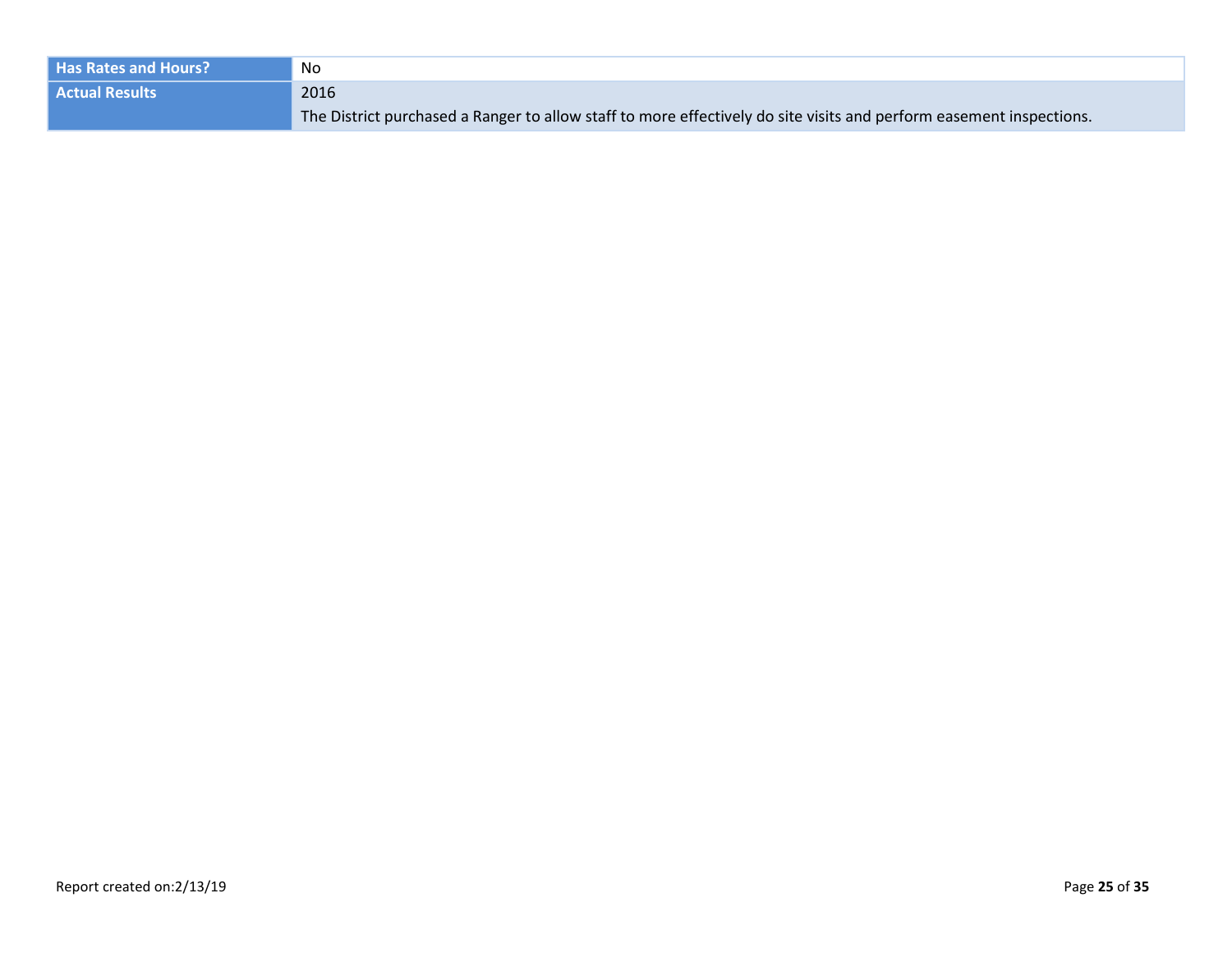| <b>Grant Activity - Soil Erosion - Soil Health Outreach</b> |                                                                                                                                                                                                                                                                                                                                                                                                                                                                                                                                                                           |  |  |
|-------------------------------------------------------------|---------------------------------------------------------------------------------------------------------------------------------------------------------------------------------------------------------------------------------------------------------------------------------------------------------------------------------------------------------------------------------------------------------------------------------------------------------------------------------------------------------------------------------------------------------------------------|--|--|
| <b>Description</b>                                          | Soil Health Outreach                                                                                                                                                                                                                                                                                                                                                                                                                                                                                                                                                      |  |  |
|                                                             | Purpose: Expand the public's knowledge of the positive benefits of improving soil health in hopes of increasing the initiation<br>of practices that increase soil health. We will speak to cooperators about soil health topics. The grant will also cover staff<br>hours preparing newsletters and other promotional materials. In the past we promoted reduced tillage but not soil health.<br>We will also become active with soil health teams in neighboring counties.                                                                                               |  |  |
|                                                             | Goal, Objective, Implementation Step, Page in the Waseca County 2009-18 Local Water Management Plan<br>Goal 1: Protect and Improve the Quality of Water Resources throughout the County                                                                                                                                                                                                                                                                                                                                                                                   |  |  |
|                                                             | Objective 4: Reduce erosion and sediment loading of surface water resources                                                                                                                                                                                                                                                                                                                                                                                                                                                                                               |  |  |
|                                                             | Step 1: Implement the Le Sueur River WRAPS 10-year targets for pollutant/stressor reduction within the watershed. Conduct<br>bi-yearly monitoring of parameters for a minimum of 70% of all watershed waters and public 5 year updates, showing<br>progress towards goal reductions.<br>Page: 45                                                                                                                                                                                                                                                                          |  |  |
|                                                             | Goal, Objective, Implementation Step, Page in the Water Plan<br>Goal 1: Protect and Improve the Quality of Water Resources throughout the County<br>Objective 4: Reduce erosion and sediment loading of surface water resources<br>Step 2: Reduce total nitrogen and total phosphorus concentrations through nutrient management procedures (including<br>manure)/reduced applications on 20% of normalized acreage of total Le Sueur River Watershed. Once completed, utilize<br>Cannon River WRAPS to determine rate applicable for Cannon River Watershed.<br>Page: 45 |  |  |
|                                                             | Goal, Objective, Implementation Step, Page in the Water Plan<br>Goal 4: Increase Awareness on Key Water Planning Issues                                                                                                                                                                                                                                                                                                                                                                                                                                                   |  |  |
|                                                             |                                                                                                                                                                                                                                                                                                                                                                                                                                                                                                                                                                           |  |  |
| <b>Category</b>                                             | EDUCATION/INFORMATION                                                                                                                                                                                                                                                                                                                                                                                                                                                                                                                                                     |  |  |
| <b>Start Date</b>                                           | 31-Dec-18<br>14-Apr-16<br><b>End Date</b>                                                                                                                                                                                                                                                                                                                                                                                                                                                                                                                                 |  |  |
| <b>Has Rates and Hours?</b>                                 | <b>Yes</b>                                                                                                                                                                                                                                                                                                                                                                                                                                                                                                                                                                |  |  |
| <b>Actual Results</b>                                       | 2018 Rate changes due to change in insurance, vacation, sick time and holidays.                                                                                                                                                                                                                                                                                                                                                                                                                                                                                           |  |  |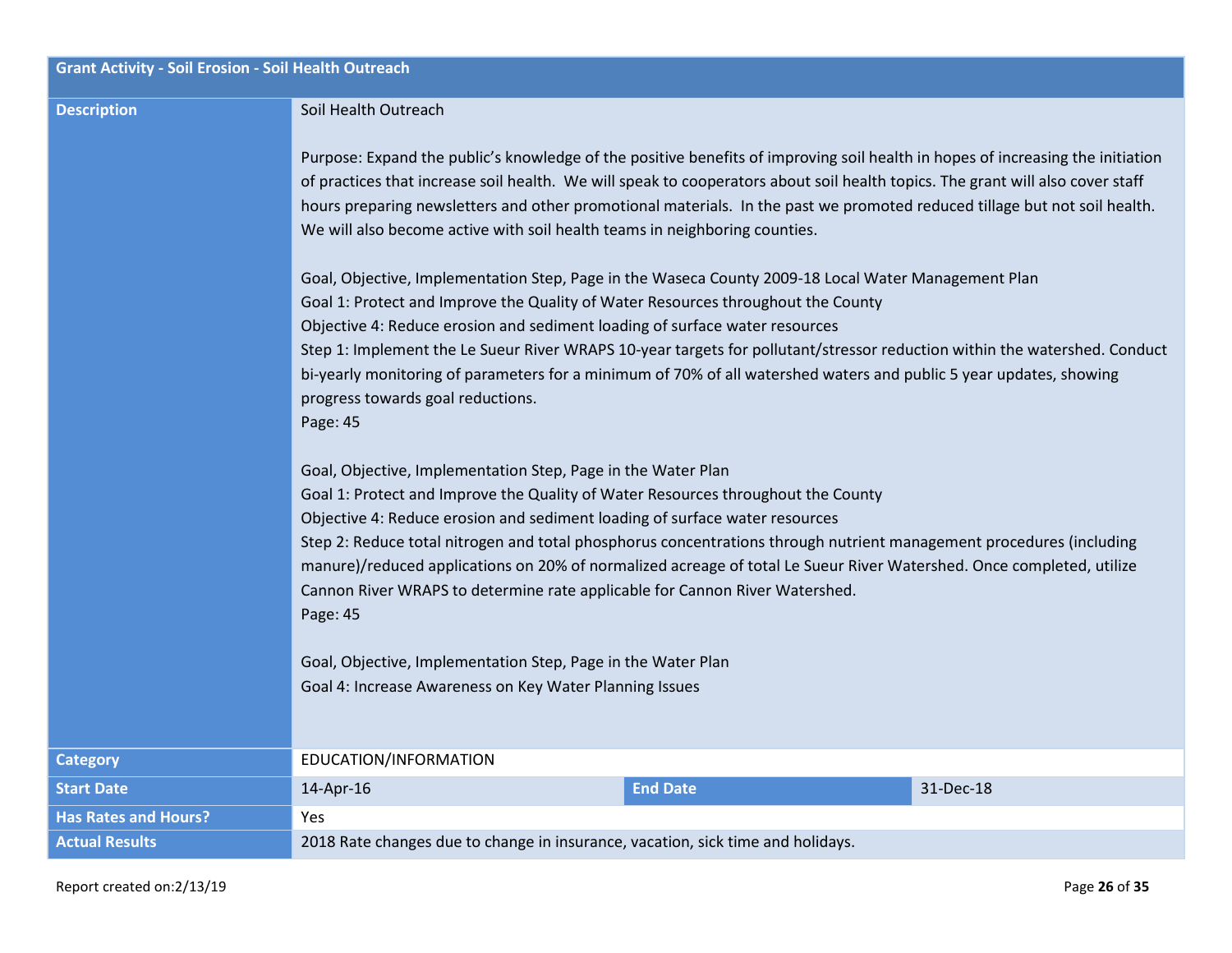3rd qtr Mark Schaetzke 18.537 hrs @ \$48.97/hr=\$907.76 on landowner soil health outreach 2nd Qtr Mark Schaetzke spent 8.5 hours @ \$48.44/hr=\$411.74 on landowner soil health outreach. 2017 1ST QTR-Tyler Polster spent 4 hours at \$31.32/hr=\$125.28 Soil Health 3RD QTR-Tyler Poslter 13 hrs @ \$32.66/hr =\$424.58 Outreach Tyler Polster 4 hours @ 32.66/hr=\$\$130.64 Soil Health 2016 No activity in this catagory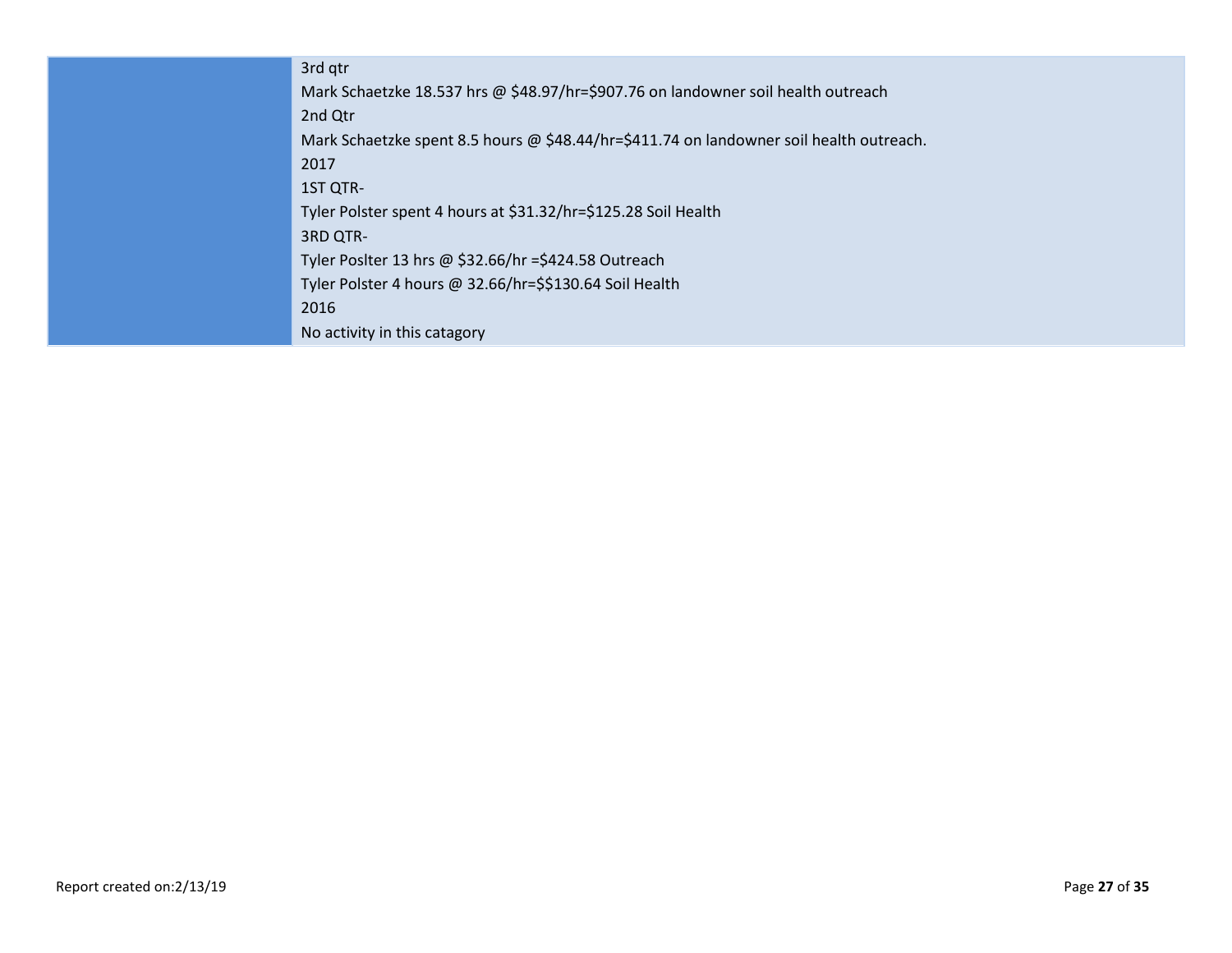| <b>Grant Activity - Soil Erosion - Trailer</b> |                                                                                                                                                                                                                                                                                                                                                                                                                                                                                                                                                                                                                  |                 |           |  |
|------------------------------------------------|------------------------------------------------------------------------------------------------------------------------------------------------------------------------------------------------------------------------------------------------------------------------------------------------------------------------------------------------------------------------------------------------------------------------------------------------------------------------------------------------------------------------------------------------------------------------------------------------------------------|-----------------|-----------|--|
| <b>Description</b>                             | Soil Erosion - Trailer<br>\$4000 will be used from this grant, \$500 will be used from the FY16 Buffer Law grant, and \$500 will come from the Easement<br>Delivery grant to purchase this trailer.<br>The trailer will be used to move the Ranger from one site to another safely and efficiently. This will allow SWCD staff to more<br>efficiently assist landowners with tasks such as evaluation od potential project sites and easement checks and maintenance.                                                                                                                                            |                 |           |  |
|                                                | Goal, Objective, Implementation Step, Page in the Waseca County 2009-18 Local Water Management Plan<br>Goal 1: Protect and Improve the Quality of Water Resources throughout the County<br>Objective 4: Reduce erosion and sediment loading of surface water resources<br>Step 2: Reduce total nitrogen and total phosphorus concentrations through nutrient management procedures (including<br>manure)/reduced applications on 20% of normalized acreage of total Le Sueur River Watershed. Once completed, utilize<br>Cannon River WRAPS to determine rate applicable for Cannon River Watershed.<br>Page: 45 |                 |           |  |
|                                                | Goal, Objective, Implementation Step, Page in the Water Plan<br>Goal 1: Protect and Improve the Quality of Water Resources throughout the County<br>Objective 4: Reduce erosion and sediment loading of surface water resources<br>Step 17: Offer subsidies (minimum 5 per year) to farmer willing to participate in total suspended solid reduction strategies,<br>including the construction of two-stage ditches and sediment retention ponds<br>Page: 49                                                                                                                                                     |                 |           |  |
|                                                | Goal, Objective, Implementation Step, Page in the Water Plan<br>Goal 2: Maintain and Enhance the County's Drainage System and Wetland Resources<br>Objective 1: Properly manage the County's drainage system and Objective 2: Preserve and restore wetlands<br>Step 32: Achieve 22,700 new adoption acres of conservation tillage and 8,900 new adoption acres of cover crops in the Le<br>Sueur River Watershed to act as part of the WRAPS 10-year 5% reduced flow goal.<br>Page: 52                                                                                                                           |                 |           |  |
| <b>Category</b>                                | SUPPLIES/EQUIPMENT                                                                                                                                                                                                                                                                                                                                                                                                                                                                                                                                                                                               |                 |           |  |
| <b>Start Date</b>                              | 14-Apr-16                                                                                                                                                                                                                                                                                                                                                                                                                                                                                                                                                                                                        | <b>End Date</b> | 23-Sep-16 |  |
| <b>Has Rates and Hours?</b>                    | No                                                                                                                                                                                                                                                                                                                                                                                                                                                                                                                                                                                                               |                 |           |  |
| <b>Actual Results</b>                          | 2016                                                                                                                                                                                                                                                                                                                                                                                                                                                                                                                                                                                                             |                 |           |  |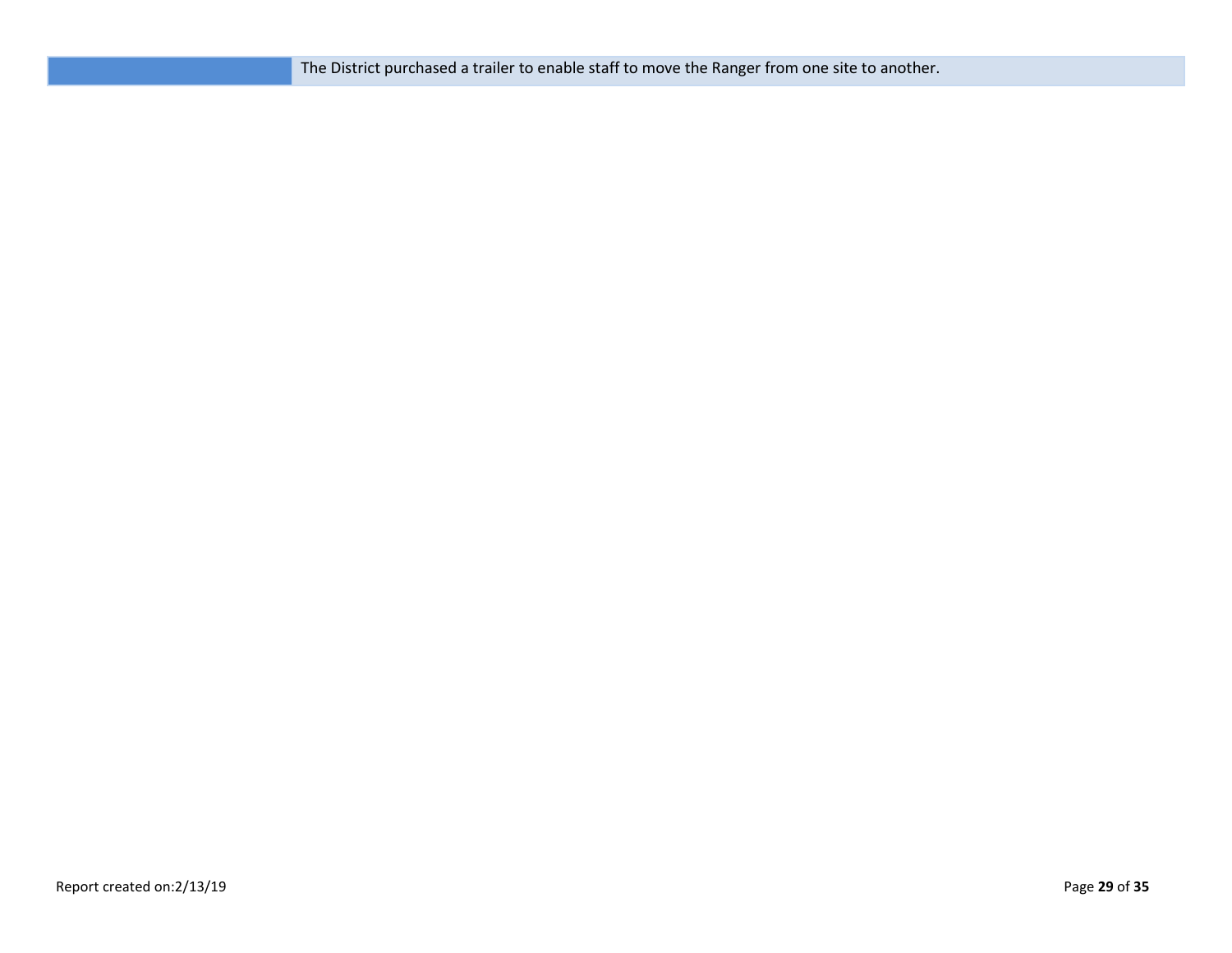| <b>Grant Activity - Water Storage and Treatmant - VRS Survey Equipment</b> |                                                                                                                                                                                                                                                                                                                                                                                                                                                                                                                                                                                                                                                   |  |
|----------------------------------------------------------------------------|---------------------------------------------------------------------------------------------------------------------------------------------------------------------------------------------------------------------------------------------------------------------------------------------------------------------------------------------------------------------------------------------------------------------------------------------------------------------------------------------------------------------------------------------------------------------------------------------------------------------------------------------------|--|
| <b>Description</b>                                                         | VRS Survey Equipment and data service                                                                                                                                                                                                                                                                                                                                                                                                                                                                                                                                                                                                             |  |
|                                                                            | Purpose: To be used for buffer implementation, erosion control practices, wetland restoration, and accounting for soil<br>erosion rates. The cost of equipment is split between Capacity (\$25,720) and Buffer (\$7,500).                                                                                                                                                                                                                                                                                                                                                                                                                         |  |
|                                                                            | Goal, Objective, Implementation Step, Page in the Waseca County Local Water Management Plan<br>Goal 1: Protect and Improve the Quality of Water Resources throughout the County<br>Objective 4: Reduce erosion and sediment loading of surface water resources<br>Step 1: Implement the Le Sueur River WRAPS 10-year targets for pollutant/stressor reduction within the watershed. Conduct<br>bi-yearly monitoring of parameters for a minimum of 70% of all watershed waters and public 5 year updates, showing<br>progress towards goal reductions.<br>*I have attached the 10-year targets for you to reference in your narrative<br>Page: 45 |  |
|                                                                            | Goal, Objective, Implementation Step, Page in the Water Plan<br>Goal 2: Maintain and Enhance the County's Drainage System and Wetland Resources<br>Objective 2: Properly manage the County's drainage system<br>Step 27: Ensure installation of 50 ft average, 30 ft minimum vegetative buffer strips width along all public waters by<br>November 2017. Continue to inspect buffers after this deadline, and issue correction letters/administrative penalties when<br>noncompliance is identified. Create County map of those waters in compliance.<br>Page: 51                                                                                 |  |
|                                                                            | Goal, Objective, Implementation Step, Page in the Water Plan<br>Goal 2: Maintain and Enhance the County's Drainage System and Wetland Resources<br>Objective 2: Properly manage the County's drainage system<br>Step 28: Ensure installation of 16.5 ft minimum width vegetative buffer strips or alternative practices for public ditches or<br>non-public waters by November 2018. Continue to inspect buffers after this deadline, and issue correction<br>letters/administrative penalties when non-compliance is identified.<br>Page: 51                                                                                                     |  |
| <b>Category</b>                                                            | SUPPLIES/EQUIPMENT                                                                                                                                                                                                                                                                                                                                                                                                                                                                                                                                                                                                                                |  |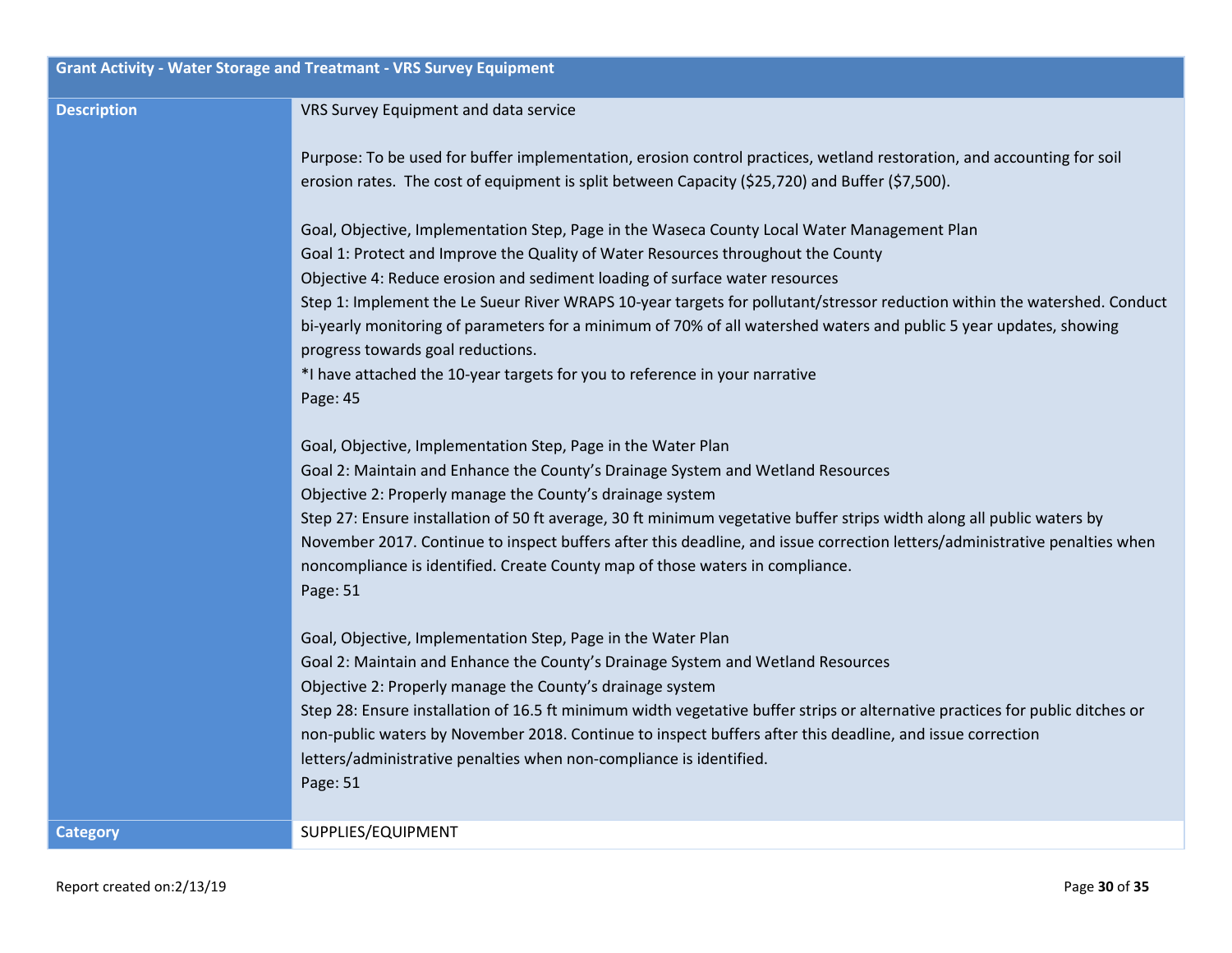| Start Date                  | 14-Apr-16                                                                                                                | <b>End Date</b> | 21-Jul-16 |
|-----------------------------|--------------------------------------------------------------------------------------------------------------------------|-----------------|-----------|
| <b>Has Rates and Hours?</b> | No                                                                                                                       |                 |           |
| <b>Actual Results</b>       | 2016                                                                                                                     |                 |           |
|                             | The District purchased VRS Survey Equipment to allow the District Technician to more effectively and efficiently perform |                 |           |
|                             | surveys needed to plan conservation practices.                                                                           |                 |           |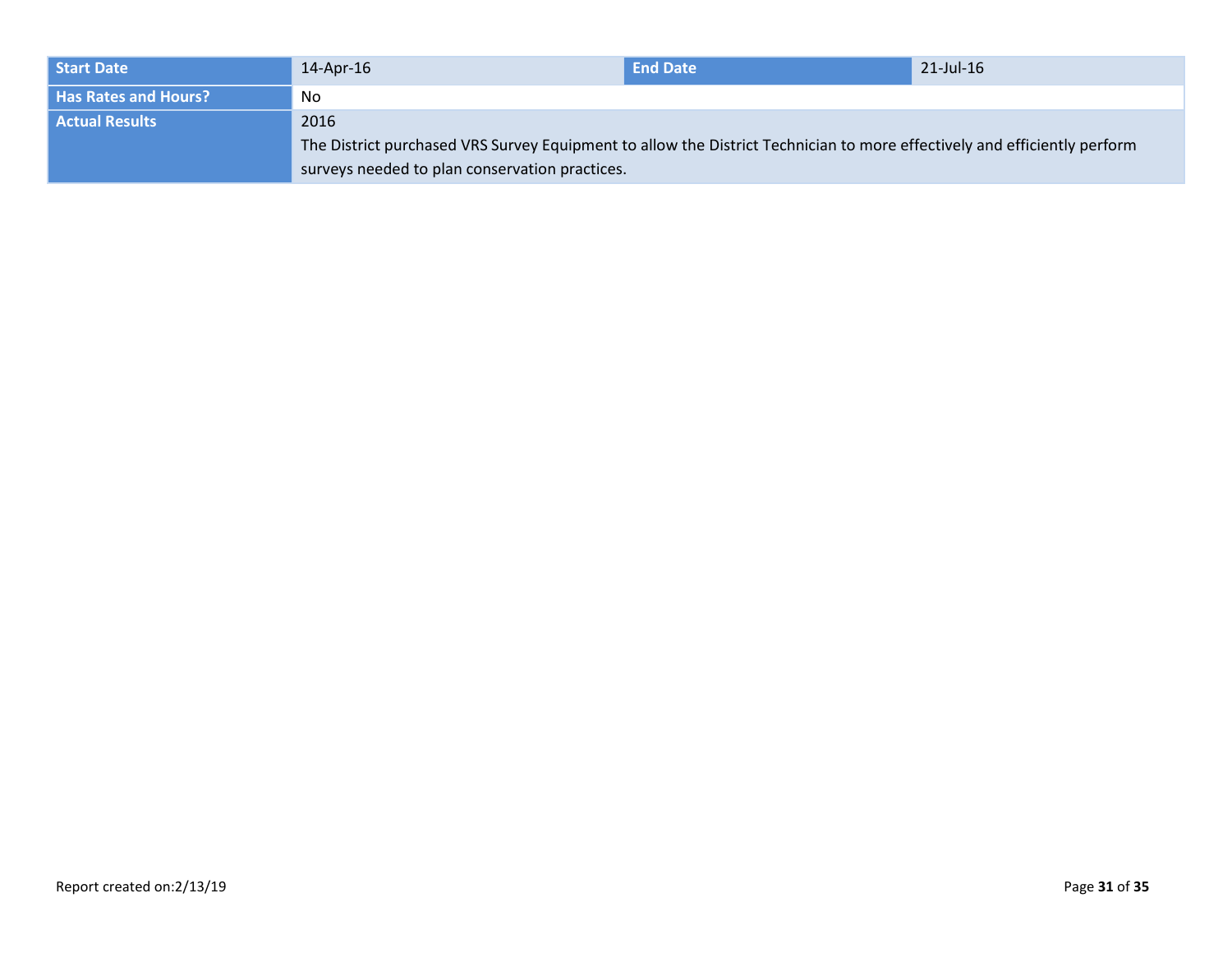| <b>Grant Activity - Water Storage and Treatment - Staff Training</b> |                                                                                                                                                                                                                                                                                                                                                                                                                                                                                                                                                                                                                                                                                                                                                                                                                                                                                                                                                                                                                                                                                        |                 |           |
|----------------------------------------------------------------------|----------------------------------------------------------------------------------------------------------------------------------------------------------------------------------------------------------------------------------------------------------------------------------------------------------------------------------------------------------------------------------------------------------------------------------------------------------------------------------------------------------------------------------------------------------------------------------------------------------------------------------------------------------------------------------------------------------------------------------------------------------------------------------------------------------------------------------------------------------------------------------------------------------------------------------------------------------------------------------------------------------------------------------------------------------------------------------------|-----------------|-----------|
| <b>Description</b>                                                   | <b>Various Training Elements</b>                                                                                                                                                                                                                                                                                                                                                                                                                                                                                                                                                                                                                                                                                                                                                                                                                                                                                                                                                                                                                                                       |                 |           |
|                                                                      | Staff will seek out training to better accomplish the goals laid out in the water plan. Training may involve MECA events on<br>BMP's, sediment reduction practices, U of M Extension events, tech courses to better utilize GPS-survey equipment,  .                                                                                                                                                                                                                                                                                                                                                                                                                                                                                                                                                                                                                                                                                                                                                                                                                                   |                 |           |
|                                                                      | Goal, Objective, Implementation Step, Page in the Waseca County Local Water Management Plan<br>Goal 1: Protect and Improve the Quality of Water Resources throughout the County<br>Objective 4: Reduce erosion and sediment loading of surface water resources<br>Step 2: Reduce total nitrogen and total phosphorus concentrations through nutrient management procedures (including<br>manure)/reduced applications on 20% of normalized acreage of total Le Sueur River Watershed. Once completed, utilize<br>Cannon River WRAPS to determine rate applicable for Cannon River Watershed.<br>Page: 45<br>Goal, Objective, Implementation Step, Page in the Water Plan<br>Goal 2: Maintain and Enhance the County's Drainage System and Wetland Resources<br>Objective 1: Properly manage the County's drainage system and Objective 2: Preserve and restore wetlands<br>Step 32: Achieve 22,700 new adoption acres of conservation tillage and 8,900 new adoption acres of cover crops in the Le<br>Sueur River Watershed to act as part of the WRAPS 10-year 5% reduced flow goal. |                 |           |
|                                                                      | Page: 52                                                                                                                                                                                                                                                                                                                                                                                                                                                                                                                                                                                                                                                                                                                                                                                                                                                                                                                                                                                                                                                                               |                 |           |
| <b>Category</b>                                                      | ADMINISTRATION/COORDINATION                                                                                                                                                                                                                                                                                                                                                                                                                                                                                                                                                                                                                                                                                                                                                                                                                                                                                                                                                                                                                                                            |                 |           |
| <b>Start Date</b>                                                    | 14-Apr-16                                                                                                                                                                                                                                                                                                                                                                                                                                                                                                                                                                                                                                                                                                                                                                                                                                                                                                                                                                                                                                                                              | <b>End Date</b> | 31-Dec-18 |
| <b>Has Rates and Hours?</b>                                          | <b>Yes</b>                                                                                                                                                                                                                                                                                                                                                                                                                                                                                                                                                                                                                                                                                                                                                                                                                                                                                                                                                                                                                                                                             |                 |           |
| <b>Actual Results</b>                                                | 2018 Quarterly Rate changes due to difference in insurance policy, cost of leave (Vacation, Sick Days, Holidays)<br>April 2018-June 24, 2018 Mark training 8 hours @ \$48.44/hr = \$387.52<br>April 1, 2018-June 24,2018 Tyler Polster training 13.2255 hrs @ \$31.71= \$419.38<br>Jan 1, 2018-March 31, 2018 Tyler Polster training 18 hrs @ \$30.25/hr = \$544.50 1st qtr<br>2016<br>The District purchased VRS Survey Equipment to allow the District Technician to more effectively and efficiently perform<br>surveys needed to plan conservation practices. The technician received training on the use of this equipment. cost \$625.00                                                                                                                                                                                                                                                                                                                                                                                                                                         |                 |           |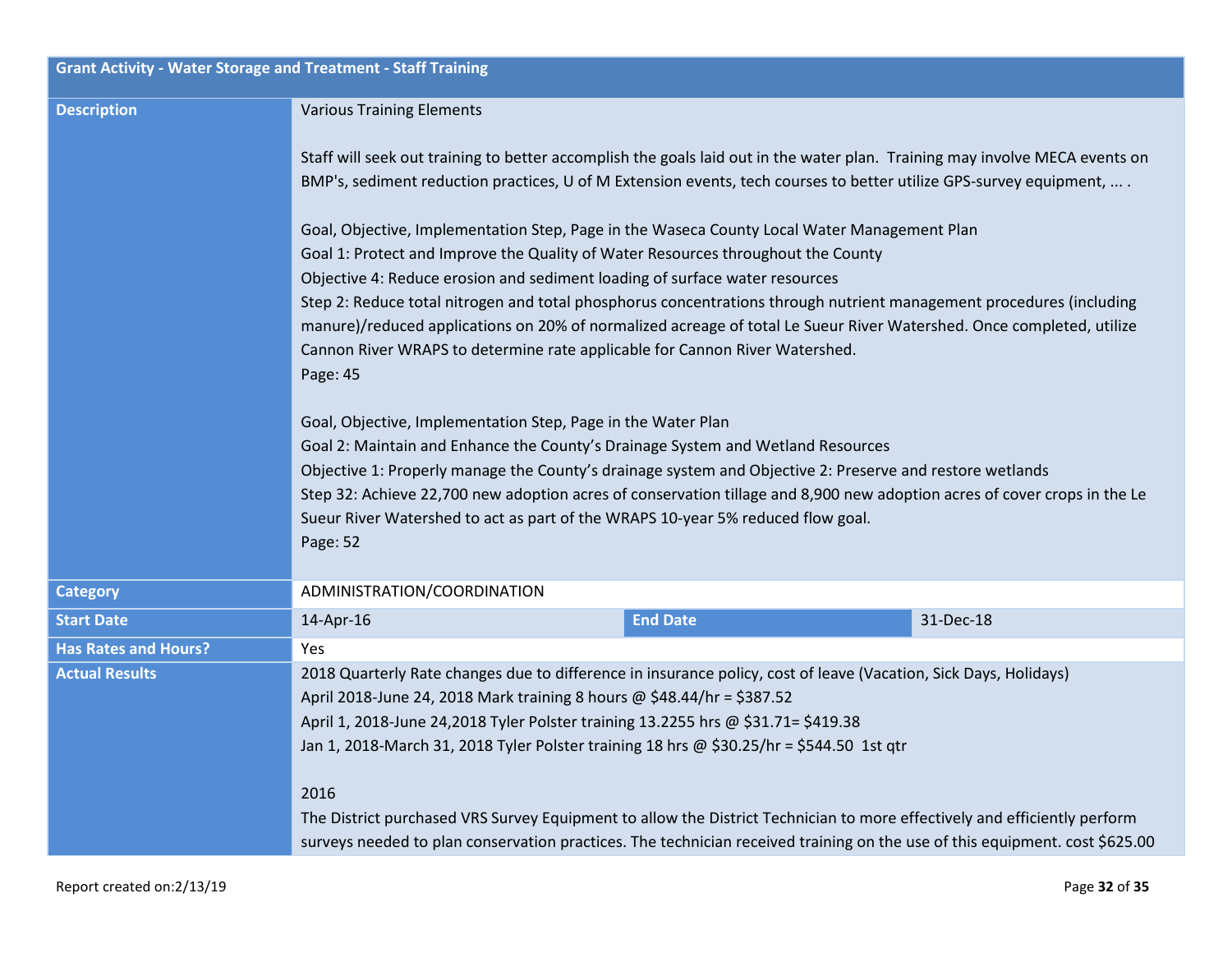## **Grant Attachments**

| <b>Document Name</b>                            | <b>Document Type</b>      | <b>Description</b>                                   |
|-------------------------------------------------|---------------------------|------------------------------------------------------|
| 10(16)CC Roemhildt                              | Grant                     | 2016 - SWCD Local Capacity Services (Waseca SWCD)    |
| 11(16)CC Roemhildt                              | Grant                     | 2016 - SWCD Local Capacity Services (Waseca SWCD)    |
| 16(16)CC Voucher T Bauman                       | Grant                     | 2016 - SWCD Local Capacity Services (Waseca SWCD)    |
| 17(16)CC Voucher J Roemhildt                    | Grant                     | 2016 - SWCD Local Capacity Services (Waseca SWCD)    |
| 18(16)CC Voucher J Norton                       | Grant                     | 2016 - SWCD Local Capacity Services (Waseca SWCD)    |
| 19(16)CC Voucher T Bauman                       | Grant                     | 2016 - SWCD Local Capacity Services (Waseca SWCD)    |
| 2016 Capacity Amendment email                   | Grant                     | 2016 - SWCD Local Capacity Services (Waseca SWCD)    |
| 2016 Local Capacity Financial Report            | Grant                     | 2016 - SWCD Local Capacity Services (Waseca SWCD)    |
| 2016 SWCD Board Meeting Minutes-CC approvals    | Grant                     | 2016 - SWCD Local Capacity Services (Waseca SWCD)    |
| 2016 SWCD Local Capacity Financial Report       | Grant                     | 2016 - SWCD Local Capacity Services (Waseca SWCD)    |
| <b>2016 SWCD Local Capacity Services</b>        | <b>Grant Agreement</b>    | 2016 SWCD Local Capacity Services - Waseca SWCD      |
| 2016 SWCD Local Capacity Services executed      | <b>Grant Agreement</b>    | 2016 SWCD Local Capacity Services - Waseca SWCD      |
| 2016 SWCD Local Financial Report                | Grant                     | 2016 - SWCD Local Capacity Services (Waseca SWCD)    |
| <b>2017 Board Meeting Approval</b>              | Grant                     | 2016 - SWCD Local Capacity Services (Waseca SWCD)    |
| 9(16)CC Roemhildt                               | Grant                     | 2016 - SWCD Local Capacity Services (Waseca SWCD)    |
| <b>All Details Report</b>                       | <b>Workflow Generated</b> | Workflow Generated - All Details Report - 01/26/2017 |
| <b>All Details Report</b>                       | <b>Workflow Generated</b> | Workflow Generated - All Details Report - 03/23/2018 |
| <b>All Details Report</b>                       | <b>Workflow Generated</b> | Workflow Generated - All Details Report - 01/11/2019 |
| <b>All Details Report</b>                       | <b>Workflow Generated</b> | Workflow Generated - All Details Report - 04/13/2017 |
| <b>All Details Report</b>                       | <b>Workflow Generated</b> | Workflow Generated - All Details Report - 05/17/2017 |
| <b>All Details Report</b>                       | <b>Workflow Generated</b> | Workflow Generated - All Details Report - 03/20/2017 |
| <b>All Details Report</b>                       | <b>Workflow Generated</b> | Workflow Generated - All Details Report - 01/26/2018 |
| <b>All Details Report</b>                       | <b>Workflow Generated</b> | Workflow Generated - All Details Report - 03/20/2017 |
| <b>All Details Report</b>                       | <b>Workflow Generated</b> | Workflow Generated - All Details Report - 01/12/2018 |
| <b>Amendment executed</b>                       | <b>Grant Agreement</b>    | 2016 SWCD Local Capacity Services - Waseca SWCD      |
| ApprovedWorkPlanRevision_waseca16capacity       | Grant                     | 2016 - SWCD Local Capacity Services (Waseca SWCD)    |
| CapacityRequestApproved_MarketingOutreach/Truck | Grant                     | 2016 - SWCD Local Capacity Services (Waseca SWCD)    |
| <b>Computers Invoice</b>                        | Grant                     | 2016 - SWCD Local Capacity Services (Waseca SWCD)    |
| <b>Computers Invoice #2</b>                     | Grant                     | 2016 - SWCD Local Capacity Services (Waseca SWCD)    |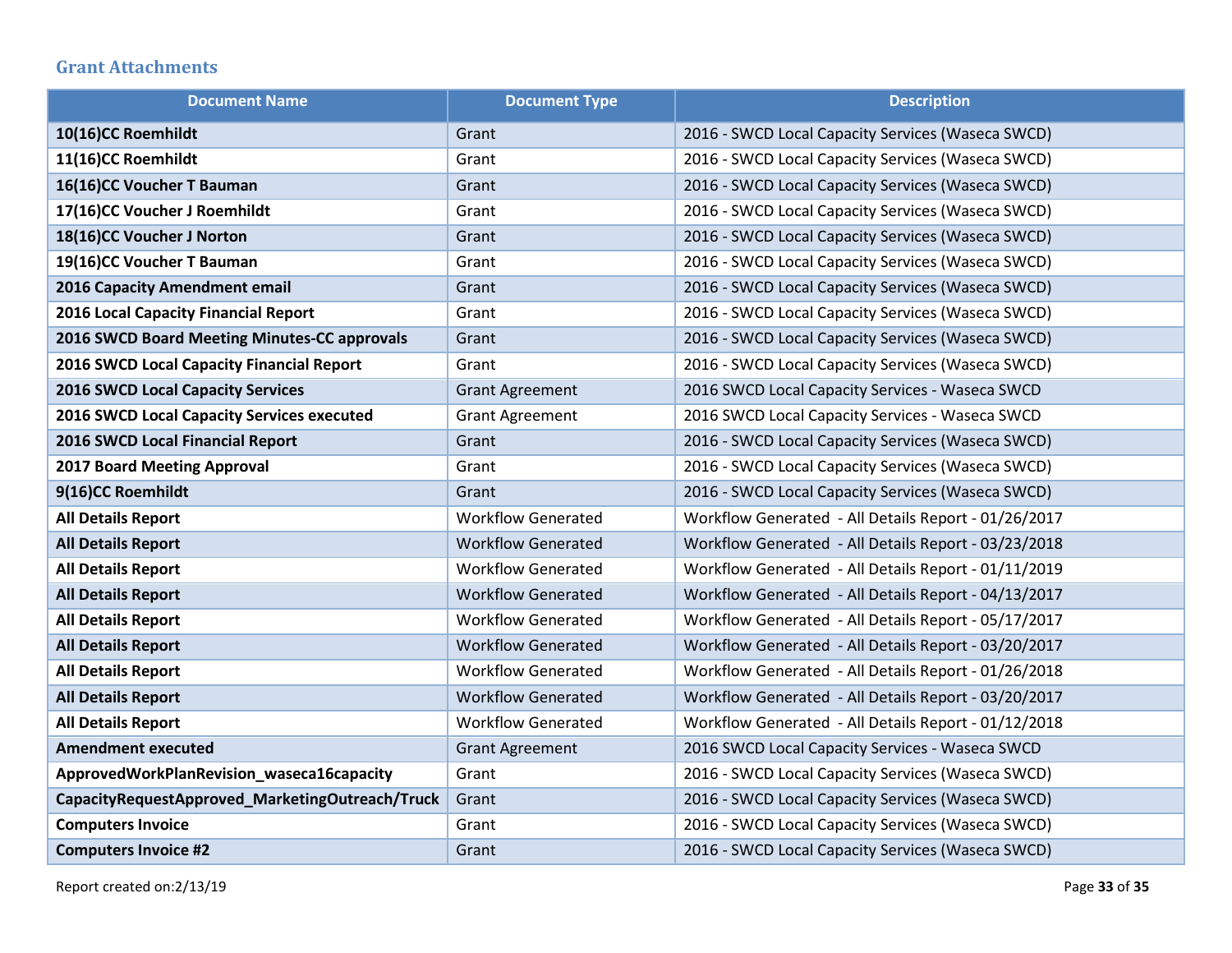| <b>Document Name</b>                               | <b>Document Type</b>      | <b>Description</b>                                |
|----------------------------------------------------|---------------------------|---------------------------------------------------|
| <b>Correction Action Plan_Waseca_SWCD Response</b> | Grant                     | 2016 - SWCD Local Capacity Services (Waseca SWCD) |
| <b>Corrective Action Plan_Waseca</b>               | Grant                     | 2016 - SWCD Local Capacity Services (Waseca SWCD) |
| December Minutes-CC payment approvals              | Grant                     | 2016 - SWCD Local Capacity Services (Waseca SWCD) |
| <b>Education Supplies Invoice</b>                  | Grant                     | 2016 - SWCD Local Capacity Services (Waseca SWCD) |
| <b>Fair Receipt</b>                                | Grant                     | 2016 - SWCD Local Capacity Services (Waseca SWCD) |
| Logo and signage pictures                          | Grant                     | 2016 - SWCD Local Capacity Services (Waseca SWCD) |
| NonComplianceLetter                                | Journal                   | Journal Dated - 02/06/2018                        |
| <b>Outreach Invoice 2</b>                          | Grant                     | 2016 - SWCD Local Capacity Services (Waseca SWCD) |
| <b>Outreach Supplies Invoice</b>                   | Grant                     | 2016 - SWCD Local Capacity Services (Waseca SWCD) |
| <b>Outreach Supply Receipt</b>                     | Grant                     | 2016 - SWCD Local Capacity Services (Waseca SWCD) |
| <b>Outreach-Farm America</b>                       | Grant                     | 2016 - SWCD Local Capacity Services (Waseca SWCD) |
| Outreach-Waseca Cty Fair July 11-15, 2018          | Grant                     | 2016 - SWCD Local Capacity Services (Waseca SWCD) |
| P16-6073 Reconciliation Checklist                  | Journal                   | Journal Dated - 02/06/2018                        |
| <b>Ranger Invoice</b>                              | Grant                     | 2016 - SWCD Local Capacity Services (Waseca SWCD) |
| <b>SROC Open House 2018</b>                        | Grant                     | 2016 - SWCD Local Capacity Services (Waseca SWCD) |
| <b>SWCD Capacity Amendment - Waseca SWCD.docx</b>  | Grant                     | 2016 - SWCD Local Capacity Services (Waseca SWCD) |
| ShirtApproval                                      | Grant                     | 2016 - SWCD Local Capacity Services (Waseca SWCD) |
| <b>Shirts Invoice</b>                              | Grant                     | 2016 - SWCD Local Capacity Services (Waseca SWCD) |
| <b>SignPro Invoice</b>                             | Grant                     | 2016 - SWCD Local Capacity Services (Waseca SWCD) |
| <b>Supplies-Outreach and Files</b>                 | Grant                     | 2016 - SWCD Local Capacity Services (Waseca SWCD) |
| <b>Trailer Invoice</b>                             | Grant                     | 2016 - SWCD Local Capacity Services (Waseca SWCD) |
| <b>VRS Invoice</b>                                 | Grant                     | 2016 - SWCD Local Capacity Services (Waseca SWCD) |
| Voucher Jason Norton 18(16)CC final payment        | Grant                     | 2016 - SWCD Local Capacity Services (Waseca SWCD) |
| Voucher Jon Roemhildt 17(16)CC final payment       | Grant                     | 2016 - SWCD Local Capacity Services (Waseca SWCD) |
| Voucher Tom Bauman 16(16)CC final payment          | Grant                     | 2016 - SWCD Local Capacity Services (Waseca SWCD) |
| Voucher Tom Bauman 19(16)CC final voucher          | Grant                     | 2016 - SWCD Local Capacity Services (Waseca SWCD) |
| <b>Vouchers for 2016 CC Payments</b>               | Grant                     | 2016 - SWCD Local Capacity Services (Waseca SWCD) |
| Waseca16CapacityApproval                           | Grant                     | 2016 - SWCD Local Capacity Services (Waseca SWCD) |
| <b>Wet Signs &amp; Murals Invoice</b>              | Grant                     | 2016 - SWCD Local Capacity Services (Waseca SWCD) |
| <b>Work Plan</b>                                   | <b>Workflow Generated</b> | Workflow Generated - Work Plan - 11/30/2015       |